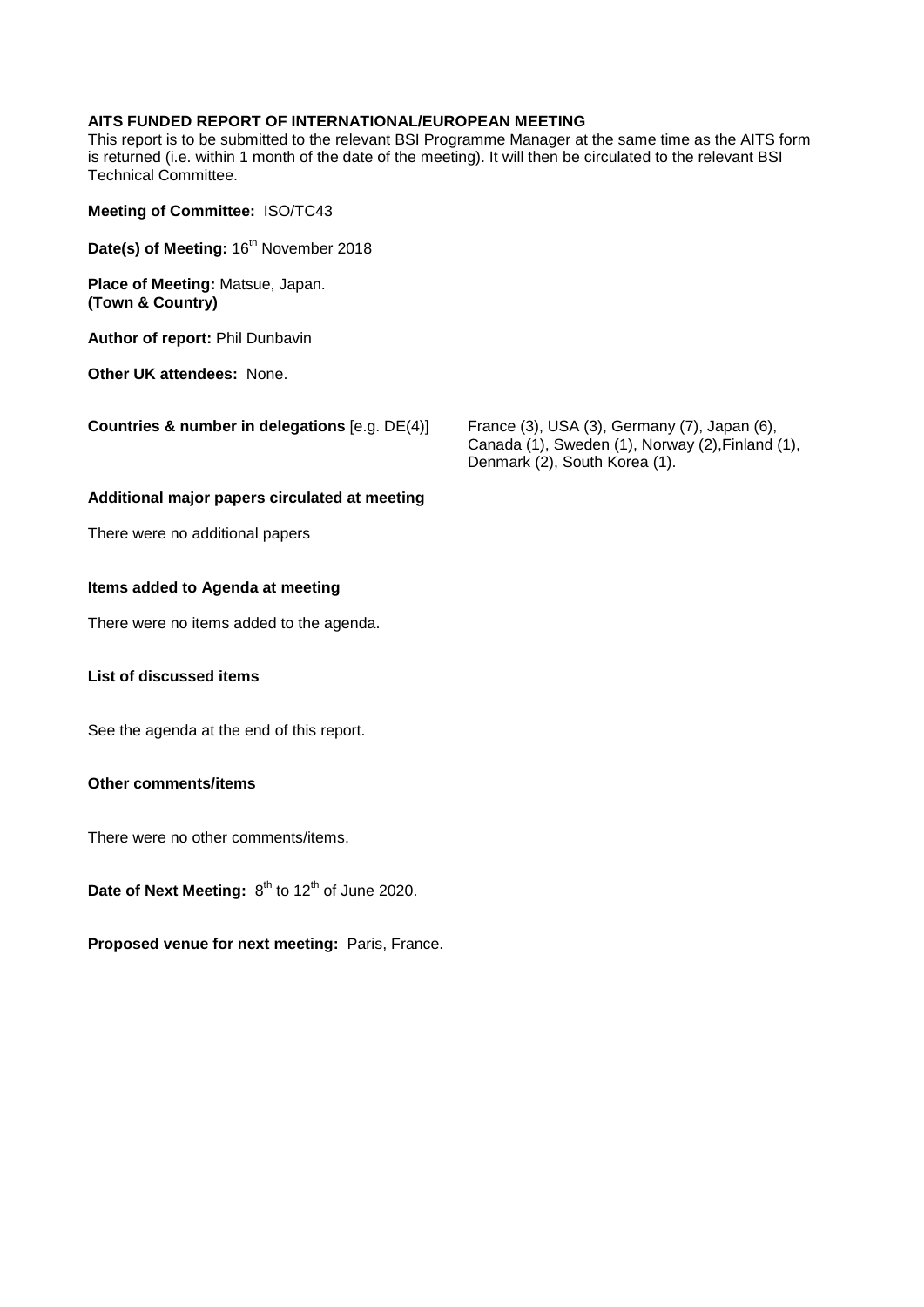#### **Report from delegate**

1. Opening of the meeting (immediately following the ISO/TC 43/SC 1 meeting.

The meeting was opened.

2. Roll call of delegates

The roll call was taken.

3. Adoption of the agenda Doc. ISO/TC 43 N 1379

The draft agenda was adopted.

4. Appointment of the drafting committee

A drafting committee was appointed.

5. Report of the Secretariat Doc. ISO/TC 43 N1386

The report was presented.

6. Strategic Business Plan Doc. ISO/TC 43 N 1303, N 1383

The strategic business plan was considered and approved.

7. Decision on reviews from 2018

7.1. ISO 389-7:2005 "Acoustics — Reference zero for the calibration of audiometric equipment — Part 7:Reference threshold of hearing under free-field and diffuse-field listening conditions" Doc. ISO/TC 43 N 1371

It was proposed that this is a minor revision in WG1 with a timeline of 18 months.

7.2. ISO 1999:2013 "Acoustics — Estimation of noise-induced hearing loss" Doc. ISO/TC 43 N 1372

It was proposed to confirm this standard at this time.

7.3. ISO 11904-1:2002 "Acoustics — Determination of sound immission from sound sources placed close to the ear — Part 1: Technique using a microphone in a real ear (MIRE technique)" Doc. ISO/TC 43 N 1373

It was proposed that this standard.

8. Reports from working groups Doc. ISO/TC 43 N1385

> These reports are appended to the report after the draft agenda. These cover the following areas:

- 8.1. WG 1 Threshold of hearing
- 8.2. WG 9 Method for calculating loudness level
- 8.3. WG 10 Hearing aid fitting management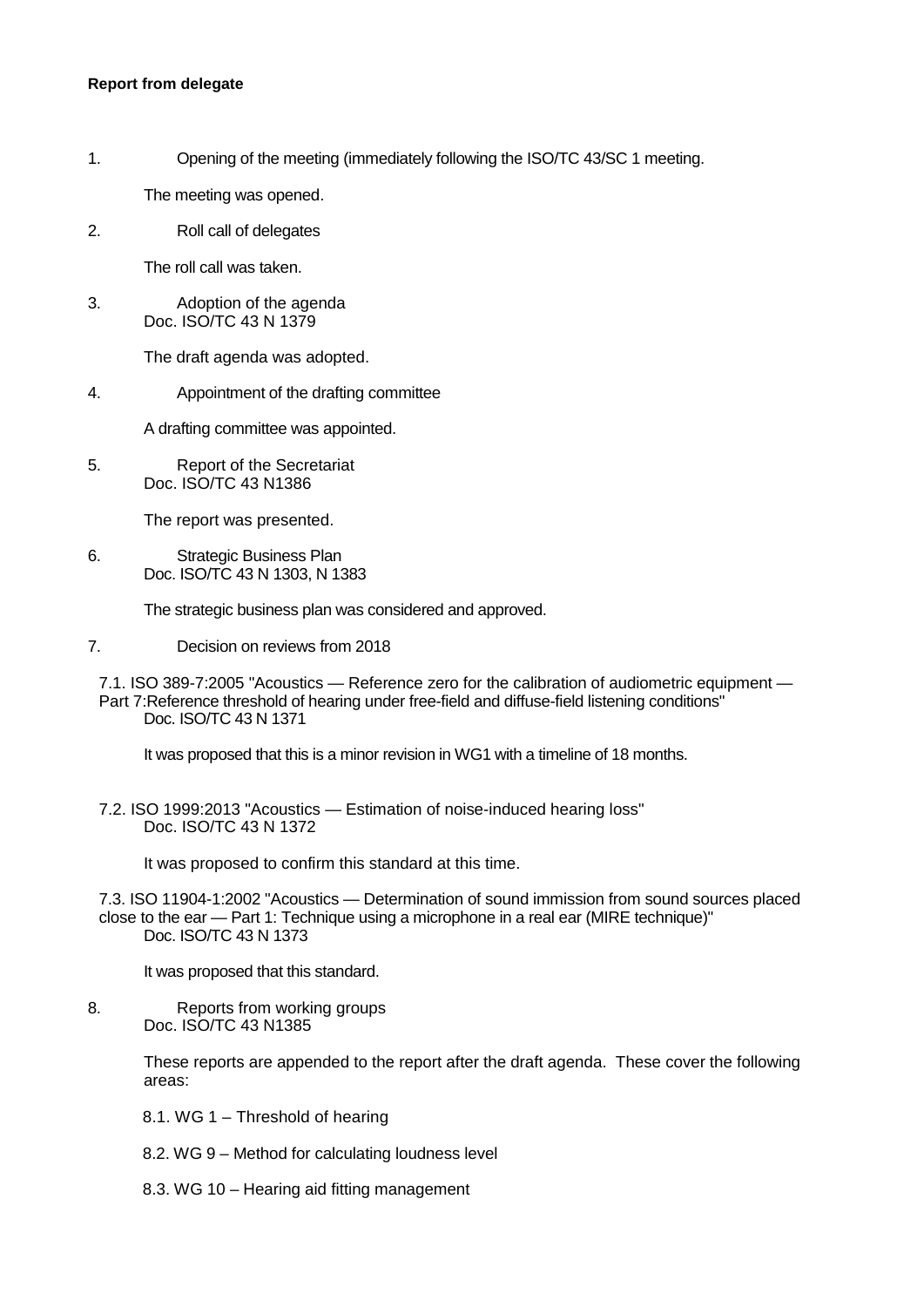9. Items for future work

There were no items submitted.

10. Disbanding of working groups

There were no working groups to be disbanded.

11. Work items on which no progress is being made – Status and action to be taken

There were no such items.

12. Review of preliminary work items

There were no preliminary work items.

13. Requirements concerning a subsequent meeting

8<sup>th</sup> to 12<sup>th</sup> of June 2020, in Paris, France.

14. Any other business

ISO is conducting a survey on how meetings and working groups can be improved.

15. Approval of resolutions

A number of resolutions were considered and the outcome of these will be circulated by ISO later. In essence the resolutions cover everything that was discussed at the plenary meeting.

16. Closing of the meeting

The meeting was closed.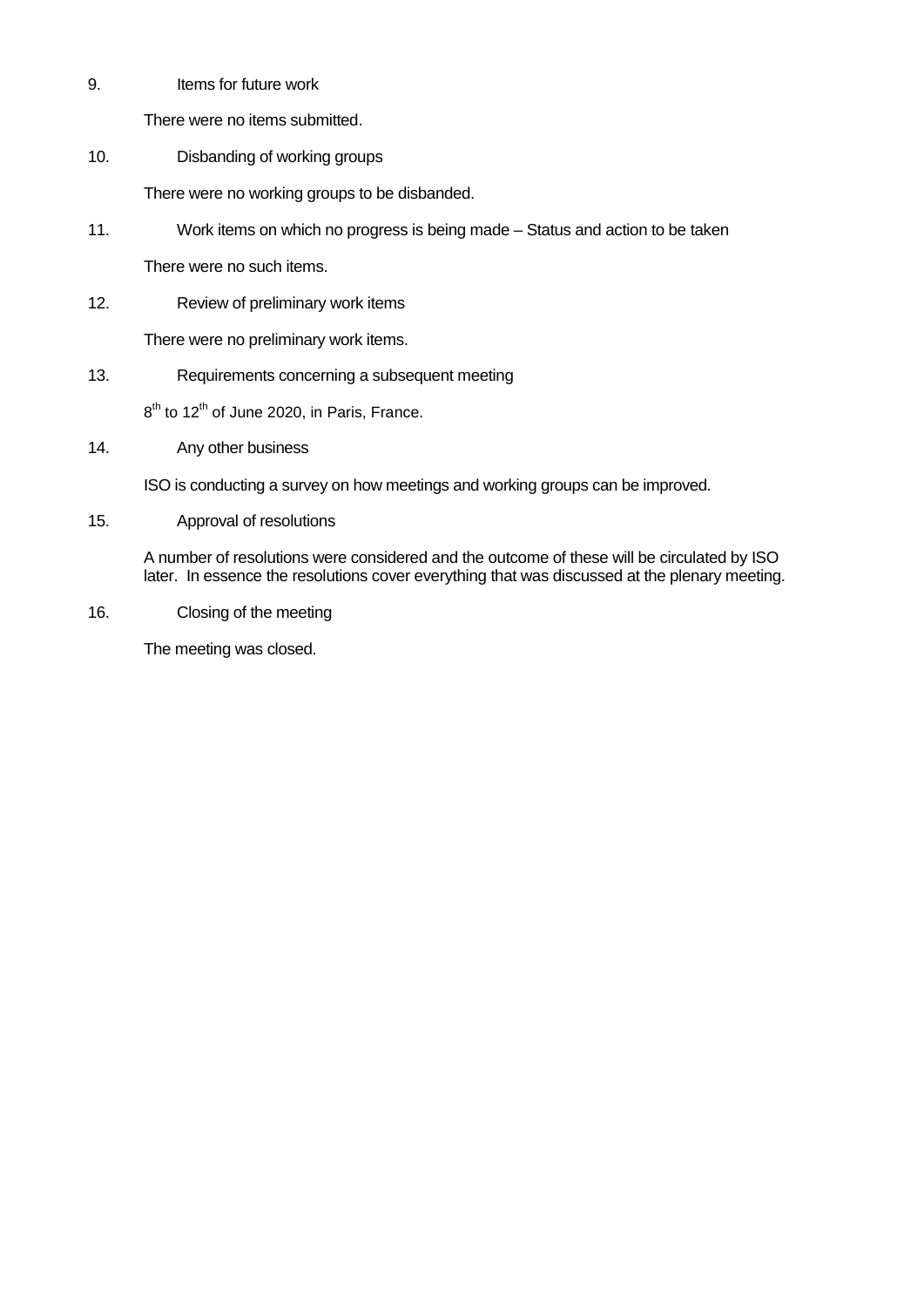# ISO/TC 43 **N 1379**

# 1st REVISED DRAFT AGENDA/PROJET D'ORDRE DU JOUR (supersedes doc. ISO/TC 43 N 1365)

- 1 Opening of the meeting (immediately following the ISO/TC 43/SC 1 meeting)
- 2 Roll call of delegates
- 3 Adoption of the agenda Doc. ISO/TC 43 N 1379
- 4 Appointment of the drafting committee
- 5 Report of the Secretariat Doc. ISO/TC 43 N\*
- 6 Strategic Business Plan Doc. ISO/TC 43 N 1303, N 1374
- 7 Decision on reviews from 2018

7.1. ISO 389-7:2005 "Acoustics — Reference zero for the calibration of audiometric equipment — Part 7:

Reference threshold of hearing under free-field and diffuse-field listening conditions" Doc. ISO/TC 43 N 1371

7.2. ISO 1999:2013 "Acoustics — Estimation of noise-induced hearing loss" Doc. ISO/TC 43 N 1372

7.3. ISO 11904-1:2002 "Acoustics — Determination of sound immission from sound sources placed close to

the ear — Part 1: Technique using a microphone in a real ear (MIRE technique)" Doc. ISO/TC 43 N 1373

8 Reports from working groups Doc. ISO/TC 43 N\*

- 8.1. WG 1 Threshold of hearing
- 8.2. WG 9 Method for calculating loudness level
- 8.3. WG 10 Hearing aid fitting management
- 9 Items for future work
- 10 Disbanding of working groups
- 11 Work items on which no progress is being made Status and action to be taken
- 12 Review of preliminary work items
- 13 Requirements concerning a subsequent meeting
- 14 Any other business
- 15 Approval of resolutions
- 15 Closing of the meeting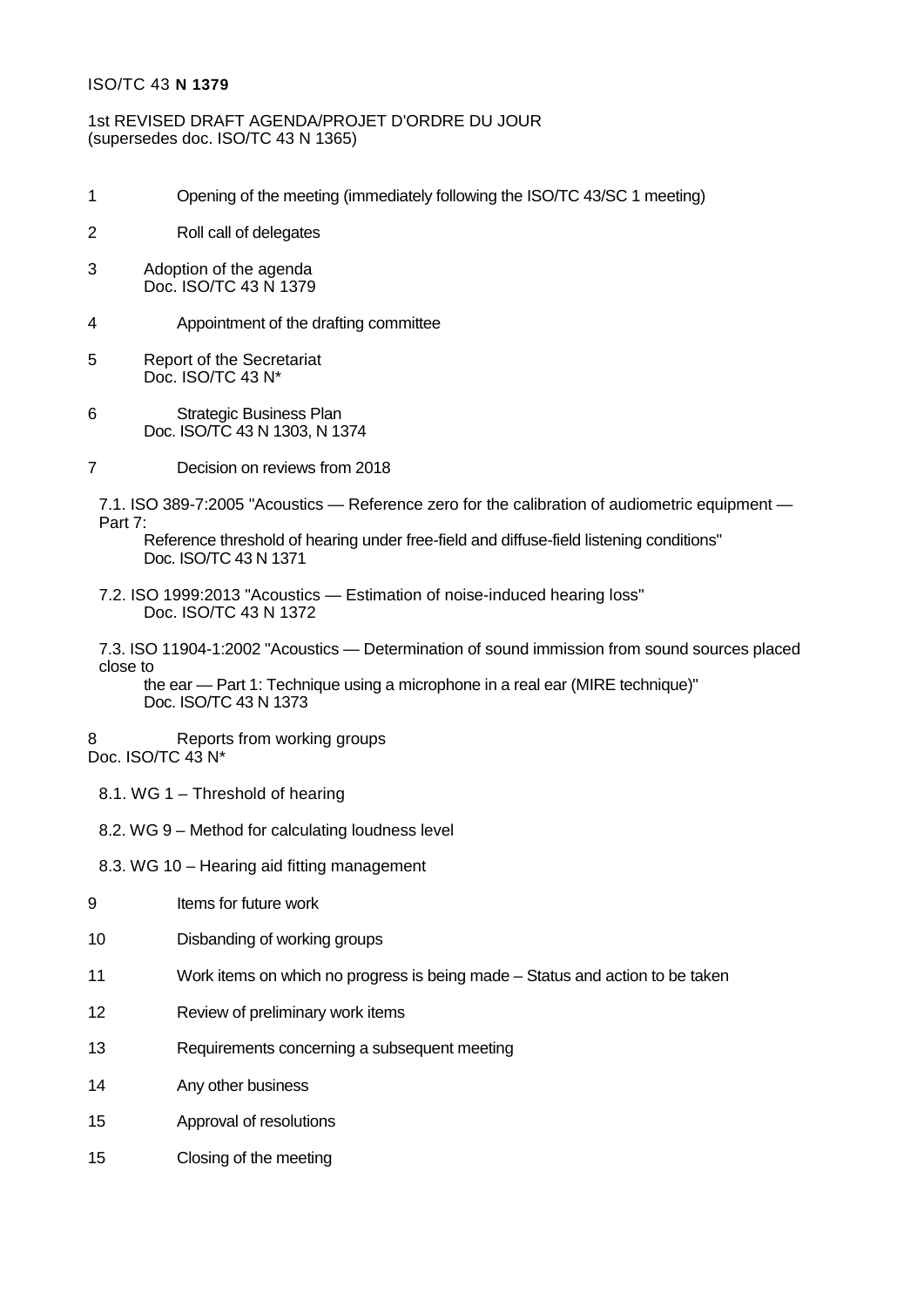

# **ISO/TC 43 N 1385** October 2018

# **REPORTS FROM WORKING GROUPS UNDER ISO/TC 43 "ACOUSTICS"**

# to its 40<sup>th</sup> meeting, 2018-11-16, Matsue, Japan

# **WG 1 – Threshold of hearing**

#### **1. Meetings**

There have been no WG 1 meetings since the last TC 43 meeting in May 2017 in Copenhagen, Denmark. WG 1 will meet next time in conjunction with the TC 43 plenary meeting in 2018 in Matsue.

#### **2. Status of documents**

Finalized standards since the last TC 43 meeting

The revised International Standard below was published after the Copenhagen meeting.

#### **ISO 389-1:2017**

**Acoustics – Reference zero for the calibration of audiometric equipment – Part 1: Reference equivalent threshold sound pressure levels for pure tones and supra-aural earphones**

Active items

#### **ISO 8253-3**

#### **Acoustics – Audiometric test methods – Part 3: Speech audiometry (Revision of ISO 8253- 3:2012)**

At the Copenhagen meeting, TC 43 decided to revise ISO 8253-3:2012 by resolving the technical comments collected at its systematic review in 2017, keeping the scope unchanged. The task was allocated to WG 1 with Thomas Fedtke, Germany, as project leader and with the enlarged development track of 48 months.

WG 1 will discuss a  $1<sup>st</sup>$  WD to be presented by the project leader at the Matsue meeting.

#### Other items

*Review of standards*

## **ISO 389-7:2005 (Ed 2, vers 3)**

**Acoustics – Reference zero for the calibration of audiometric equipment – Part 7: Reference threshold of hearing under free-field and diffuse-field listening conditions**

# **ISO 1999:2013 (Ed 3)**

# **Acoustics – Estimation of noise-induced hearing loss**

The two standards above have been circulated for systematic review until 2018-06-04. Some members proposed to revise/amend them.

WG 1 will review the voting results and discuss action to take for each standard at the Matsue meeting.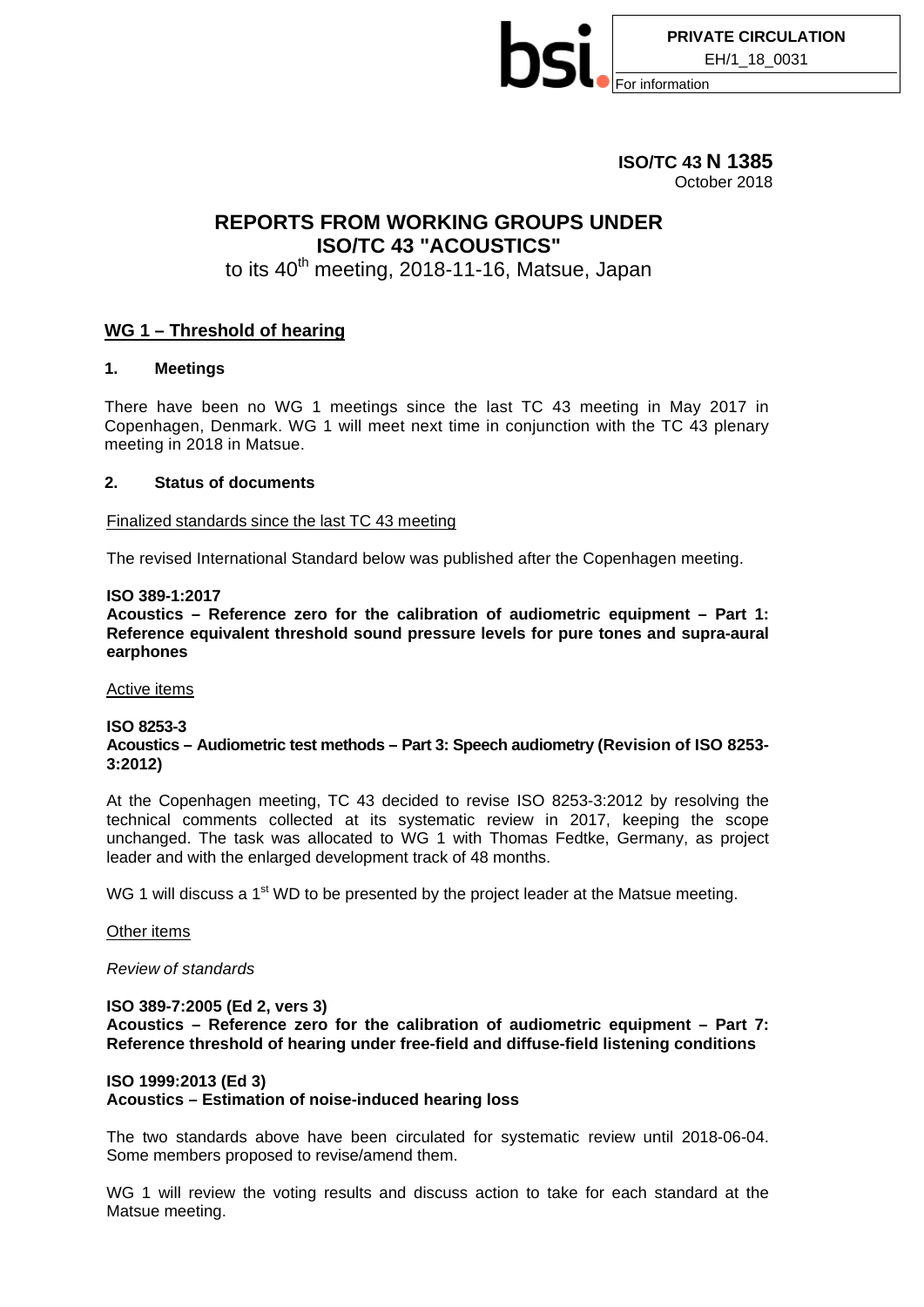#### *Internal working tasks*

# **ISO 389-8**

# **Acoustics – Reference zero for the calibration of audiometric equipment – Part 8: Reference equivalent threshold sound pressure levels for pure tones and circumaural earphones (Revision of ISO 389-8:2004)**

At the Copenhagen meeting, WG 1 recommended revising ISO 389-8:2004 since the circumaural headphones Sennheiser HDA 200, for which the current version of ISO 389-8 specifies reference hearing thresholds, are no longer available commercially. Instead, at least two new models of circumaural headphones have become available: Sennheiser HDA 300 and RadioEar DD 450.

In addition to that, WG 1 recommended merging ISO 389-8 with ISO 389-8 to have one single standard for circumaural earphones that specifies reference hearing thresholds both in the conventional and in the extended-high-frequency range.

TC 43 accepted these recommendations in principle, but pointed out that a NWIP is needed to initiate the revision work because the scope would be extended and the title would be changed accordingly.

After the Copenhagen meeting, Travis McColley, USA, confirmed that he is willing to take over the task as project leader.

WG 1 will discuss a 1WD and a draft NWIP to be presented by the project leader at the Matsue meeting.

#### **ISO 389-6**

## **Acoustics – Reference zero for the calibration of audiometric equipment – Part 6: Reference threshold of hearing for test signals of short duration (Revision of ISO 389- 6:2007)**

In accordance with technical development of test signals and revision of IEC 60645-3, WG 1 recommended considering a revision of this standard at the Florianopolis meeting in 2012.

After the Copenhagen meeting, Travis McColley, USA, confirmed that he is willing to become project leader. Another expert from USA might join in the project with the help of Laura Ann Wilber, USA.

WG 1 will continue the discussion at the Matsue meeting.

#### **ISO 389-2**

## **Acoustics – Reference zero for the calibration of audiometric equipment – Part 2: Reference equivalent threshold sound pressure levels for pure tones and insert earphones (Revision of ISO 389-2:1994)**

At the Milan meeting in 2015, some experts of WG 1 proposed to revise the standard for moving the extended-high-frequency reference threshold specifications for insert earphones from ISO 389-5 to ISO 389-2.

After the Copenhagen meeting, Travis McColley, USA, confirmed that he is willing to become project leader.

WG 1 will continue the discussion at the Matsue meeting.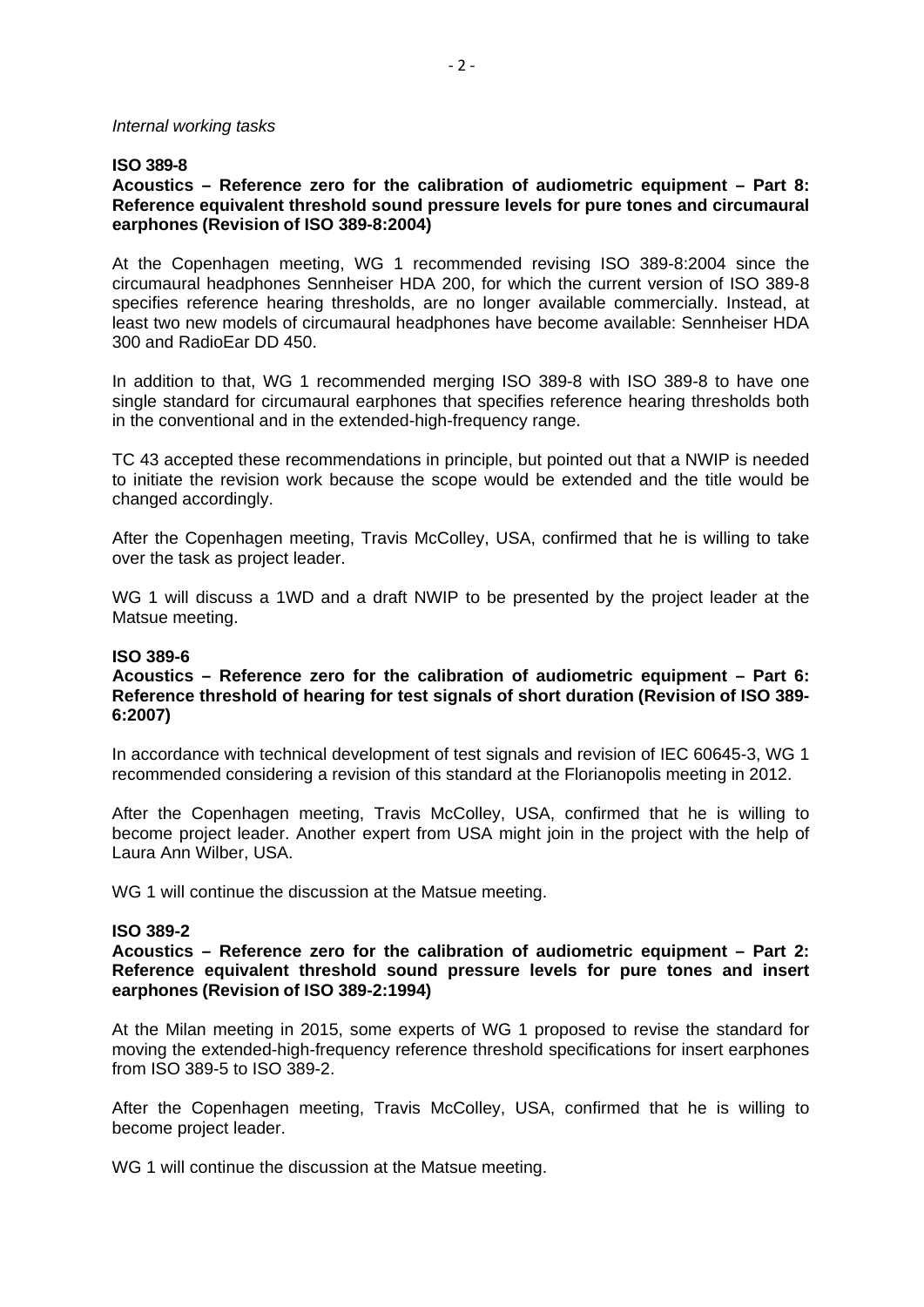# **ISO 389-5**

# **Acoustics – Reference zero for the calibration of audiometric equipment – Part 5: Reference equivalent threshold sound pressure levels for pure tones in the frequency range 8 kHz to 16 kHz (Merger into ISO 389-2:1994 and 389-8:2004)**

At the Milan meeting in 2015, some experts of WG 1 proposed to revise the standard for combining it with ISO 389-8 and for specifying other models of circumaural earphones than that adopted in the present edition. WG 1 also agreed to move the extended-high-frequency reference specifications from ISO 389-5 to ISO 389-2 within the revision of the latter. Upon completion of the revisions of ISO 389-2 and ISO 389-8, ISO 389-5 could be withdrawn.

WG 1 will continue the discussion at the Matsue meeting.

# **Model-specific bone-conduction reference thresholds**

Thomas Fedtke, Germany, reported that a journal paper that showed needs for modelspecific bone-conduction reference thresholds was published as given in doc. N553.

WG 1 will continue the discussion at the Matsue meeting if members are interested in this issue.

*Kenji Kurakata, Convenor of WG 1*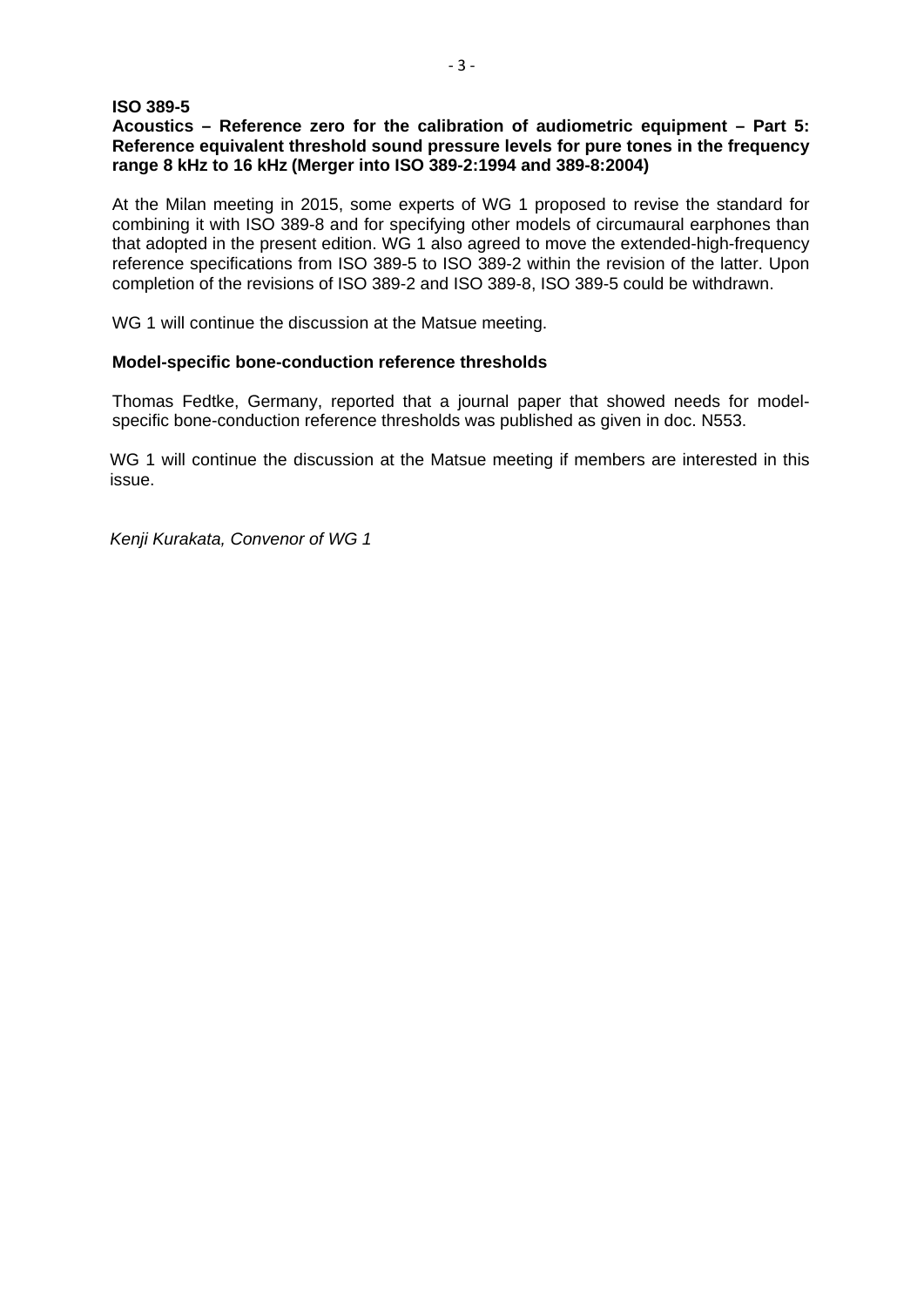# **WG 9 – Method for calculating loudness level**

# **1. Meetings**

Since the last plenary meeting of ISO/TC 43 (May, 2017), Copenhagen, Denmark), WG 9 has held no meeting. The next meeting will take place in connection with the forthcoming ISO/TC 43 plenary meeting on November 2018 in Matsue, Japan).

# **2. Status of work**

• **ISO 532-1 "Acoustics – Methods for calculating loudness – Part 1: Zwicker method"**

ISO/DIS 532-1 has been approved, edited and is now published.

• **ISO 532-2 "Acoustics – Methods for calculating loudness – Part 2: Moore-Glasberg method"**

ISO/DIS 532-2 has been approved, edited and is now published.

We have begun work on a preliminary CD 532-3 "Acoustics – Methods for calculating loudness – Moore-Glasberg-Schlittenlacher method for time varying sounds".

The Canadian Standards Association has requested that this be allowed as a new work item and it has been sent out for vote as a new work item to the member nations.

*Laura Ann Wilber, Convenor of WG 9*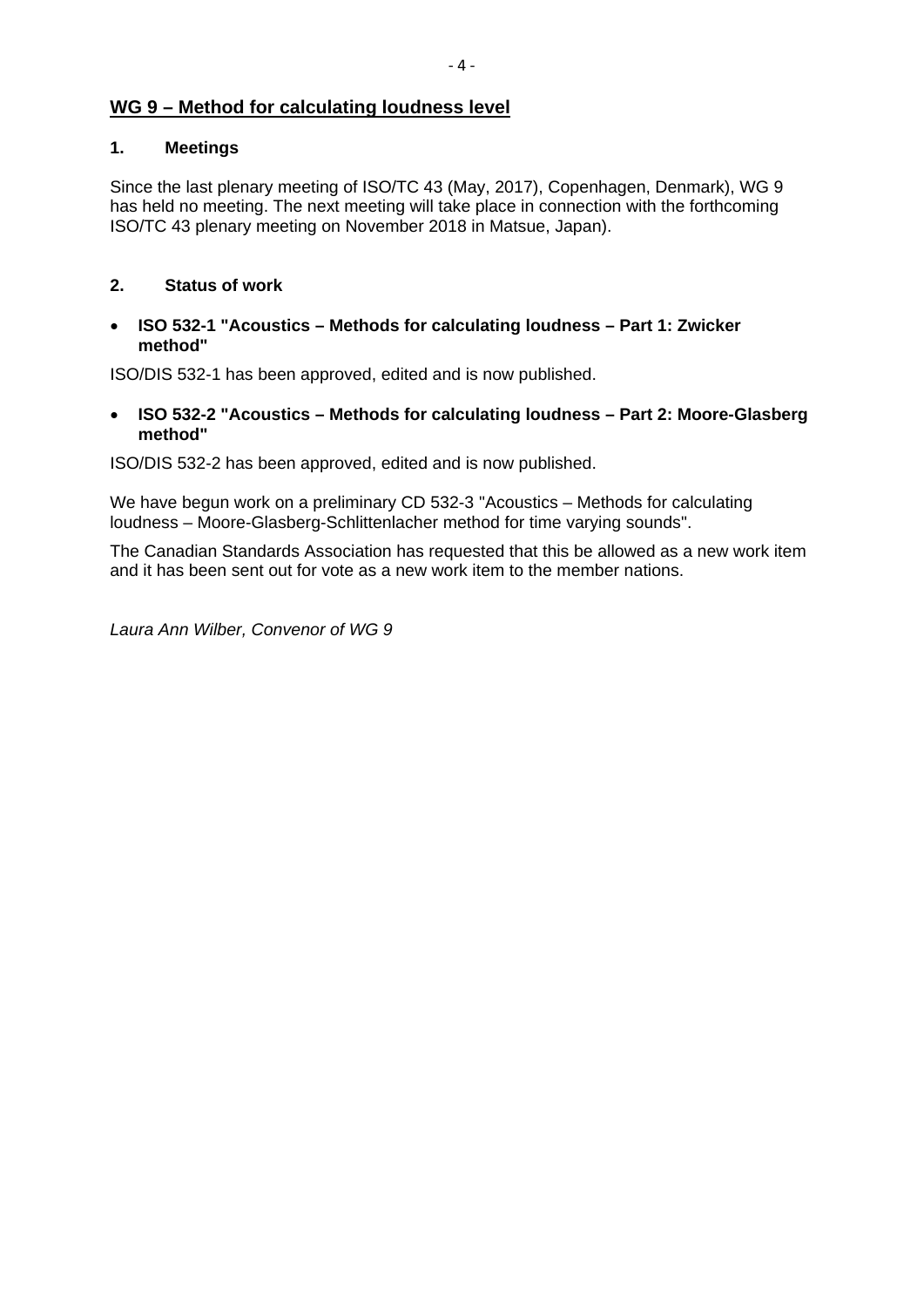# **WG 10 "Hearing aid fitting management"**

# **1. Background**

In May 2016, NWIP 21388-1 has been approved and allocated to the new working group ISO/TC 43/WG 10 "Hearing aid fitting management" (doc. 43 N 1300).

# **2. Meetings**

There have been 6 meetings since the WG 10 was established as below:

- 1) Vancover, Canada, 2016-09-28 2) Hannover, Germany, 2016-10-20 3) Lübeck, Germany, 2017-01-17~18 4) Copenhagen, Denmark, 2017-05-16~17
- 5) Atlanta, USA, 2017-09-14~15
- 6) Seoul, Korea, 2018-05-02~03

# **3. Status of documents**

Active items

# **ISO/DIS 21388 Acoustics – Hearing aid fitting management**

This document is a result of vote for merging ISO 21388 part 1 and 2 (ISO TC 43 doc. N1350).

This document had been circulated as a  $2^{nd}$  CD voting for DIS registration between 2018-06-01 and 2018-07-27 and  $2^{nd}$  ISO/CD 21388 has been approved. The document is submitted for circulation to member body vote as a DIS. WG 10 will discuss and review the comments and future plans

*Junghak Lee, Convenor of WG 10*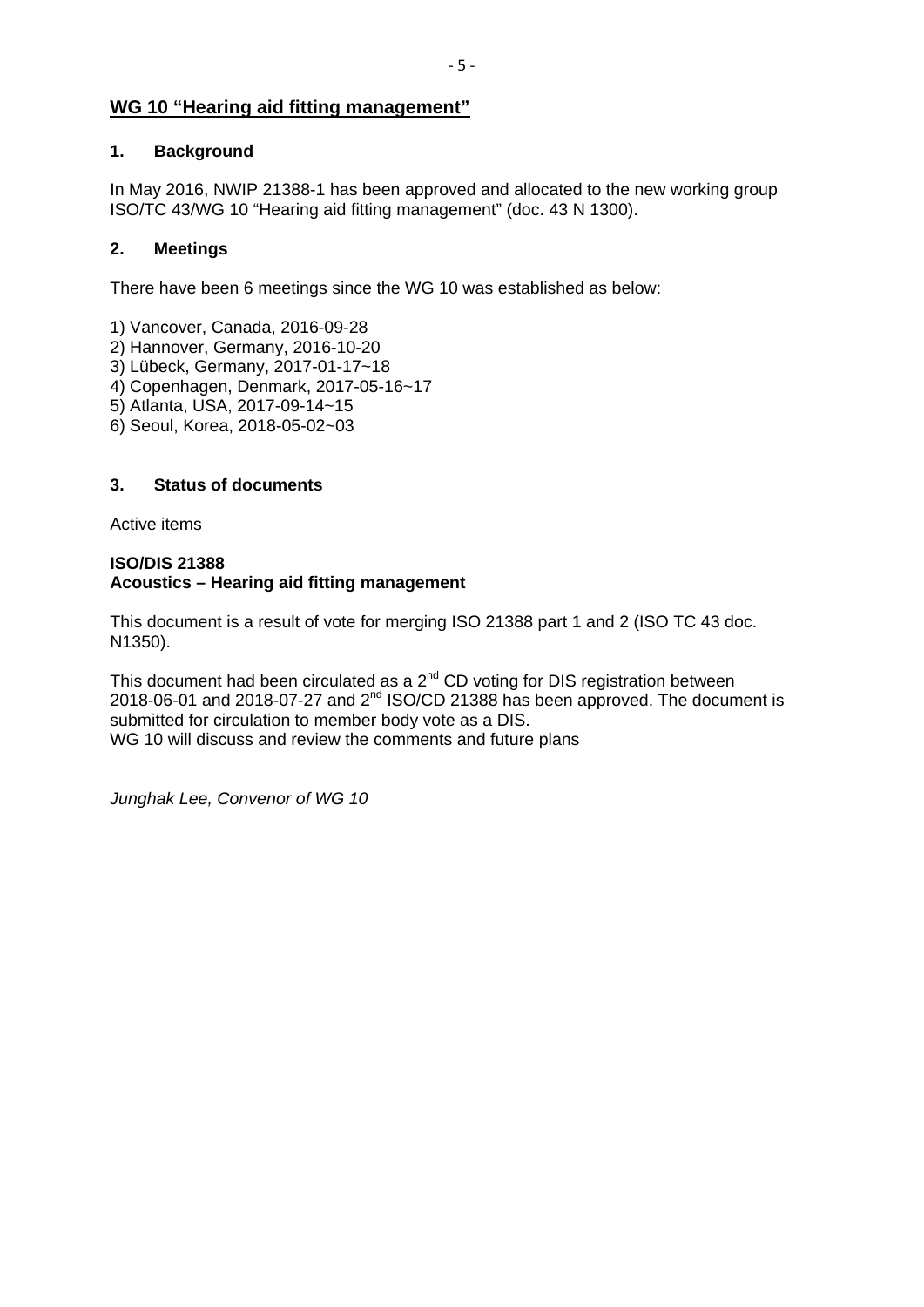# **AITS FUNDED REPORT OF INTERNATIONAL/EUROPEAN MEETING**

This report is to be submitted to the relevant BSI Programme Manager at the same time as the AITS form is returned (i.e. within 1 month of the date of the meeting). It will then be circulated to the relevant BSI Technical Committee.

| Meeting of Committee: ISO/TC43/SC1                                      |                                                                                                                       |
|-------------------------------------------------------------------------|-----------------------------------------------------------------------------------------------------------------------|
| Date(s) of Meeting: 15 <sup>th</sup> and 16 <sup>th</sup> November 2018 |                                                                                                                       |
| <b>Place of Meeting: Matsue, Japan.</b><br>(Town & Country)             |                                                                                                                       |
| <b>Author of report: Phil Dunbavin</b>                                  |                                                                                                                       |
| <b>Other UK attendees: None.</b>                                        |                                                                                                                       |
| <b>Countries &amp; number in delegations [e.g. DE(4)]</b>               | France (3), USA (3), Denmark (2), Germany (5),<br>Japan (11), Canada (1), Sweden (2), Norway (1),<br>South Korea (1). |
| Additional major papers circulated at meeting                           |                                                                                                                       |
| There were no additional papers                                         |                                                                                                                       |

#### **Items added to Agenda at meeting**

There were no items added to the agenda.

# **List of discussed items**

See the agenda at the end of this report.

# **Other comments/items**

There were no other comments/items.

Date of Next Meeting: 8<sup>th</sup> to 12<sup>th</sup> of June 2020.

**Proposed venue for next meeting:** Paris, France.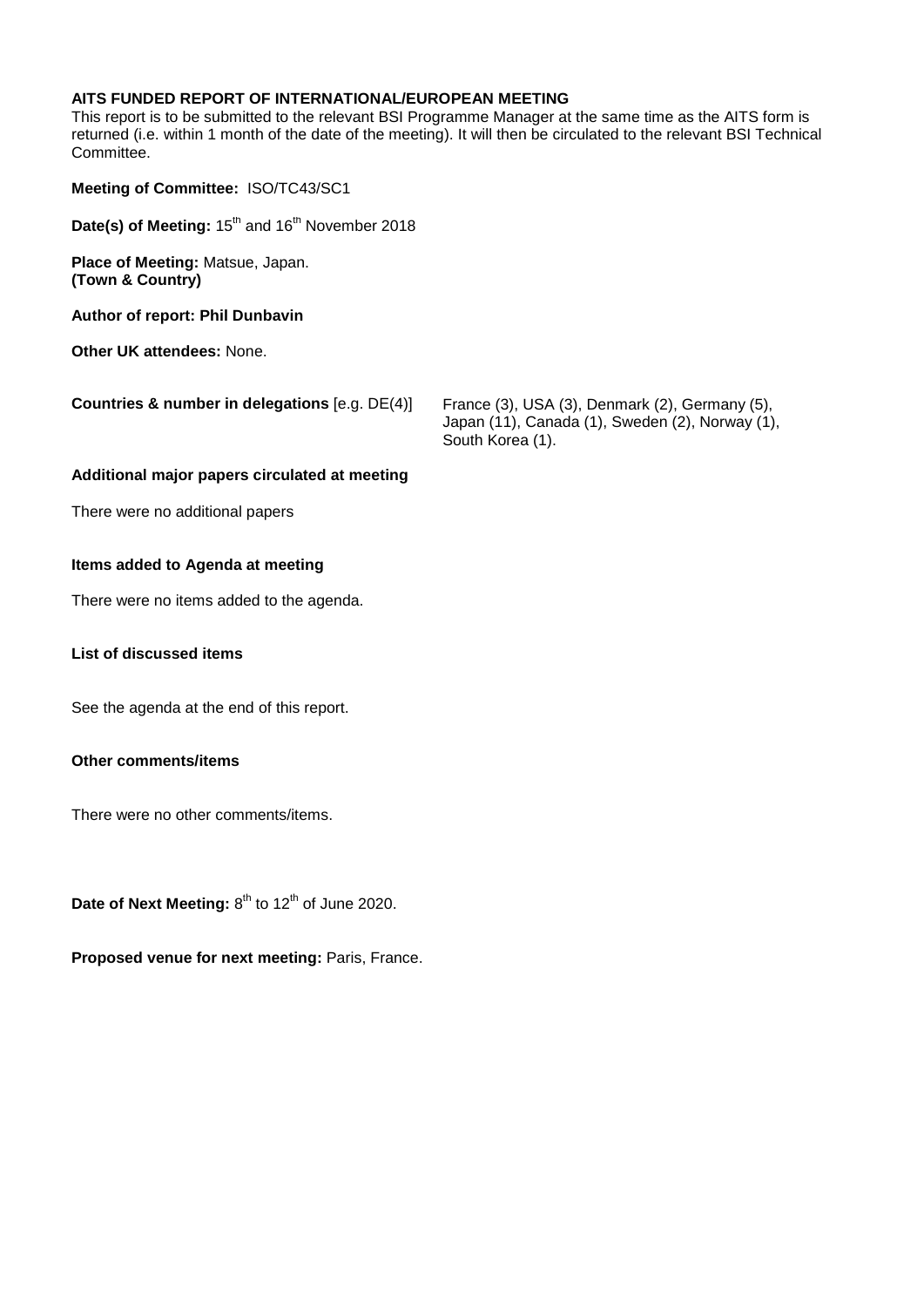# **1. Opening of the meeting (14:00)**

The meeting was opened.

**2. Roll call of delegates** 

The roll call was taken.

#### **3. Adoption of the agenda Doc. ISO/TC 43/SC 1 N 2373**

The draft agenda was adopted.

## **4. Appointment of the drafting committee**

A drafting committee was appointed.

#### **5. Report of the Secretariat Doc. ISO/TC 43/SC 1 N2374**

5.1. Review of the status of work

The report was presented.

5.2. Report from the Advisory Panel meeting

The secretariat requested that Philip Dunbavin join the advisory panel. Mr Dunbavin accepted the appointment.

5.3. News from the ISO Central Secretariat

The ISO Directives were changed earlier in the year. The changes were all minor and have no implications for the UK.

6. Report on the activities of CEN/TC 211 – Acoustics Doc. ISO/TC 43/SC 1 N2368.

The report was presented.

- 7. Decision on reviews from 2018
	- 7.1. ISO 3095:2013 "Acoustics Railway applications Measurement of noise emitted by railbound vehicles" Doc. ISO/TC 43/SC 1 N 2322

It is proposed this will be revised with a CEN lead. Work is well on.

 7.2. ISO 3381:2005 "Railway applications — Acoustics — Measurement of noise inside railbound vehicles" Doc. ISO/TC 43/SC 1 N 2323

It is proposed that this will be revised with a CEN lead. Work is well on.

 7.3. ISO 4871:1996 "Acoustics — Declaration and verification of noise emission values of machinery and equipment" Doc. ISO/TC 43/SC 1 N 2324

This standard was confirmed.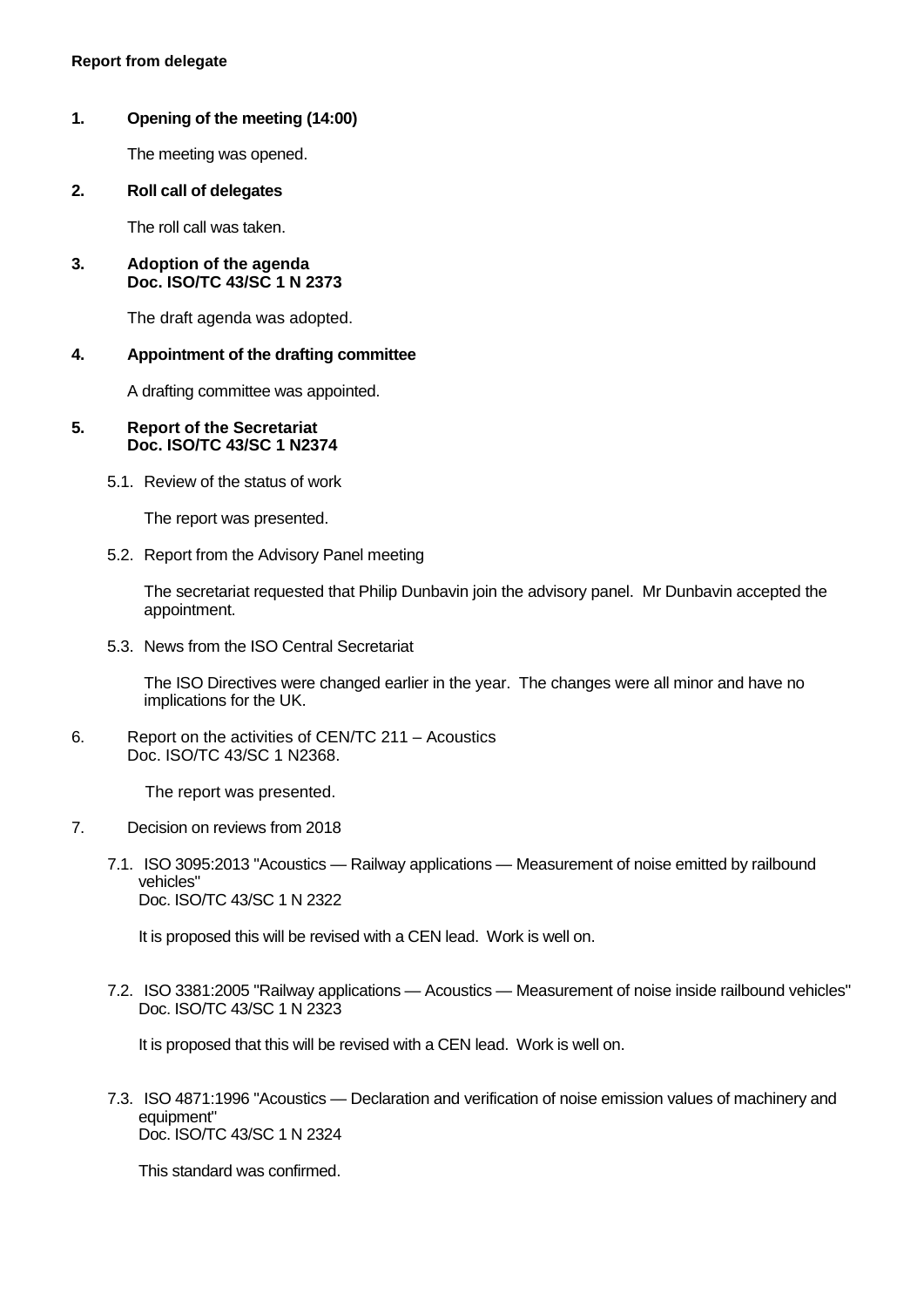7.4. ISO 5128:1980 "Acoustics — Measurement of noise inside motor vehicles" Doc. ISO/TC 43/SC 1 N 2325

It is proposed that this will be revised on a 48 month track with the same scope.

 7.5. ISO 7235:2003 "Acoustics — Laboratory measurement procedures for ducted silencers and air-terminal units — Insertion loss, flow noise and total pressure loss" Doc. ISO/TC 43/SC 1 N 2327

It is proposed that this is confirmed and that a new work item is planned to revise it.

 7.6. ISO 9614-1:1993 "Acoustics — Determination of sound power levels of noise sources using sound intensity — Part 1: Measurement at discrete points" Doc. ISO/TC 43/SC 1 N 2328

It was proposed that this standard is confirmed.

 7.7. ISO 9614-2:1996 "Acoustics — Determination of sound power levels of noise sources using sound intensity — Part 2: Measurement by scanning" Doc. ISO/TC 43/SC 1 N 2329

It was proposed that this standard is confirmed.

 7.8. ISO 9614-3:2002 "Acoustics — Determination of sound power levels of noise sources using sound intensity — Part 3: Precision method for measurement by scanning" Doc. ISO/TC 43/SC 1 N 2330

It was proposed that this standard is confirmed.

 7.9. ISO 9645:1990 "Acoustics — Measurement of noise emitted by two-wheeled mopeds in motion — Engineering method Doc. ISO/TC 43/SC 1 N 2339

It was proposed that this standard is confirmed.

7.10. ISO 10843:1997 "Acoustics — Methods for the description and physical measurement of single impulses or series of impulses" Doc. ISO/TC 43/SC 1 N 2331.

It was proposed that this standard is confirmed.

7.11. ISO 10847:1997 "Acoustics — In-situ determination of insertion loss of outdoor noise barriers of all types" Doc. ISO/TC 43/SC 1 N 2333

It was proposed that this standard is confirmed.

7.12. ISO 11819-1:1997 "Acoustics — Measurement of the influence of road surfaces on traffic noise — Part 1: Statistical Pass-By method Doc. ISO/TC 43/SC 1 N 2334

It was proposed that this is revised on a 36 month track a largely unchanged scope.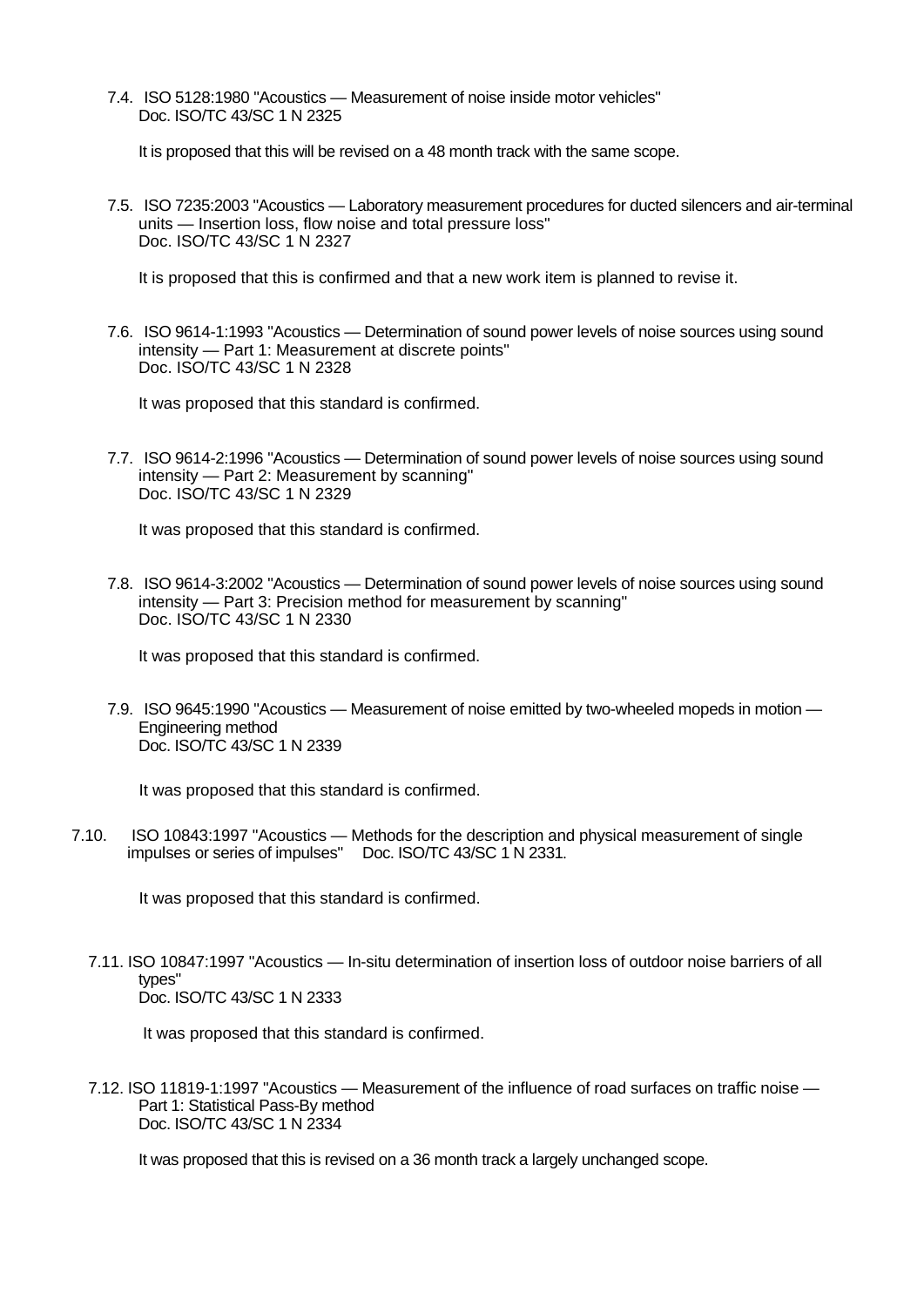7.13. ISO 11821:1997 "Acoustics — Measurement of the in situ sound attenuation of a removable screen" Doc. ISO/TC 43/SC 1 N 2335

It was proposed that this is confirmed.

7.14. ISO 13472-2:2010 "Acoustics — Measurement of sound absorption properties of road surfaces in situ Part 2: Spot method for reflective surfaces" Doc. ISO/TC 43/SC 1 N 2336

It was proposed that a decision on this be deferred and a written ballot on this implemented within a few weeks.

7.15. ISO 13473-2:2002 "Characterization of pavement texture by use of surface profiles — Part 2: Terminology and basic requirements related to pavement texture profile analysis" Doc. ISO/TC 43/SC 1 N 2337

It was proposed that this is confirmed.

7.16. ISO 13473-3:2002 "Characterization of pavement texture by use of surface profiles — Part 3: Specification and classification of profilometers" Doc. ISO/TC 43/SC 1 N 2340

It was proposed that this is confirmed.

7.17. ISO 15665:2003 "Acoustics — Acoustic insulation for pipes, valves and flanges" Doc. ISO/TC 43/SC 1 N 2338

It is proposed that this is revised in a new working group with an unchanged scope, 48 month development time under the project leader/convenor of Richard Hamley from the UK.

- 8. Internal Guides of ISO/TC 43/SC 1
	- 8.1. Guide 1 on drafting instrumentation requirements ISO/TC 43/SC 1 N 2292

The latest version, version 3, was published in January 2018.

 8.2. Guide 2 on treatment of measurement uncertainty in standards prepared by ISO/TC 43 & SC 1 ISO/TC 43/SC 1 N 2300

Edition 2 was published in April 2018.

9. Reports from working groups (including reappointment of convenors) Doc. ISO/TC 43/SC 1 N2369.

The reports are attached at the end of this report after the draft agenda. Due to the length of the agenda for this meeting the reports were taken as read with only comments that were made verbally on any additional significant items that have occurred since submitting the written report are noted here.

- 9.1. WG 17 Methods of measurement of sound attenuation of hearing protectors
- 9.2. WG 23 Measurement of noise from information technology, business and tele-communications **Equipment**
- 9.3. WG 27 Joint TC 43/SC 1 TC 22 WG: Effect of temperature on tyre/road noise testing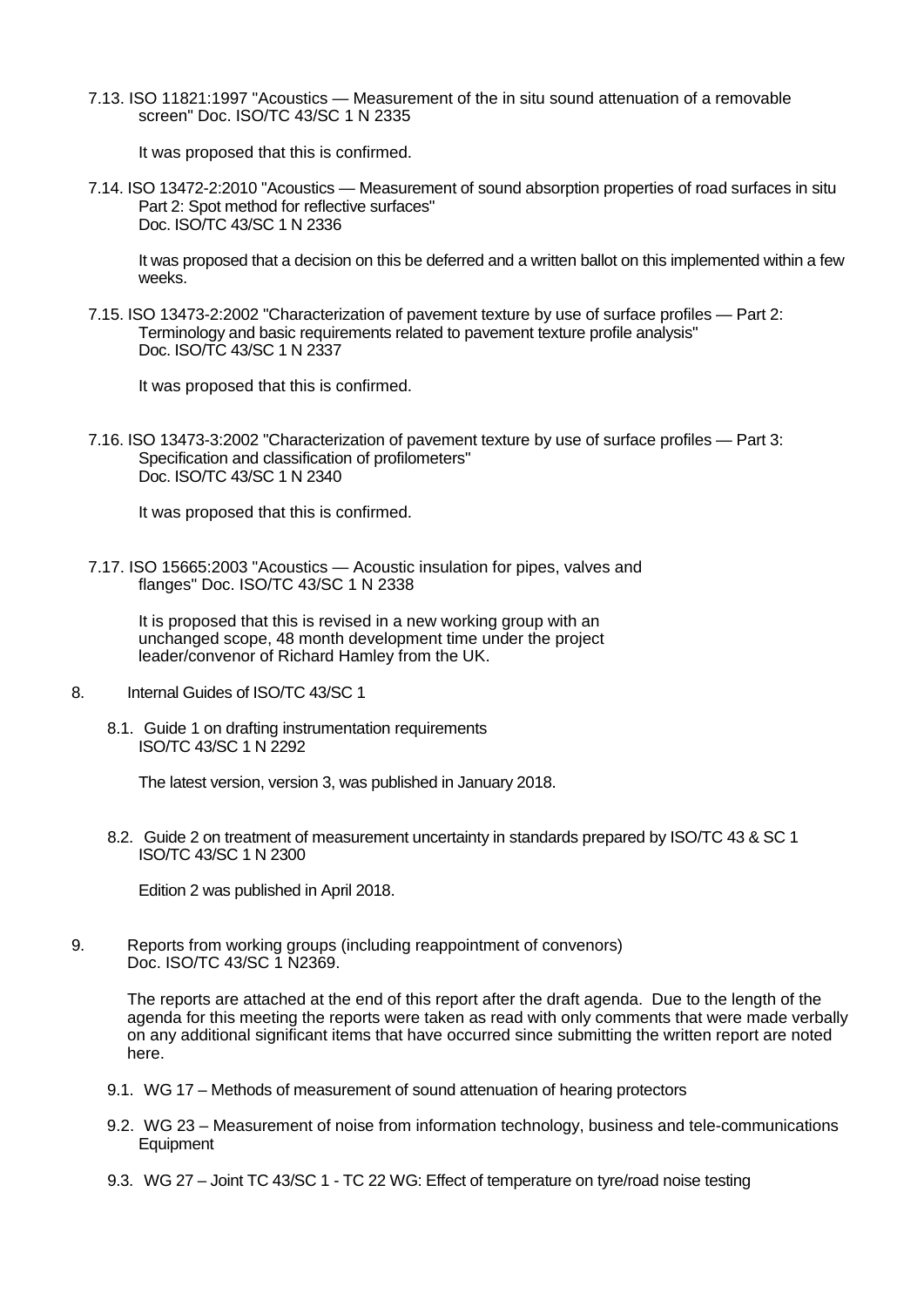- 9.4. WG 28 Basic machinery noise emission standards
- 9.5. WG 33 Measuring methods for comparing traffic noise on different road surfaces
- 9.6. WG 39 Characterization of pavement texture using surface profiles
- 9.7. WG 42 Joint TC 43/SC 1 TC 22 WG: Measurement of noise emission (external) from road vehicles
- 9.8. WG 45 Description and measurement of environmental noise (Revision of ISO 1996 series)
- 9.9. WG 51 Noise from shooting ranges (Jointly with CEN/TC 211)
- 9.10. WG 54 Perceptual assessment of soundscape quality.

The working group met in Matseu and all of the 58 comments on Part 3 were resolved and the draft will be modified accordingly by the project manager. In response to the comment number 19 from the United States an Annex covering the concept of "Triangulation" is being prepared.

The timescale going forward is as follows:

To have the revised draft to the ISO Secretariat by the second week of February 2019. This will then be issued for international voting to become a CD on the 1<sup>st</sup> of March 2019. The comments will be collated by the secretariat in May and they will be discussed at the next meeting in June.

- 9.11. WG 56 –Quality assurance of noise calculation methods implemented in software
- 9.12. WG 57 –Joint ISO/TC 43/SC 1 ISO/TC 22 WG: In-situ measurements of blocked forces
- 9.13. WG 58 Revision of ISO 5135 Sound power levels of air-terminal devices
- 9.14. WG 59 Revision of ISO 11691 Insertion loss of ducted silencers (Survey method)
- 9.15. WG 60 Joint ISO/TC 43/SC 1 ISO/TC 22 WG: Method for transposition of dynamic forces generated by an active component from a test bench to a vehicle
- 9.16. WG 61 Revision of ISO 9613-2 Attenuation of sound during propagation outdoors
- 9.17. WG 62 Revision of ISO/TS 15666 Assessment of noise annoyance by means of social and socio-acoustic surveys

 The secretariat pointed out that the CD should be submitted for voting by the middle of 2019 but no later than October 2019 in order to stay on track. The CD ballot should include the decision to take this standard to a full ISO.

9.18. WG 63 –Revision of ISO 2922 – Measurement of airborne sound emitted by vessels on inland waterways and harbours

- 9.19. WG 64 Revision of ISO 7574 (all parts) Statistical methods for determining and verifying stated noise emission values of machinery and equipment.
- 9.20. WG 65 Acoustic quality of open office spaces
- 10. Items for future work

10.1. Proposal from Denmark: ISO/PAS 1996-3 "Acoustics — Description, measurement and assessment of environmental noise — Part 3: Objective method for the measurement of prominence of impulsive sounds and for adjustment of *L*Aeq" Doc. ISO/TC 43/SC 1 N 2360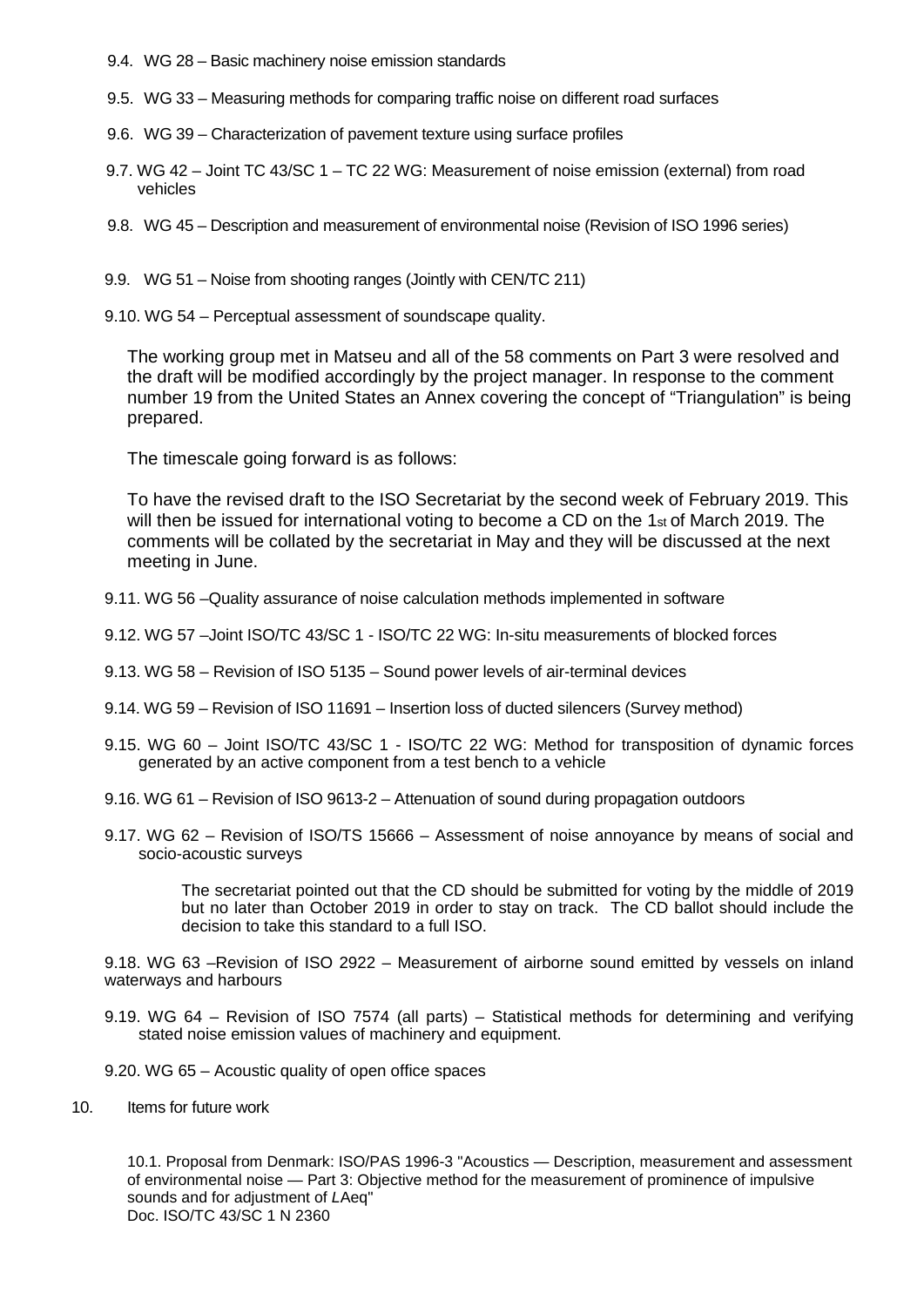10.2. Proposal from France: Revision of ISO 9612 "Acoustics – Determination of occupational noise exposure – Engineering method" Doc. ISO/TC 43/SC 1 N 2370

The meeting agreed to wait until the systematic review on this work and put the planned minor revision on hold.

10.3. Proposal from United Kingdom: "Characterisation of non-acoustic factors for acoustic, soundscape quality and annoyance assessments" Doc. ISO/TC 43/SC 1 N 2371

The convenor of WG62 will write formally to Hans Kornprobst for an international ballot for a NWI as per N2371 to give the delegates time to consult their mirror committee. We will also seek liaison with the experts in WG45 by inviting them to join WG62 at the appropriate time.

10.4 Proposal from ISO/TC 43/SC 1 WG 33: Amendment to ISO/TS 11819-3 "Acoustics — Measurement of the influence of road surfaces on traffic noise — Part 3: Reference tyres" Doc. ISO/TC 43/SC 1 N 2372

It was proposed that this should become a NWIP.

11. Disbanding of working groups

There were no working groups to be disbanded.

12. Work items on which no progress is being made – Status and action to be taken

There was nothing more to be considered.

13. Review of preliminary work items

All the preliminary work items have already been considered.

14. Requirements concerning a subsequent meeting

 $8<sup>th</sup>$  to 12<sup>th</sup> of June 2020, in Paris, France.

15. Any other business

ISO is conducting a survey to look at how to improve meetings and the work of the committees.

16. Approval of resolutions

A large number of resolutions were considered and the outcome of these will be circulated by ISO later. In essence the resolutions cover everything that was discussed at the plenary meeting.

17. Closing of the meeting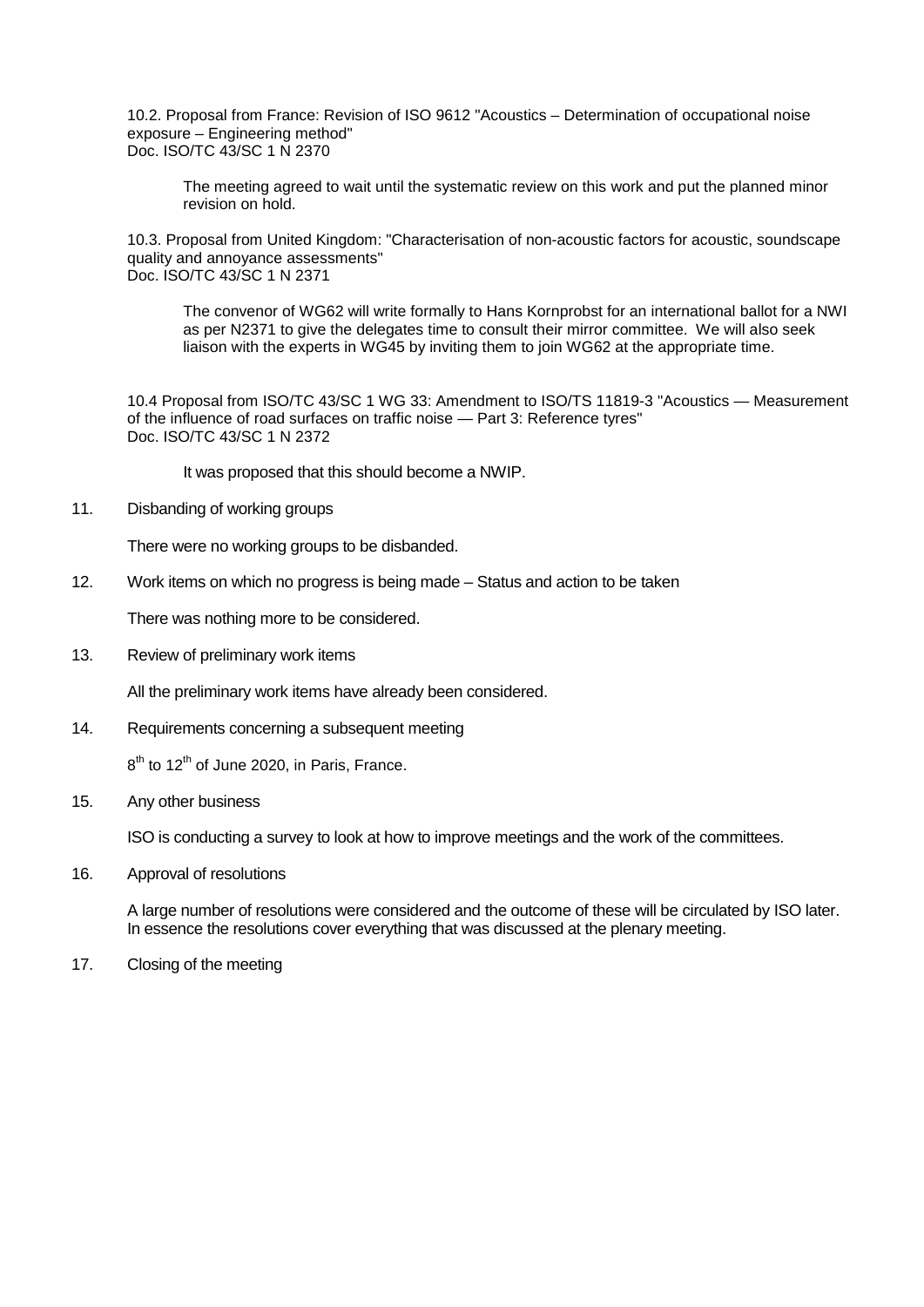## ISO/TC 43/SC 1 **N 2373**

1st REVISED DRAFT AGENDA/PROJET D'ORDRE DU JOUR (supersedes doc. ISO/TC 43/SC 1 N 2355)

- 8. Opening of the meeting (14:00)
- 9. Roll call of delegates
- 10. Adoption of the agenda Doc. ISO/TC 43/SC 1 N 2355
- 11. Appointment of the drafting committee
- 12. Report of the Secretariat Doc. ISO/TC 43/SC 1 N\*
	- 5.1. Review of the status of work
	- 5.2. Report from the Advisory Panel meeting
	- 5.3. News from the ISO Central Secretariat
- 13. Report on the activities of CEN/TC 211 Acoustics Doc. ISO/TC 43/SC 1 N\*
- 14. Decision on reviews from 2018
	- 7.1. ISO 3095:2013 "Acoustics Railway applications Measurement of noise emitted by railbound vehicles" Doc. ISO/TC 43/SC 1 N 2322
	- 7.2. ISO 3381:2005 "Railway applications Acoustics Measurement of noise inside railbound vehicles" Doc. ISO/TC 43/SC 1 N 2323
	- 7.3. ISO 4871:1996 "Acoustics Declaration and verification of noise emission values of machinery and equipment" Doc. ISO/TC 43/SC 1 N 2324
	- 7.4. ISO 5128:1980 "Acoustics Measurement of noise inside motor vehicles" Doc. ISO/TC 43/SC 1 N 2325
	- 7.5. ISO 7235:2003 "Acoustics Laboratory measurement procedures for ducted silencers and air-terminal units — Insertion loss, flow noise and total pressure loss" Doc. ISO/TC 43/SC 1 N 2327
	- 7.6. ISO 9614-1:1993 "Acoustics Determination of sound power levels of noise sources using sound intensity — Part 1: Measurement at discrete points" Doc. ISO/TC 43/SC 1 N 2328
	- 7.7. ISO 9614-2:1996 "Acoustics Determination of sound power levels of noise sources using sound intensity — Part 2: Measurement by scanning" Doc. ISO/TC 43/SC 1 N 2329
	- 7.8. ISO 9614-3:2002 "Acoustics Determination of sound power levels of noise sources using sound intensity — Part 3: Precision method for measurement by scanning" Doc. ISO/TC 43/SC 1 N 2330
	- 7.9. ISO 9645:1990 "Acoustics Measurement of noise emitted by two-wheeled mopeds in motion Engineering method Doc. ISO/TC 43/SC 1 N 2339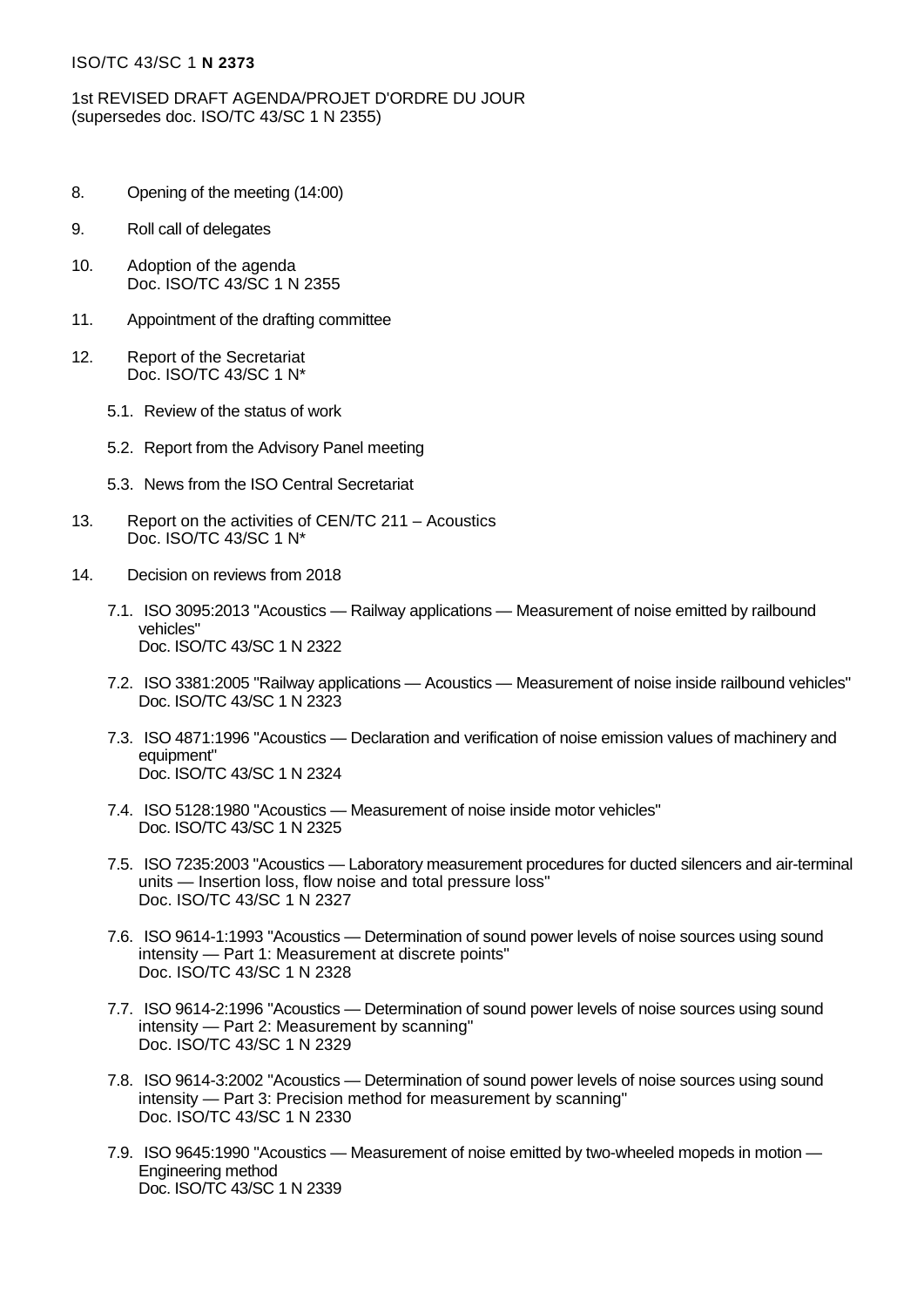- 7.10. ISO 10843:1997 "Acoustics Methods for the description and physical measurement of single impulses or series of impulses" Doc. ISO/TC 43/SC 1 N 2331
- 7.11. ISO 10847:1997 "Acoustics In-situ determination of insertion loss of outdoor noise barriers of all types" Doc. ISO/TC 43/SC 1 N 2333
- 7.12. ISO 11819-1:1997 "Acoustics Measurement of the influence of road surfaces on traffic noise Part 1: Statistical Pass-By method Doc. ISO/TC 43/SC 1 N 2334
- 7.13. ISO 11821:1997 "Acoustics Measurement of the in situ sound attenuation of a removable screen" Doc. ISO/TC 43/SC 1 N 2335
- 7.14. ISO 13472-2:2010 "Acoustics Measurement of sound absorption properties of road surfaces in situ Part 2: Spot method for reflective surfaces" Doc. ISO/TC 43/SC 1 N 2336
- 7.15. ISO 13473-2:2002 "Characterization of pavement texture by use of surface profiles Part 2: Terminology and basic requirements related to pavement texture profile analysis" Doc. ISO/TC 43/SC 1 N 2337
- 7.16. ISO 13473-3:2002 "Characterization of pavement texture by use of surface profiles Part 3: Specification and classification of profilometers" Doc. ISO/TC 43/SC 1 N 2340
- 7.17. ISO 15665:2003 "Acoustics Acoustic insulation for pipes, valves and flanges" Doc. ISO/TC 43/SC 1 N 2338
	- 8 Internal Guides of ISO/TC 43/SC 1
	- 8.1. Guide 1 on drafting instrumentation requirements ISO/TC 43/SC 1 N 2292
	- 8.2. Guide 2 on treatment of measurement uncertainty in standards prepared by ISO/TC 43 & SC 1 ISO/TC 43/SC 1 N 2300
	- 9 Reports from working groups (including reappointment of convenors) Doc. ISO/TC 43/SC 1 N\*
	- 9.1. WG 17 Methods of measurement of sound attenuation of hearing protectors
	- 9.2. WG 23 Measurement of noise from information technology, business and tele-communications equipment
	- 9.3. WG 27 Joint TC 43/SC 1 TC 22 WG: Effect of temperature on tyre/road noise testing
	- 9.4. WG 28 Basic machinery noise emission standards
	- 9.5. WG 33 Measuring methods for comparing traffic noise on different road surfaces
	- 9.6. WG 39 Characterization of pavement texture using surface profiles
- 9.7. WG 42 Joint TC 43/SC 1 TC 22 WG: Measurement of noise emission (external) from road vehicles
	- 9.8. WG 45 Description and measurement of environmental noise (Revision of ISO 1996 series)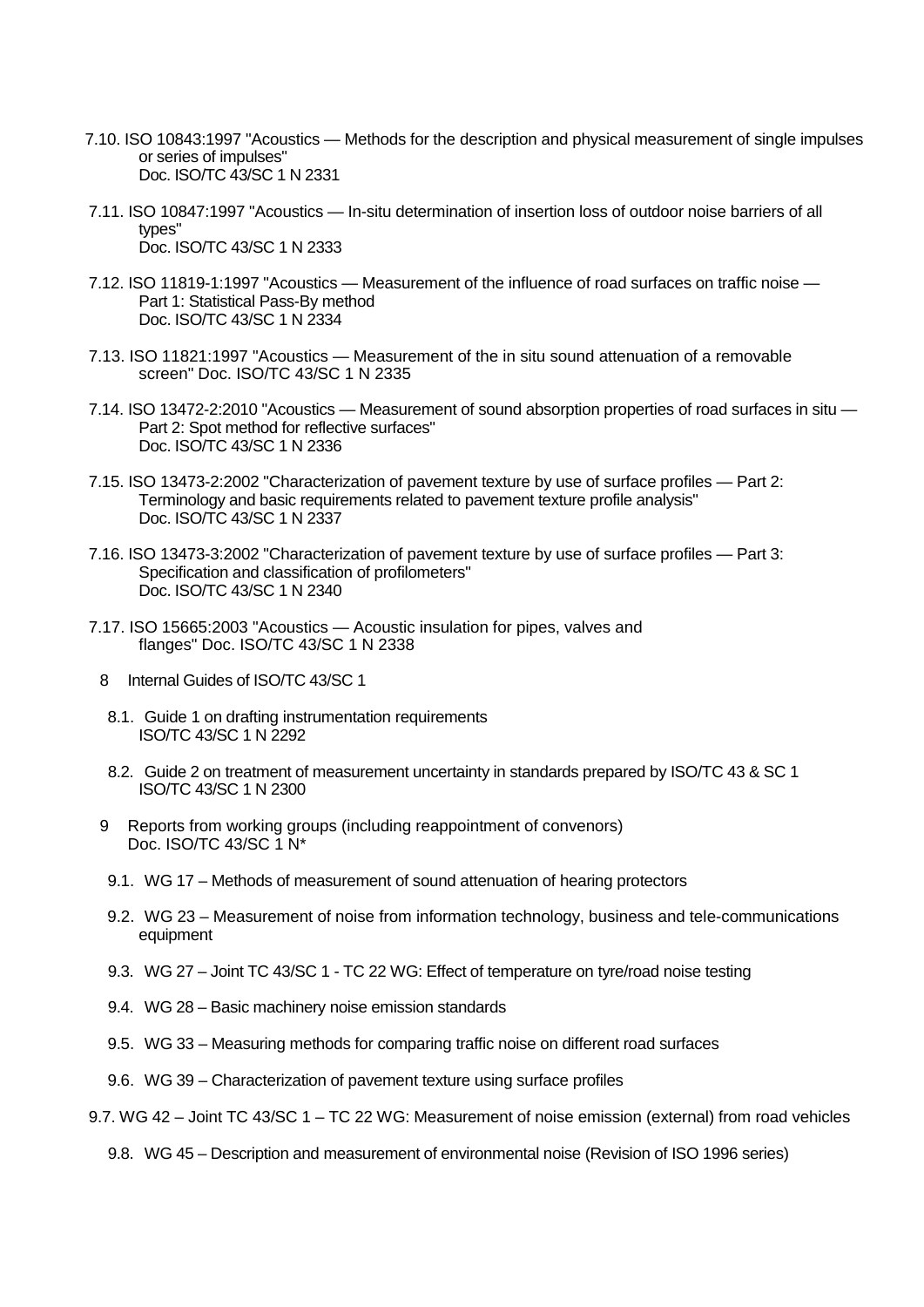- 9.9. WG 51 Noise from shooting ranges (Jointly with CEN/TC 211)
- 9.10. WG 54 Perceptual assessment of soundscape quality
- 9.11. WG 56 –Quality assurance of noise calculation methods implemented in software
- 9.12. WG 57 –Joint ISO/TC 43/SC 1 ISO/TC 22 WG: In-situ measurements of blocked forces
- 9.13. WG 58 Revision of ISO 5135 Sound power levels of air-terminal devices
- 9.14. WG 59 Revision of ISO 11691 Insertion loss of ducted silencers (Survey method)
- 9.15. WG 60 Joint ISO/TC 43/SC 1 ISO/TC 22 WG: Method for transposition of dynamic forces generated by an active component from a test bench to a vehicle
- 9.16. WG 61 Revision of ISO 9613-2 Attenuation of sound during propagation outdoors
- 9.17. WG 62 Revision of ISO/TS 15666 Assessment of noise annoyance by means of social and socio-acoustic surveys
- 9.18. WG 63 –Revision of ISO 2922 Measurement of airborne sound emitted by vessels on inland waterways and harbours
- 9.19. WG 64 Revision of ISO 7574 (all parts) Statistical methods for determining and verifying stated noise emission values of machinery and equipment
- 9.20. WG 65 Acoustic quality of open office spaces
	- 10 Items for future work

10.1. Proposal from Denmark: ISO/PAS 1996-3 "Acoustics — Description, measurement and assessment of environmental noise — Part 3: Objective method for the measurement of prominence of impulsive sounds and for adjustment of *L*Aeq" Doc. ISO/TC 43/SC 1 N 2360

10.2. Proposal from France: Revision of ISO 9612 "Acoustics – Determination of occupational noise exposure – Engineering method" Doc. ISO/TC 43/SC 1 N 2370

10.3. Proposal from United Kingdom: "Characterisation of non-acoustic factors for acoustic, soundscape quality and annoyance assessments" Doc. ISO/TC 43/SC 1 N 2371

- 10.4. Proposal from ISO/TC 43/SC 1 WG 33: Amendment to ISO/TS 11819-3 "Acoustics Measurement of the influence of road surfaces on traffic noise — Part 3: Reference tyres" Doc. ISO/TC 43/SC 1 N 2372
- 11 Disbanding of working groups
- 12 Work items on which no progress is being made Status and action to be taken
- 13 Review of preliminary work items
- 14 Requirements concerning a subsequent meeting
- 15 Any other business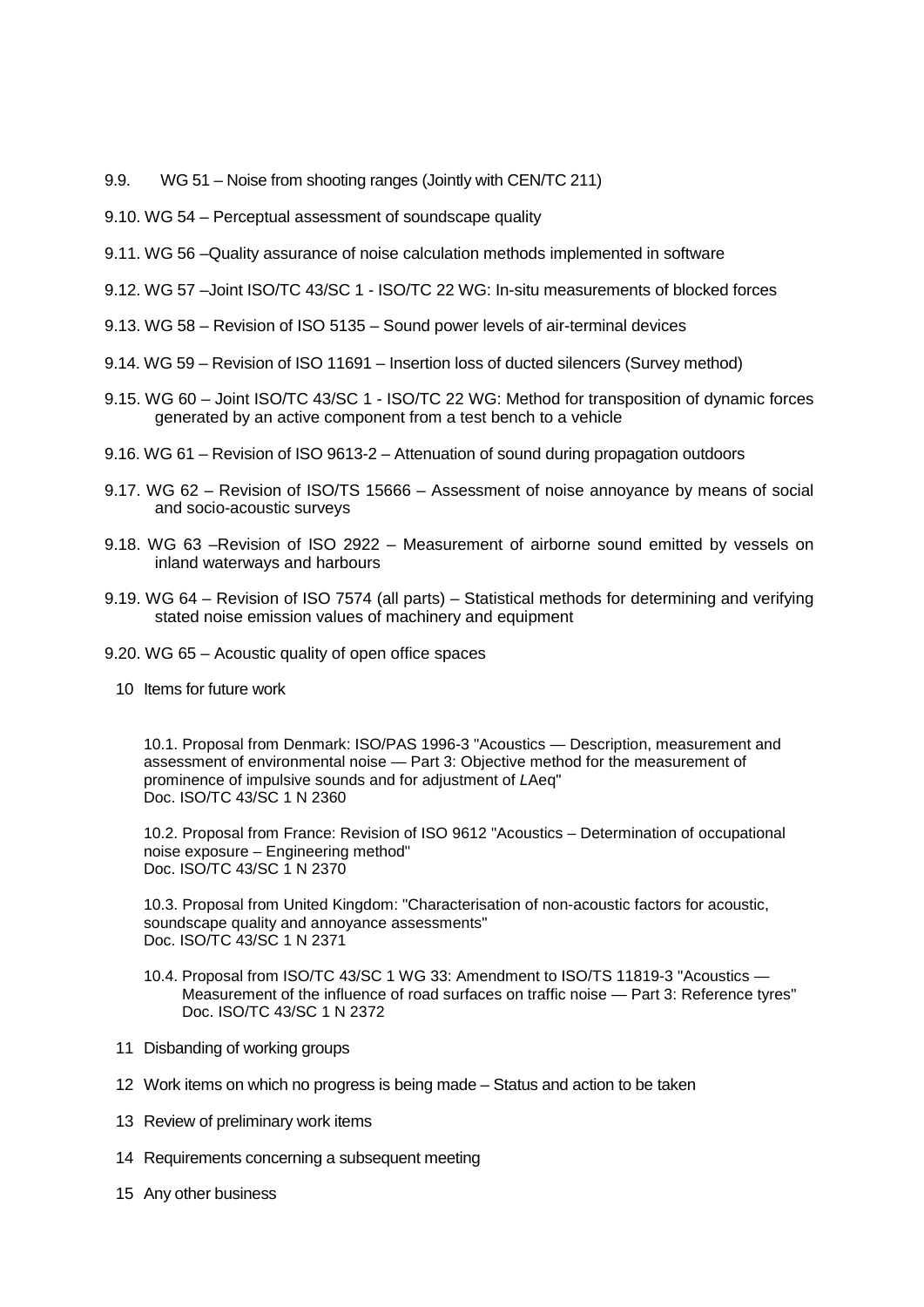- 16 Approval of resolutions
- 17 Closing of the meeting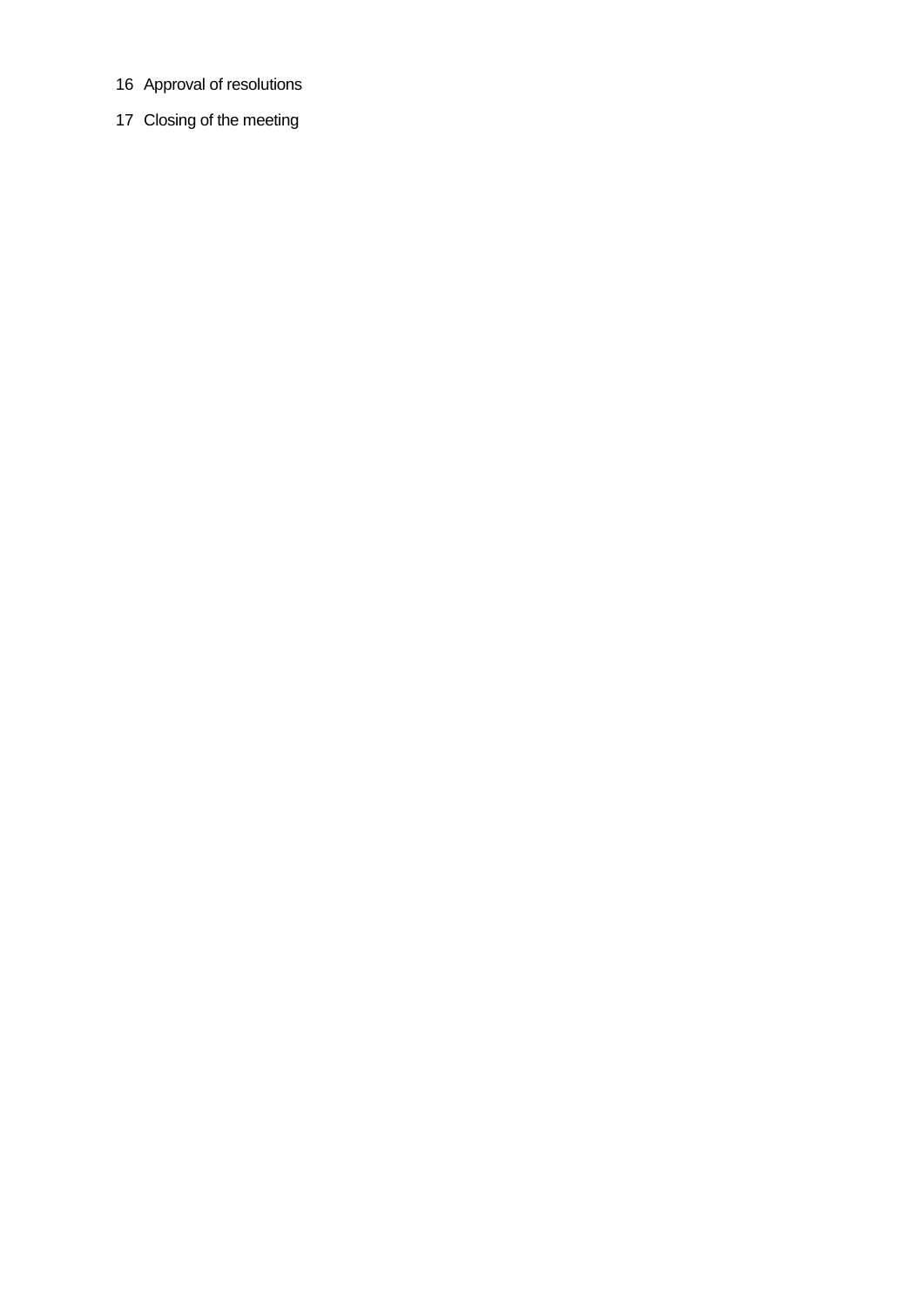# **REPORTS FROM WORKING GROUPS UNDER ISO/TC 43/SC 1 "NOISE"**

to its 33<sup>rd</sup> meeting, 2018-11-15/16, Matsue, Japan

# **WG 17 – Methods of measurement of sound attenuation of hearing protectors**

#### Meetings:

Since the last plenary meeting of ISO/TC 43/SC 1 (2017-05-18/19, Lyngby, Denmark), WG 17 has held a webex-meeting in January 2018. The next meeting will take place in connection with the forthcoming ISO/TC 43/SC 1 plenary meeting on 2018-11-14 (Matsue, Japan).

Status of work:

#### **(1) ISO/FDIS 4869-1 // FprEN ISO 4869-1 "Acoustics — Hearing protectors — Part 1: Subjective method for the measurement of sound attenuation" (Revision of ISO 4869-1:1990)**

ISO/TC 43/SC 1/WG 17 decided during its meeting in Copenhagen on 2017-05-17 subsequently final checking to ask the secretariat ISO/TC 43/SC 1 to submit ISO 4869-1 to ISO/CS for FDIS ballot. For that final check the document ISO/TC 43/SC 1/WG 17 N 306 was circulated on 2017-07-11. ISO/FDIS 4869-1 was distributed by ISO for voting on 2018-01-25. With document ISO/TC 43/SC 1 N 2301 the result of voting was circulated: 16 P-Members out of 16 voted in favour  $= 100\%$ .

The document is currently in finalisation of publication by ISO/CS after final discussion with CCMC (CEN). CEN had decided to delete the Annex ZA as the document, standards dealing with test methods won't be offered to be cited in Official Journal (OJEU).

#### **(2) ISO/DIS 4869-2 // prEN ISO 4869-2 "Acoustics — Hearing protectors — Part 2: Estimation of effective A-weighted sound pressure levels when hearing protectors are worn" (Revision of ISO 4869 2:1994)**

ISO/TC 43/SC 1/WG 17 decided during its meeting in Copenhagen on 2017-05-17 subsequently final checking to ask the secretariat ISO/TC 43/SC 1 to submit ISO 4869-2 to ISO/CS for FDIS ballot. For that final check the document ISO/TC 43/SC 1/WG 17 N 307 was circulated on 2017-07-11. ISO/FDIS 4869-2 was distributed by ISO for voting on 2018-01-25. With document ISO/TC 43/SC 1 N 2302 the result of voting was circulated: 15 P-Members out of 15 voted in favour = 100 %.

The document is currently in finalisation of publication by ISO/CS after final discussion with CCMC (CEN). CEN had decided to delete the Annex ZA as the document, standards dealing with test methods won't be offered to be cited in Official Journal (OJEU).

#### **(3) ISO/DIS 4869-6 "Acoustics — Hearing protectors — Part 6: Determination of sound attenuation of active noise reduction ear-muffs"**

After circulation of a revised document in WG 17 a web-meeting was launched in January 2018 to address open issues. Document ISO/TC 43/SC 1/WG 17 N 325 was circulated on 2018-08-18 for final – editorial only – check in WG 17.

The document is currently in finalisation for balloting as ISO/FDIS.

#### **(4) ISO/DIS 4869-3 " Acoustics — Hearing protectors — Part 3: Measurement of insertion loss of ear-muff type protectors using an acoustic test fixture"**

The systematic review in 2017 showed the need for revision, but works were held back finalisation of running projects (ISO 4869-1/-2/-6).

WG 17 is now in discussion of the development of the new revision.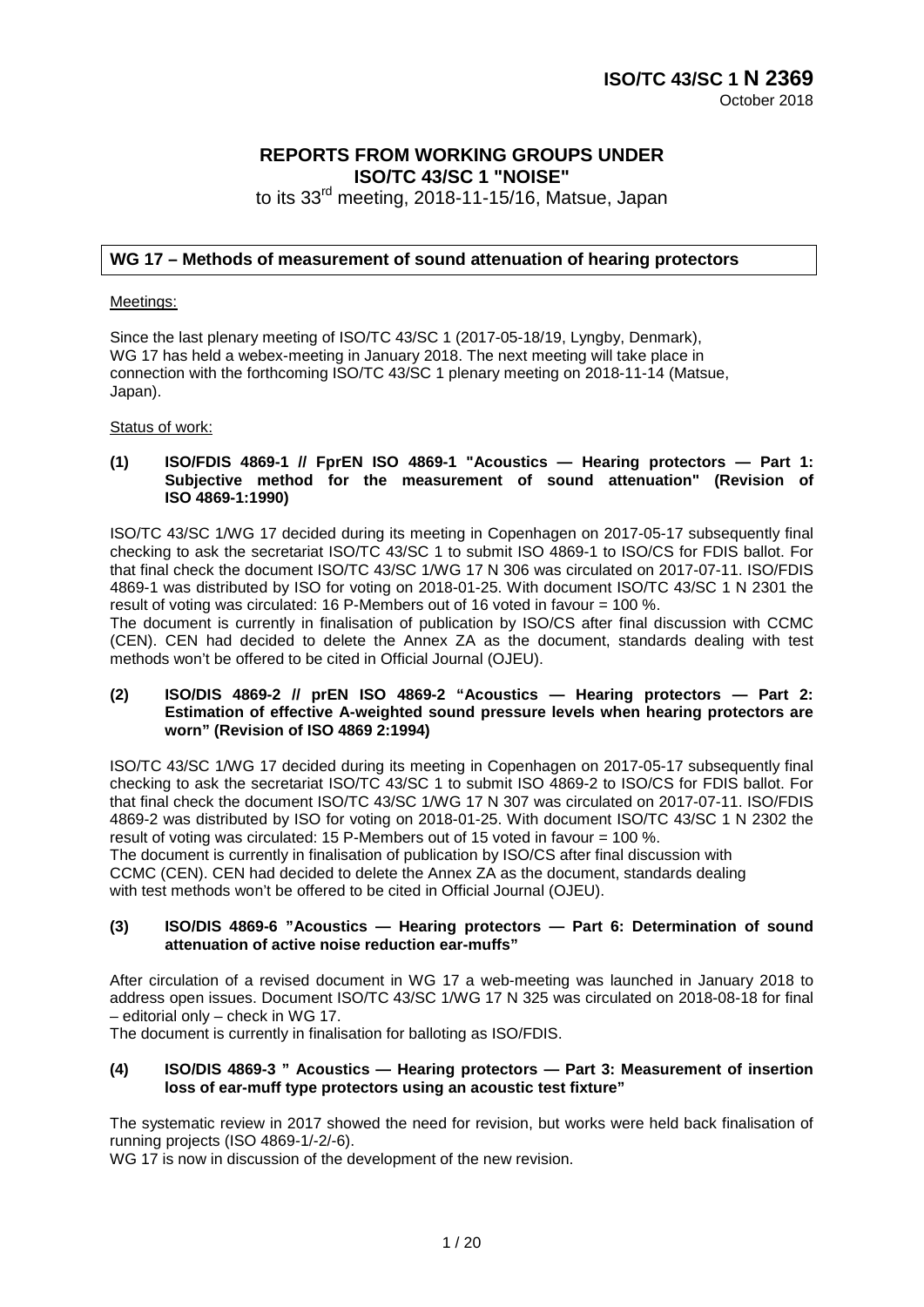## **(5) Revision of ISO/TS 4869-5 "Acoustics — Hearing protectors — Part 5: Method for estimation of noise reduction using fitting by inexperienced test subjects"**

The systematic review in 2017 showed the need for revision, but works were held back finalisation of running projects (ISO 4869-1/-2/-6).

WG 17 is now in discussion of the development of the new revision.

### **(6) Possible new standard**

WG 17 discussed a new standard based on the ANSI S12.71 "Performance criteria for systems that estimate the attenuation of passive hearing protectors for individual users" already in 2017. Since the document was published recently (July 2018) the exchange about such document will be continued in the meeting in Matsue, Japan.

*Martin Liedtke, Convenor of WG 17*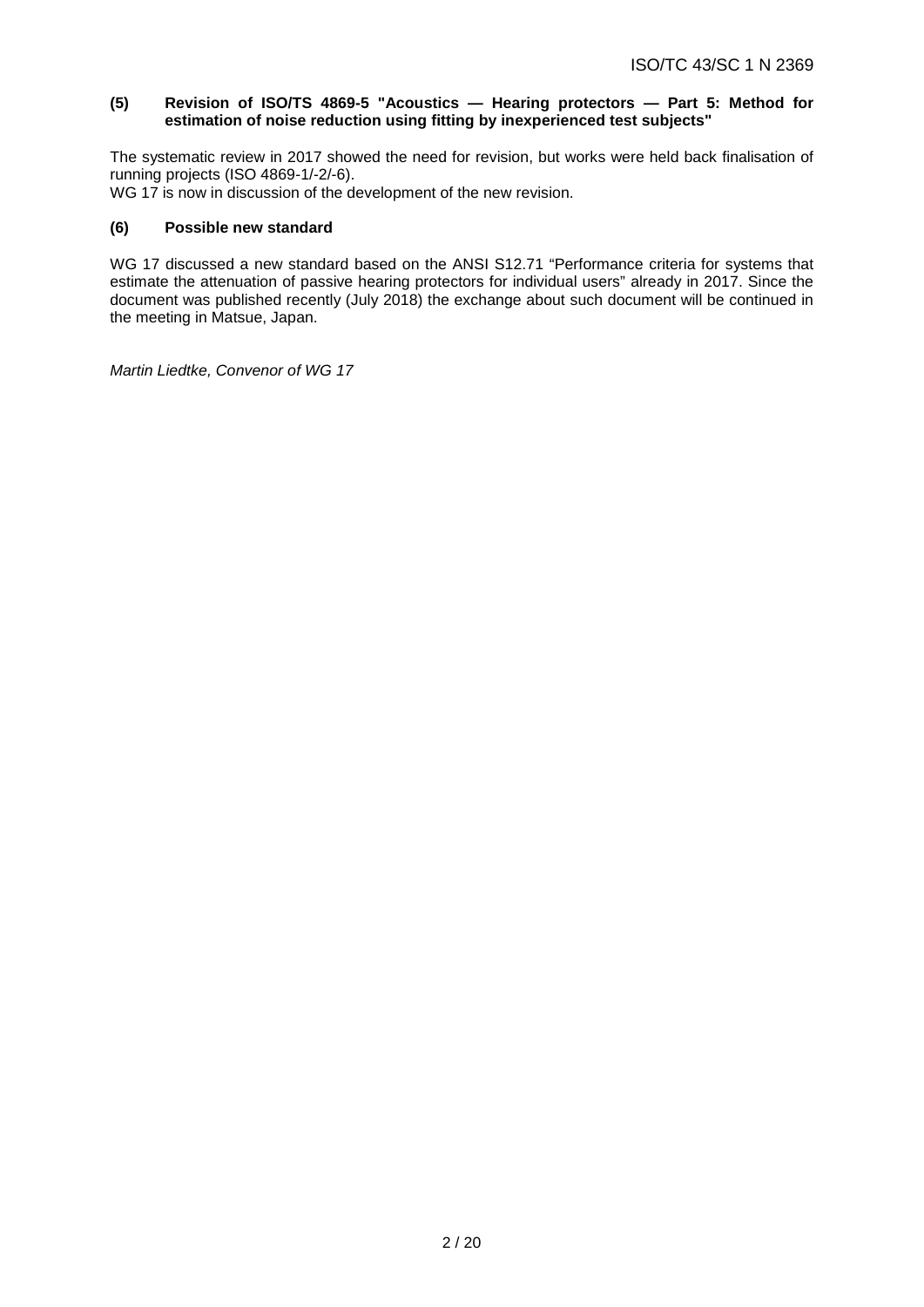# **WG 23 – Measurement of noise from information technology, business and telecommunications equipment**

#### Meetings:

Most recent meeting(s)

WG 23 has, for the last several years, performed its work in close cooperation with  $ICWG<sup>1</sup>$  One physical meeting, as a part of ICWG meeting, was held since the last plenary meeting of TC 43/SC 1.

– Chicago, IL, USA, August 29-30, 2018 (immediately after InterNoise2018)

Planned meeting(s)

The next physical meetings of WG23 will be held, in conjunction with the ICWG<sup>1)</sup> on Noise from ITTE. or other committees. There is 1 scheduled meeting.

– In conjunction with NoiseCon2019, August 28 - 29, 2019 (Wednesday afternoon and all day Thursday) in San Diego, California, USA

Status of work:

#### **ISO 7779:2010 "Acoustics — Measurement of airborne noise emitted by information technology and telecommunications equipment"**

Under revision. ISO/FDIS 7779 was circulated August 30 up to October 25, 2018.

#### **ISO 9296**

**"Acoustics — Declared Noise emission values of computer and business equipment"**

ISO 9296:2017 2nd edition published in July 2017.

#### **ISO 10302 series**

**"Acoustics — Measurement of airborne noise emitted and structure-borne vibration induced by small air-moving devices — "**

Part 1: Airborne noise measurement  $-1<sup>st</sup>$  edition published on 2011-01-15

– Based on the recent publication of industry counterpart, ECMA-275-1:2017, the revision project was proposed by JISC, and approved in 1Q of 2018. And, the circulated draft in the NP process was approved as DIS. The next target is 2nd DIS circulation as early as possible in 2019.

Part 2: Structure-borne vibration measurement– 1<sup>st</sup> edition published on 2011-06-15

*Ikuo Kimizuka, Convenor of WG 23*

 1) ICWG (InterCommittee Working Group on Noise from Information Technology and Telecommunications Equipment) consisting of following five constituent committees: (1) ISO/TC 43/SC 1/WG 23, (2) INCE/TC, IT Equipment, (3) ANSI ASC12, WG 3 Measurement of noise from ITTE, (4) Ecma TC 26 Acoustics, (5) ITI TC 6, Product Acoustics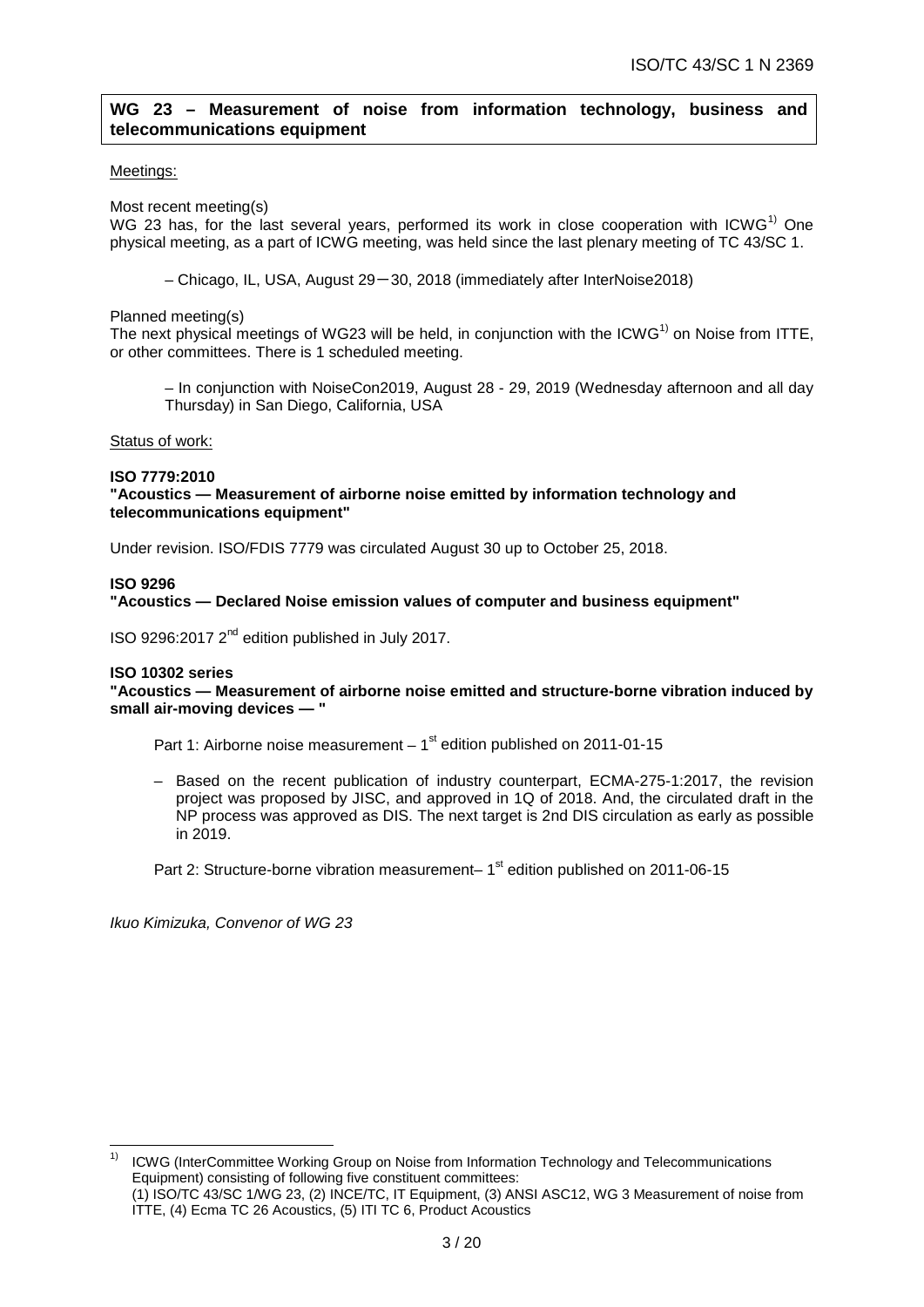# **WG 27 – Joint TC 43/SC 1-TC 22 WG; Effect of temperature on tyre/road noise testing**

#### Meetings:

Since the previous Status Report (April 2017), two meetings of WG 27 have been held: February 2018 in Madrid, Spain, and June 2018 in Stockholm, Sweden.

#### Status of work:

After the first part of 13471-1, dealing with temperature corrections for the CPX method was published in March 2017, work has shifted to produce a first WD for 13471 Part 2 for the temperature effects on measurements with the SPB method (ISO 11819-1). In the first two meetings dealing with this, relevant data have been compiled and reviewed and the WG has started to produce a draft.

It is worth noting that the procedures and text of the draft need to be consistent with related parts in ISO 11819-1 (the SPB measurement method) and to ISO/TS 13471-1, and significant work is devoted to achieving this.

It is also worth noting that as the SPB method essentially measures tyre/road noise, the 13471-2 will have a bearing also on some standards in the ISO 362 series. Therefore, WG 27 attempts to find data especially relevant to ISO 10844 surfaces and similar pavements.

Tentatively, the next meeting is planned to take place in Brussels in January 2019.

An NWIP along with a CD for TS 13471-2 can be submitted to SC 1 in 2019.

In 2020, a new Convenor should be appointed.

*Ulf Sandberg, Convenor of WG 27 Swedish National Road and Transport Research Institute (VTI)*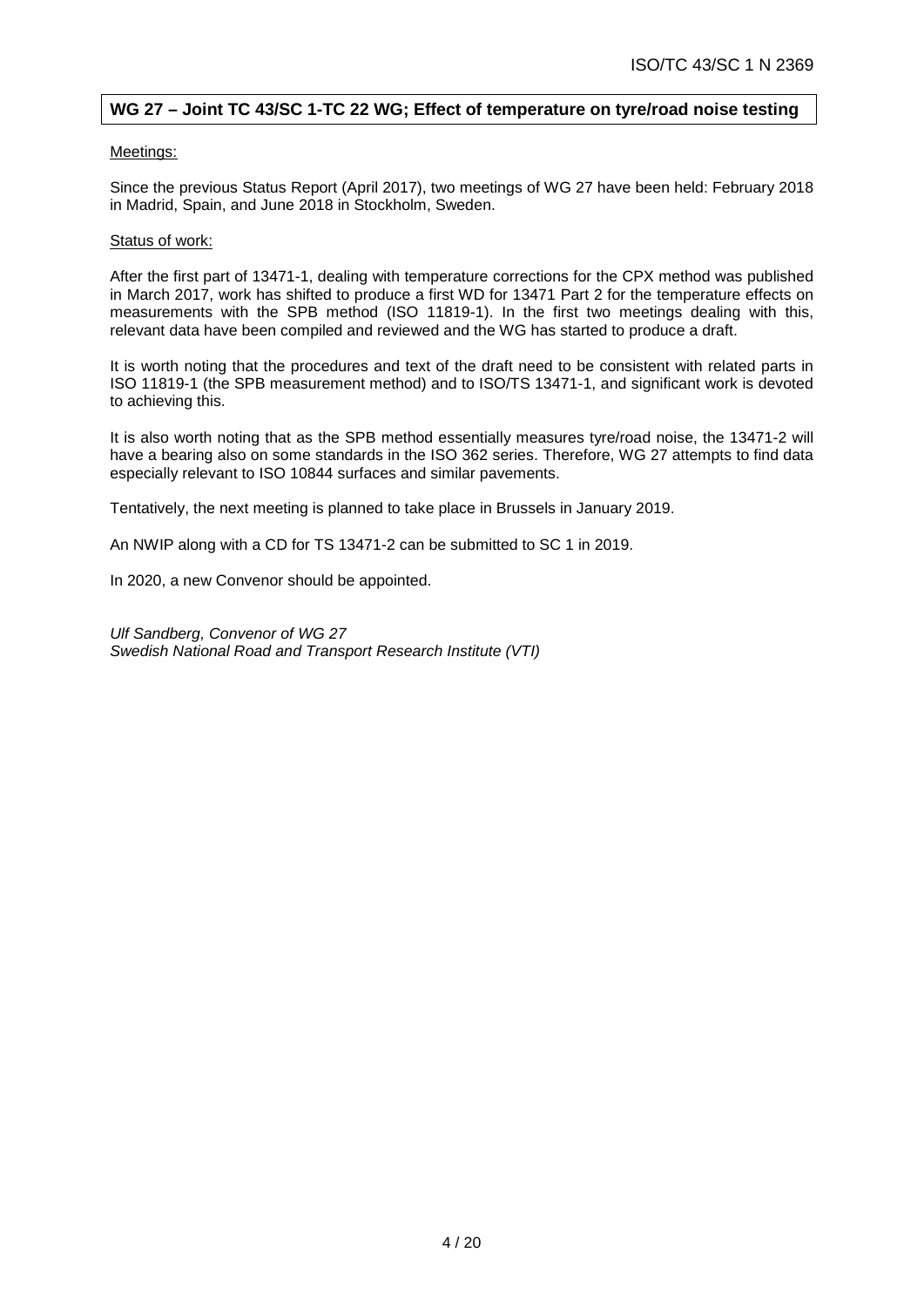# **WG 28 – Basic machinery noise emission standards**

#### **Meetings**

Since the last plenary meeting of ISO/TC 43/SC 1 on 2017-05-15/19 in Copenhagen/Lyngby, Denmark, WG 28 held a meeting on 2018-03-13/14 in Berlin, Germany. The next WG28 meeting will take place in connection with the forthcoming ISO/TC 43/SC 1 plenary meeting on 2018-11-12/13 in Matsue, Japan.

#### **Finished projects**

1. **ISO 11200:2014/Amd 1:2018** "Acoustics — Noise emitted by machinery and equipment — Guidelines for the use of basic standards for the determination of emission sound pressure levels at a work station and at other specified positions"

A Draft Amendment was prepared by WG 28 to correct mistakes in two figures. It was circulated for ballot by ISO/TC 43/SC 1 on 2017-01-20 with balloting ending on 2017-04-13. WG 28 discussed ballot results in Copenhagen May 2017 meeting. The final text was forwarded to ISO/CS in January 2018 for checking before publication.

The Amendment 1 was published 2018-06-07.

#### **Active work items**

2. **ISO 3740** "Acoustics — Noise emitted by machinery and equipment — Guidelines for the use of basic standards for the determination of sound power levels"

Revision of ISO 3740:2000 decided by ISO/TC 43/SC 1 on 2014-05-23 in Berlin.

At the WG 28 meeting in Milan on 2015-08-14/15, the CD and comments received were discussed. The ISO TC 43/SC 1 ballot on ISO/CD 3740 was approved with 17 positive votes and 0 negative votes.

Mr. Kurtz prepared a draft ISO/DIS that was discussed the WG 28 meeting in Hamburg. After the Hamburg meeting, Mr. Kurtz prepared a revised ISO/DIS and sent to WG 28 for comments by 2017-01-04.

The voting of ISO/DIS 3740 ended on 2017-10-02 with 17 P-Members in favour, none against the document. Observations and changes to the document were prepared by Mr. Kurtz.

Mr. Kurtz resigns work in WG 28 in early 2018, his successor is Mr. Heisterkamp.

With final changes, the document was sent for registration of FDIS-voting, which started 2018-09- 20.

*{Limit dates for registration by ISO/CS: 2017-11-31 [FDIS]; 2018-05-31 [IS]}*

3. **ISO 6926:2016** "Acoustics — Requirements for the performance and calibration of reference sound sources used for the determination of sound power levels"

ISO 6926:2016 received a request for revision/amendment from ISO/CASCO regarding the change of some text phrases regarding "accredited" laboratories. In the Copenhagen meeting was agreed to develop an amendment, project leader is Mr. Jonasson.

In February 2018 the draft of the manuscript was forwarded to ISO/CASCO for checking some additional phrases in the document, which consist similar content to be included in the amendment. Comments are currently being reviewed by the project leader.

*{Limit dates for registration by ISO/CS: 2018-06-12 [DIS]; 2019-06-12 [IS]}*

4. **ISO 11202** "Acoustics — Noise emitted by machinery and equipment — Determination of emission sound pressure levels at a work station and at other specified positions applying approximate environmental corrections"

WG 28 decided at its Milan meeting to revise ISO 11202, and Mr. Jonasson agreed to be project leader.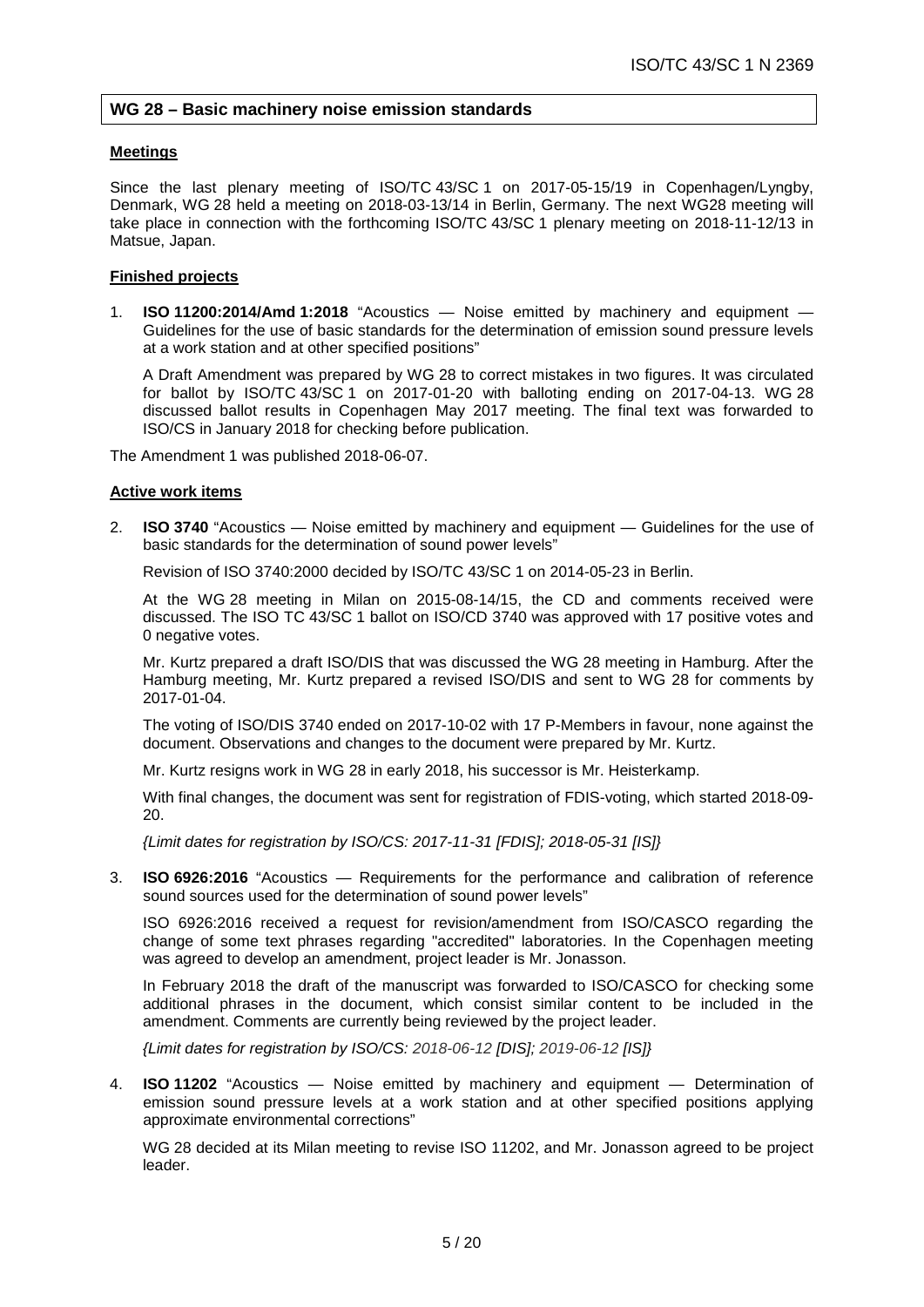Several documents were distributed to and commented by experts since last the meetings. The draft, prepared by Mr. Jonasson and Mr. Keith were discussed in Berlin meeting 2018, final changes will be handled in Matsue meeting.

*{Limit dates for registration by ISO/CS:* 2018-09-22 *[DIS];* 2019-09-22 *[IS]}*

5. **ISO 11203:1995/DAmd 1** "Acoustics — Noise emitted by machinery and equipment — Determination of emission sound pressure levels at a work station and at other specified positions from the sound power level — Amendment 1"

The development of Amendment 1 to ISO 11203:1995 was agreed by WG 28 in Copenhagen, May 2017. The project leader, Mr. Kurtz, provided the draft in October 2017, which was circulated in the working group until 2017-11-26. As there were no comments received, the document was registered for DIS 2018-02-22.

Mr. Heisterkamp (the new project leader) prepared the observation on comments and final discussion will be held in the Matsue meeting.

# **Preliminary work items**

6. **ISO 3744** "Acoustics — Determination of sound power levels and sound energy levels of noise sources using sound pressure — Engineering methods for an essentially free field over a reflecting plane"

**ISO 26101-2** "Determination of K2 standard"

**A new standard on** "Uncertainty standard for sound power level"

In the meeting in Copenhagen it was agreed these three projects need to be developed and published in a parallel process since the topics are closely related.

Project-leader for revision of ISO 3744 will be Mr. Schmitt; the project leader for the new ISO 26101-2 will be Mr. Heisterkamp; and project leader for the development of the new uncertainty standard will be Mr. Wittstock. A project team meeting was held in Chicago in September 2018, and draft documents will be discussed during the Matsue meeting.

An E-guide for ISO 3744 is being developed with Mr. Carniel as the project leader.

7. **ISO 8297** "Acoustics — Determination of sound power levels of multisource industrial plants for evaluation if sound pressure levels in the environment — Engineering method"

In May 2017 working group agreed to develop an amendment for ISO 8297. The project leader Mr. Hellweg provided observations and a document for discussion in meeting in Berlin 2018. A draft amendment will be circulated and discussed at the Matsue meeting.

8. **ISO 12001** "Acoustics — Noise emitted by machinery and equipment — Rules for the drafting and presentation of a noise test code"

WG 28 checked a draft document at its Hamburg meeting, and changes were made to clause 3 (definitions). WG 28 decided to circulate the updated version within the WG 28 (comparison ISO 12001:1996 and current version). WG 28 will ask the ISO TC 43/SC 1 secretariat for changing development track from minor revision to revision.

WG 28 requests that the Secretariat of ISO/TC 43/SC 1 start a ballot to skip CD-stage and initiating the ballot for DIS. Project leader will be Mr. Hellweg. A draft document will be discussed at the Matsue meeting.

*{Limit dates for registration by ISO/CS:* 2018-09-22 *[IS] regarding minor revision resolution in Milan}*

*Robert Hellweg, Convenor of WG 28 Kay S. Voigt, Secretary of WG 28*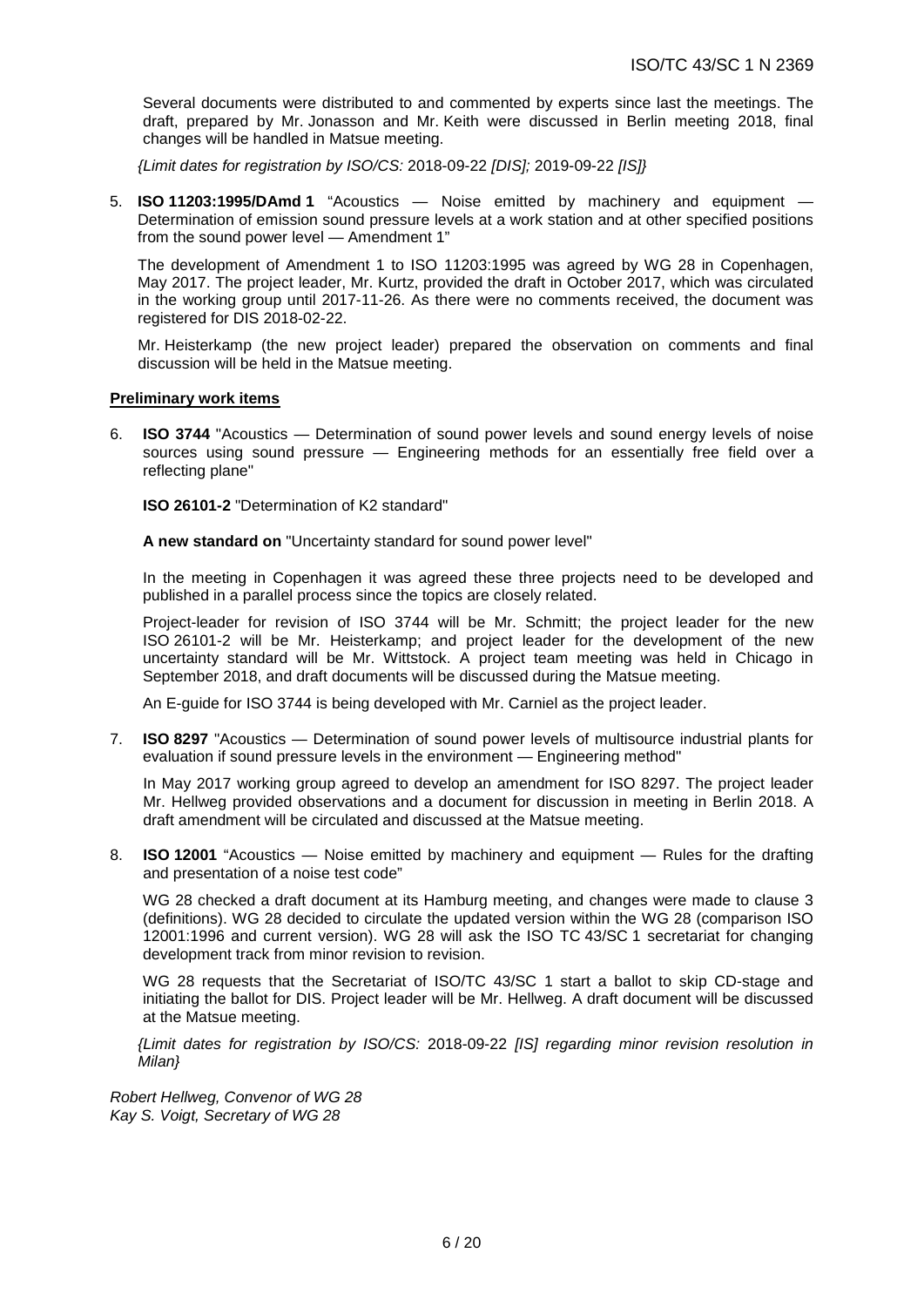# **WG 33 – Measuring method for comparing traffic noise on different road surfaces**

#### Meetings:

Since the previous Status Report (April 2017), four meetings of WG 33 have been held: August-September 2017 in Hong Kong, November 2017 in Brussels, Belgium, February 2018 in Madrid, Spain, and June 2018 in Stockholm, Sweden. The next meeting is planned to take place in Matsue, Japan, in November 2018 in conjunction with the ISO week there.

#### Status of work:

The group has worked with these tasks in this period:

- Revising the ISO 11819-1 (the SPB method)
- Reviewing a constant in the TS 11819-3 (reference tyres)
- Related to both ISO 11819-2 (CPX method) and 11819-3, a Dutch round robin test of CPX equipment has been studied.

#### **Revision of ISO 11819-1 (the SPB method) and PAS 11819-4 (backing board)**

After the 2nd part of 11819, dealing with the CPX method was published in April 2017, work has shifted to produce a first WD for revision of 11819-1 for the SPB method. In the first two meetings dealing with this, relevant data have been compiled and reviewed and the WG has started to produce a draft. This draft will include an Annex which contains the present PAS 11819-4 (Backing board), and it will in some ways make it much easier to collect data for trucks and buses than the present method. Consequently, the new version will be much easier to apply than the old one; albeit that in general traffic volumes in society have increased so much that it may balance out much of the improvements.

#### **Evaluating the newly published ISO 11819-2 (the CPX method)**

The standard was published at the end of March 2017; simultaneously with ISO/TS 11819-3 and ISO/TS 13471-1 (on temperature correction). Just after this, a round robin test (RRT) was held in the Netherlands comparing 10 CPX equipment. The results were evaluated by WG 33 with great interest and it was very satisfying to conclude that results showed that both 11819-2 and 11819-3 worked as intended, and maybe even a little better than expected. A simultaneous French RRT showed less positive results, although the problems were related to not fully meeting the standard requirements.

#### **Development of TS 11819-3 (reference tyres)**

A Swiss member of the WG had made a through analyses of the latest results regarding the correction factors used for normalising noise levels to a reference rubber hardness value for tyres P1 and H1; also looking at the temperature corrections. This work was made in cooperation with Gdansk University of Technology. The results showed that the corrections were confirmed, except for the hardness correction for the P1 tyre (the 16" SRTT). Therefore, WG 33 decided to request an amendment in 11819-3 for (only) this particular constant. This will be an issue at the Matsue SC 1 meeting.

#### **Revision of ISO 13472-1:2002 on sound absorption**

Dr van Blokland has a special task to update 13472-1, under WG 33 to avoid starting up the old WG 38, and this work is near completion.

#### **Other issues**

The WG has lost two of its most senior and active members in the summer of 2018, which is regretted since they have done extensive work for WG 33. This is Mr Morgan of the UK who has a new position which does not deal with our subject, and Dr van Blokland of the Netherlands, who is retiring.

*Ulf Sandberg, Convener of WG 33 Swedish National Road and Transport Research Institute (VTI)*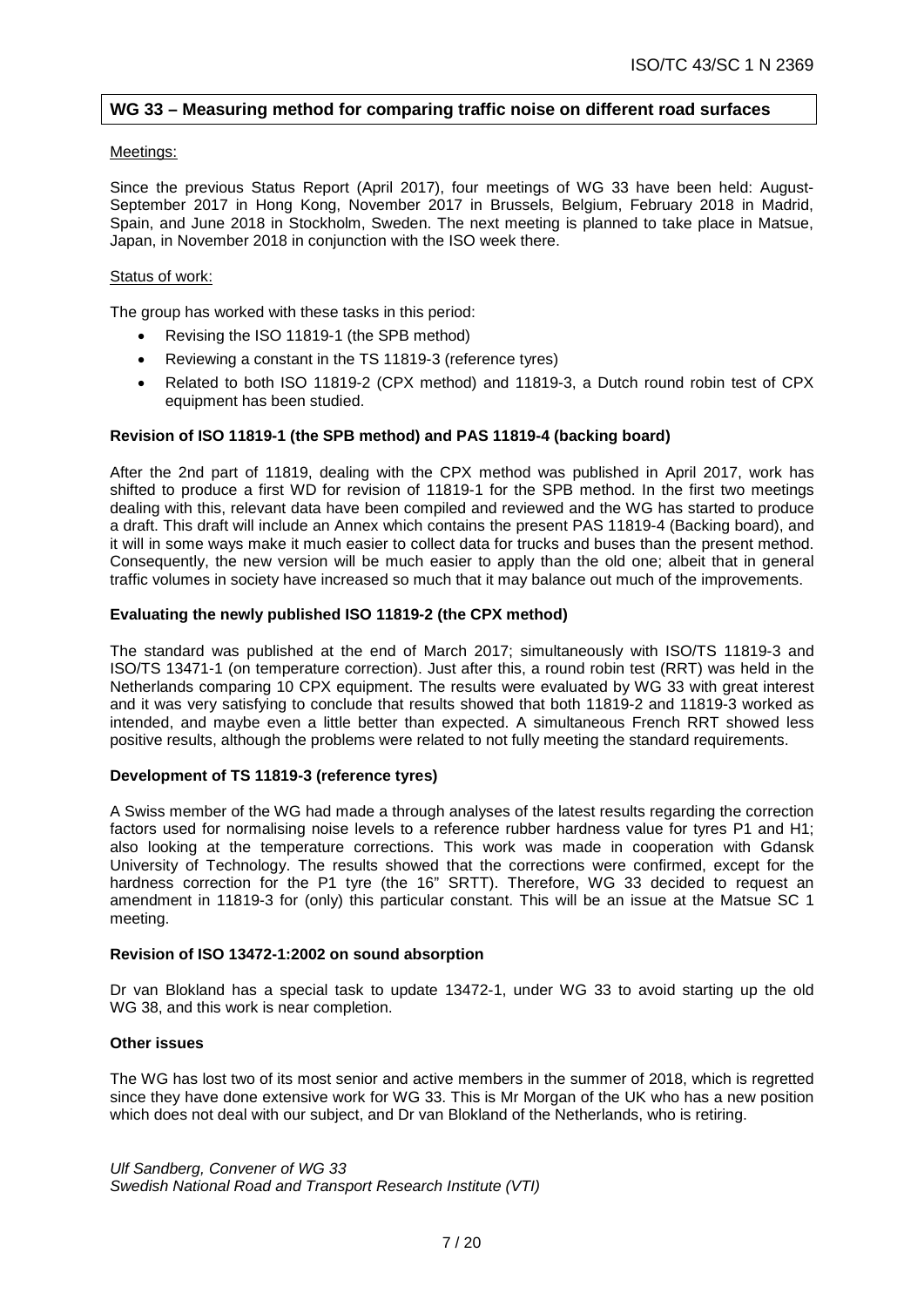# **WG 39 – Characterization of pavement texture using surface profiles**

#### Meetings:

Since the previous Status Report (April 2017), no less than five WG 39 meetings have been held: September 2017 in London, November 2017 in Copenhagen, January 2018 in Arlington (VA/USA), April 2018 in Brussels, and July 2018 in Celle (Germany). The reason for this high activity was the urgency to finish the revision of the MPD standard and the complexity of this.

During this period WG 39 has worked with these items:

- Revision of ISO 13473-1 (Part 1 Mean Profile Depth)
- Developing a PAS 13473-6 on verification of laser profilometers

Due to the urgency and complexity of revising 13473-1, the other work items (Parts 2, 3, and 5 of ISO 13473) have not been dealt with.

#### **Revision of 13473-1 (Part 1: Mean Profile Depth - MPD)**

A layout for a DIS was submitted by WG 39 to the SC 1 Secretariat in February 2017, but due to an editorial review and simultaneous ballot with CEN/TC 227/WG 5, the ballot was not published until October 2017. Again, the votes were in favour of the DIS (18 positive out of 19) but comments were extensive and required a couple of meetings to respond to and in many cases to satisfy them. A layout for FDIS was submitted by WG 33 in April 2018. But a new complication appeared, as the Japanese member pointed out some unclear things in the filtering procedures. This required a new review of the filtering procedures, resulting in a revised text and table with new filter constants. Simultaneously, the ISO Editor reviewed the document in detail, which was checked by the Project Leader, and which led to some compromises. The final FDIS was submitted for ballot a few days before this report.

#### **Production of PAS 13473-6 (Part 6: Verification procedure for laser profilometers)**

WG 39 resumed work on ISO/PAS 13473-6 in February 2017 and has worked with this item when the revision of 13473-1 did not require the full time. The work is now not far from completion and a first WD and NWIP will be possible to produce in 2019.

## **New Convenor**

Before the plenary meeting in 2020, a new Convenor should be appointed.

*Ulf Sandberg, Convenor of WG 39 Swedish National Road and Transport Research Institute (VTI)*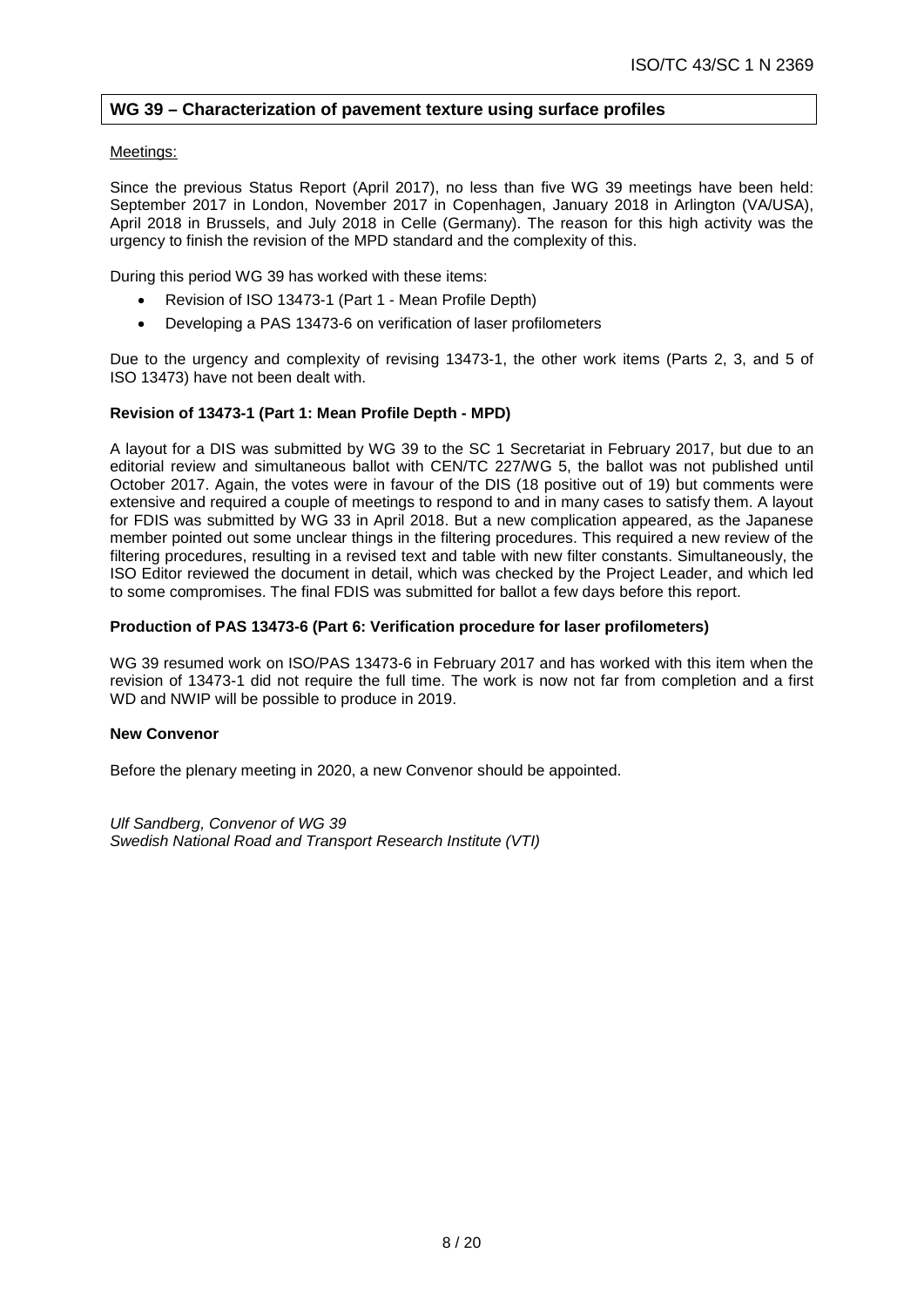# **WG 42 – Joint TC 43/SC 1-TC 22 WG; Measurement of noise emission (external) from road vehicles**

#### Status of work:

WG 42 has made significant progress on development of a number of standards assigned to it. As a joint workgroup with TC 22, WG 42 has had significant and positive input from TC 22 affiliated organizations (BNA, SAE and JSAE). ISO and WG 42 have been represented by the ISO Central Secretariat and WG 42 convener in United Nations Economic Commission for Europe (UN ECE) discussions relating to the use of ISO standards developed by WG 42 in global road vehicle noise regulations. A summary of the progress and status of WG 42 work on ISO standards is given below.

#### **ISO 362-1, 3 – Mr. Douglas Moore, Mr. Ulrich Messer, Project Leader**

ISO 362-3 was published in 2016 as the indoor testing companion document to ISO 362-1. ISO proposed incorporation of ISO 362-3 into United Nations R51.03 vehicle noise emission testing regulation and this was accepted by GRB in the January 2018 session and by WP.29 at the June 2018 session. The project group continues to gather lessons learned on the use of ISO 362-3 and will propose updates to ISO 362-3 as warranted.

Continuing consultation and review will occur with regulatory authorities on implementing ISO 362-3 into applicable regulations.

ISO 362-1 is presently being updated and a DIS draft is expected for the WG 42 meeting during the November 2018 meeting in Japan.

ISO continues to be closely involved in the UN ECE discussions on Regulations 41 (motorcycles) and Regulation 51 (passenger vehicles and heavy commercial vehicles), WG 42 has worked in close cooperation with UN ECE to develop the revised ISO 362-1, -2 standards. The WG 42 convener has also been involved with regulatory authorities from Canada, China, Brazil, Korea, and India relating to the use of ISO 362-1 in revisions to national regulations for motor vehicle noise emissions.

#### **ISO 10844 – Mr. Jean-Dominique Perrot, Project Leader**

WG 42 continues to evaluate ISO 10844 in light of practical experience, specifically on construction tolerances, durability, and stability of performance over time. WG 42 expects to revise ISO 10844 as part of the 3-year review of 10844:2014

ISO 10844 is used as the specified test surface for UN ECE regulations 9, 41, 51, 63 and 117 (tires) as well as the regulations of Japan, Canada, Korea, China, the European Union, and other countries. In October 2016, UN ECE specified ISO 10844 as the reference surface to UN regulation R138 on minimum sound emissions. In December 2016, the US national Highway Safety Administration (NHTSA) specified ISO 10844 as the test surface in FMVSS 141 minimum sound regulation.

In addition, ISO 10844 is the specified test surface in the Society of Automotive Engineers (SAE) test procedures for exterior vehicle noise J1470, J2805 and J2889-1.

#### **ISO 5130 – Mr. Truls Berge, Project Leader**

ISO 5130 has been approved at the DIS stage for updates to measurement locations. WG 42 has reviewed the DIS comments and will assist the Secretariat in preparation of the FDIS.

#### **ISO 16254 – Mr. Douglas Moore, Project Leader**

ISO 16254 has been published and is the technical basis for UN regulation R138, issued in October 2016.

ISO has commented as part of the Global Technical Regulation (GTR) process that the implementation of FMVSS 141 is technically flawed; the test procedures deviate significantly from SAE J2889-1 and ISO 16254. The fundamental deviation has to do with the specification in FMVSS 141 to base the measurement acceptance and correction criteria on the minimum level of the background noise, rather than the maximum level of the background noise. WG 42 has also gathered practical lessons learned in the use of 16254 and will bring forward updates as they are warranted.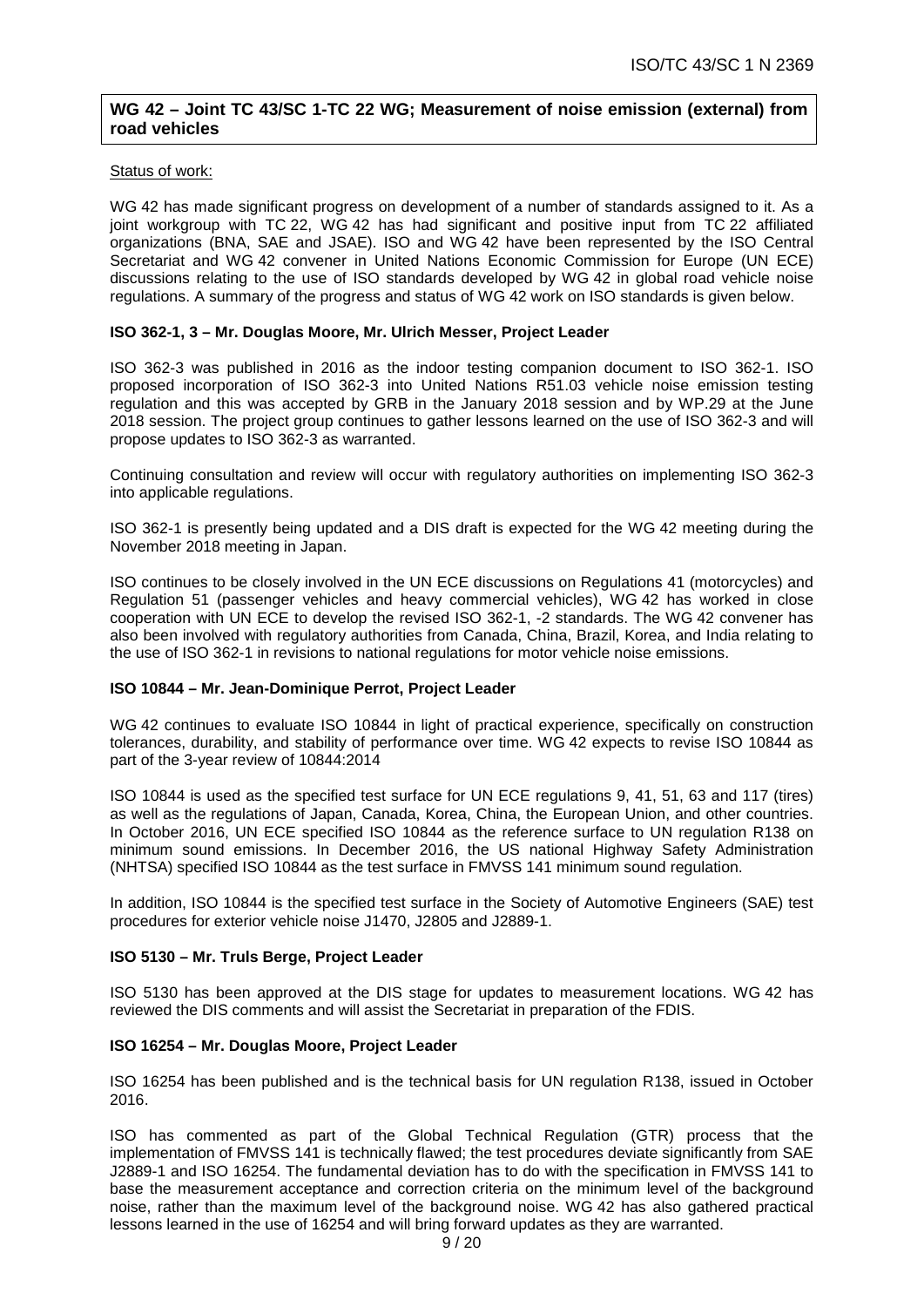A major issue in the development of ISO 16254 and SAE J2889-1 has been the issue if intellectual property between the two standards organizations. There is significant confusion and uncertainty on how to handle this aspect of standards development. From the perspective of the developers and users, the need is clear – there needs to be technically equivalent (mirrored) standards available from both SAE and ISO. This is due to the fact that some regulatory authorities will cite ISO and some will cite SAE. Also, in practical terms, the SAE and ISO standards development has happened simultaneously, with the same contributing experts, in very close cooperation. Therefore, it is impossible to disentangle the standards to say which organization owns which intellectual property. It is WG 42's understanding that this is an issue which is broad in nature between ISO and SAE, as well as between ISO and other organizations. WG 42 sees the immediate need to have a mechanism for jointly developed standards.

WG 42 would like to thank Mr. Moore and the ISO 16254 project team for their work on this standard.

#### **ISO 5128**

WG 42 has begun pre-NWIP activity to assess and review ISO 5128, which was last updated in 1980. This pre-NWIP effort will determine if a NWIP will be submitted for consideration, based on the results from the initial review of the potential scope and purpose for an update to ISO 5128.

ISO 5128 is used as the basis of regulatory requirements in the Russian Federation and related Customs Union countries. ISO 5128 was developed as an engineering assessment method; it was not developed as a method for assessment of human health or vehicle safety considerations.

#### **Other**

WG 42 has received presentation from Sweden on potential needs to develop International Standards for motor vehicle cooling fan noise. Pre-NWIP on this item has begun in 2016 and a first draft was presented at the June 2018 meeting of WG 42.

ISO was requested by UN WP.29/GRB to provide a technical review of UN R51.03, Annex 7, commonly known as "Additional Sound Emission Provisions (ASEP)" to address issues of technical definitions and clarity. In February 2017, GRB invited ISO to further participate in the Phase 2 revision of ASEP, which will review the scope and purpose of UN R51.03 Annex 7 in light of practical experience and emerging concerns. ISO has specifically been invited to propose indoor test methods for ASEP. WG 42 will also consider the technical issues of testing, including the feasibility, at any vehicle operating condition of speed or acceleration.

WG 42 would like to especially thank Mr. Philippe Legrand for his role as TC 22 liaison officer.

All WG 42 documents are archived to the ISO LiveLink servers.

I would like to thank the TC 43 secretariat for their significant and helpful assistance in managing the work of WG 42. I also want to thank our Secretary, Ms. Helen Ule (Canada) for her work to support WG 42.

*Doug Moore, Convener of WG 42 (ISO TC 43/SC 1 & TC 22)*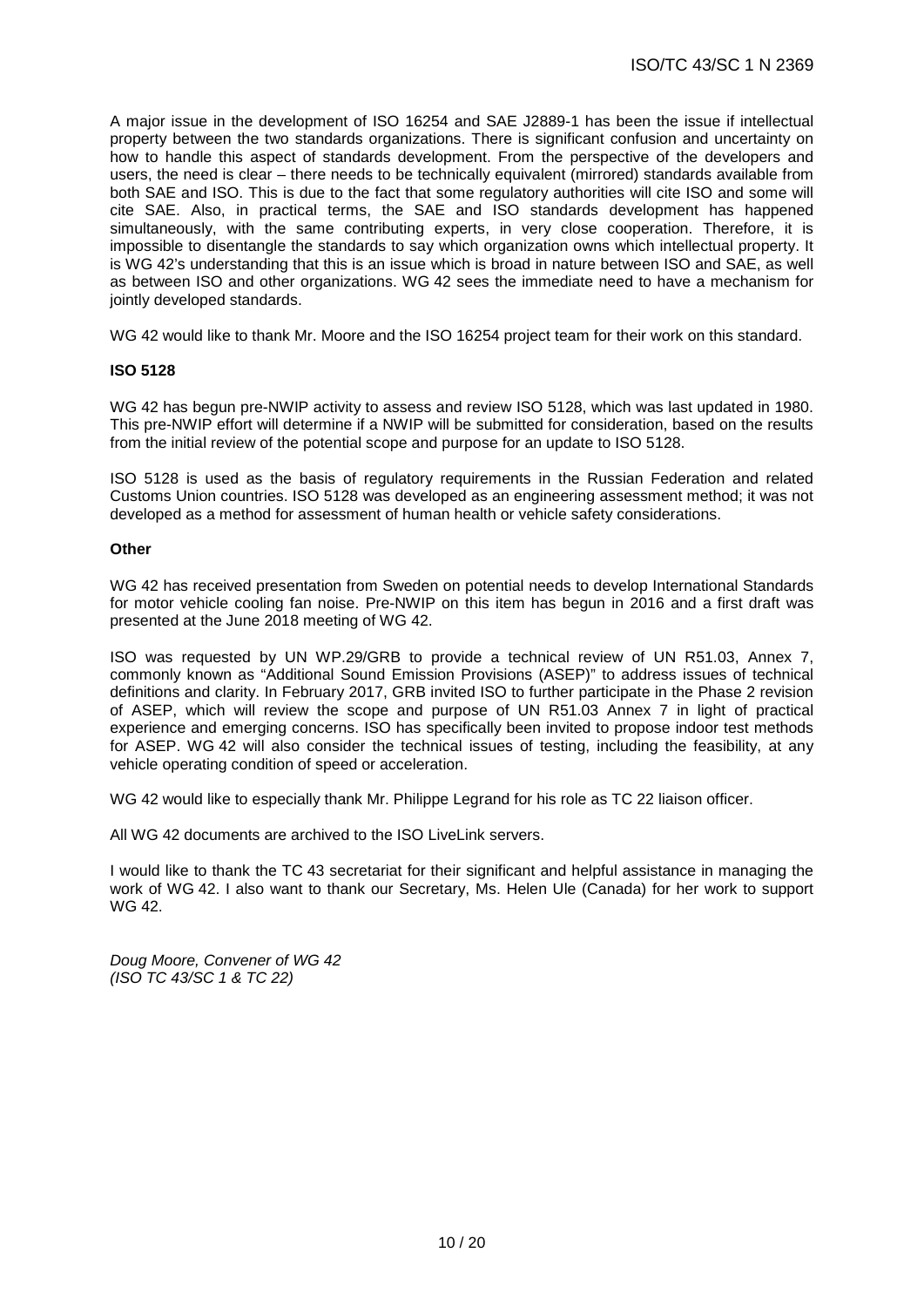## **WG 45 – Description and measurement of environmental noise (Revision of ISO 1996 series)**

Since the last Plenary Meeting in Denmark in May 2017, the revised ISO 1996-2 was published in July 2017. In addition, the working group met once in Boston, USA on 24th June 2017 to discuss the topics of strong low frequency content, aircraft noise adjustment, maximum likelihood estimation for CTL, impulse noise adjustments and wind turbine noise. In addition, as ISO rules required reappointment of the convenor in 2017, this was also discussed at that meeting. As a result, on 20th July 2018, I was voted in as new convenor for the working group to replace Paul Schomer who has had this role for 20 years. A huge thank you to Paul Schomer for his many years of convenorship.

WG45 has a Working Task WT 45-17441 concerning windturbine noise (ISO/TC 43/SC 1 N 2232 Report Of The Secretariat Of ISO/TC 43/SC 1 "Noise" (2017)). Working Tasks are not officially registered by the ISO Central Secretariat and thus there are no deadlines and no officially registered scope of work. Although the working group has no formal active tasks/projects, it does not have to be disbanded if there is still continued interest and suggestions for work. On the basis of the last WG45 meeting, where these topics were discussed, I am aware that USA and Denmark are/were considering NWIPs for WG45. In addition, there is some liaison with IEC TC 88 on wind turbine noise assessment. Previously, Germany had considered making a formal proposal for a new work item on this subject but this may now be superseded by the IEC TC 88 initiative.

It was agreed at the Boston meeting to group the Part 1 Amendment proposals on Definition of Strong Low Frequency Content, Aircraft Noise Adjustment and Maximum Likelihood Estimation for CTL into one proposal, if possible. It was also agreed to make separate proposals for wind turbine noise assessment and for the impulse PAS.

WG45 has requested that our sister Working Group 61 include wind turbines in the scope of the ISO 9613 revision under consideration, and we now await a New Work Item proposal to revise ISO 9613 including wind turbines in the proposed scope.

As my first action as convenor, I have requested that, for the Plenary Meeting in Japan in November:

- 1. The US Members of the Working Group prepare a presentation of a future work item proposal on an Amendment to Part 1 for inclusion in the agenda of the TC 43/SC 1 plenary meeting
- 2. The Danish Members of the Working Group prepare a presentation of a future work item proposal on a PAS on Impulsive Noise for inclusion in the agenda of the TC 43/SC 1 plenary meeting.

I will continue to liaise with IEC TC 88 on the measurement of wind turbine noise imission, how we contribute to the process, and how we can integrate this into the ISO 1996 series.

I have proposed that WG45 meet ups virtually, using a web-meeting or teleconference, and also a physical meeting within the next 12 months.

Finally, I look forward to the next steps we take.

*Douglas Manvell, Convenor of WG 45*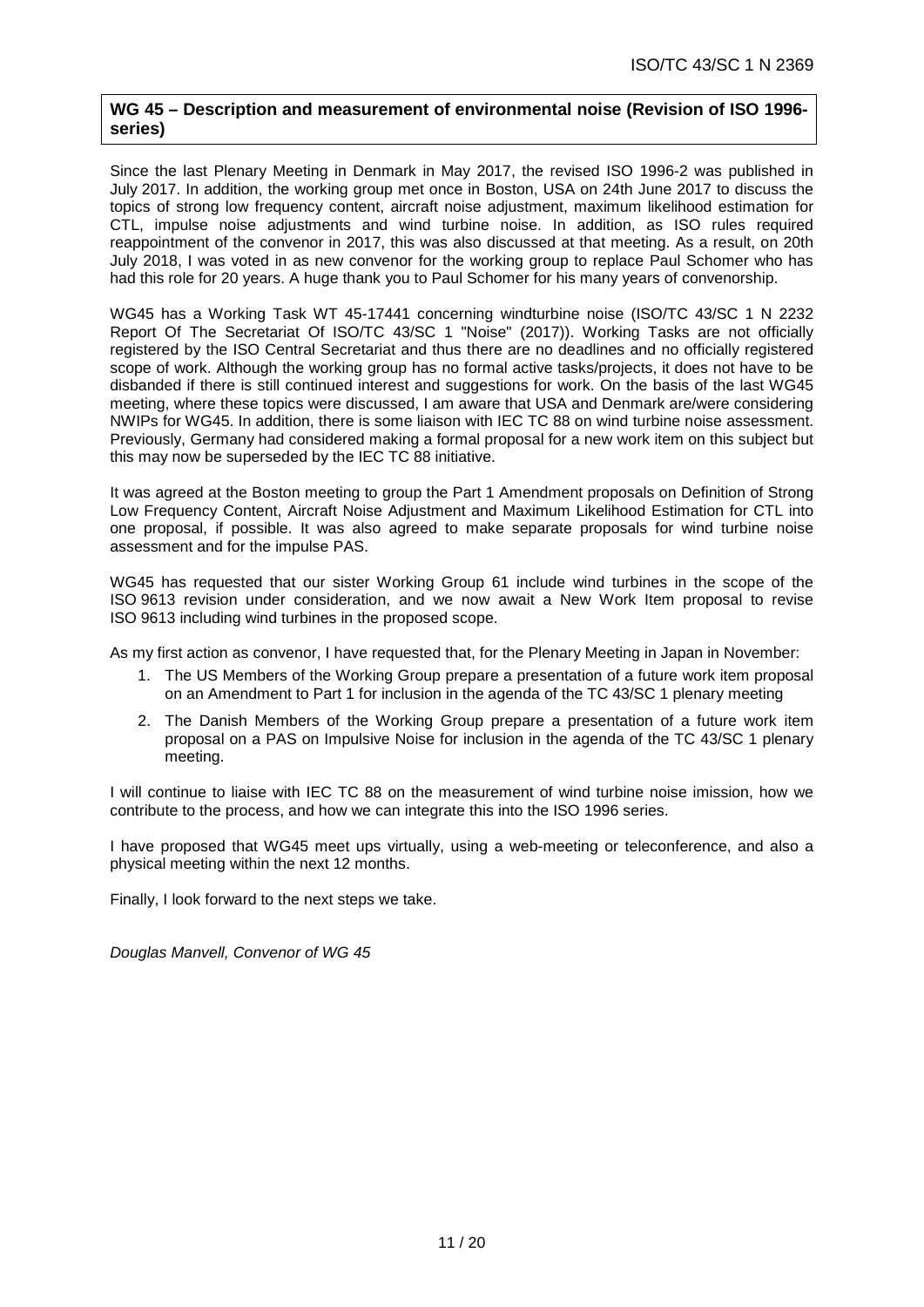# **WG 51 – Noise from shooting ranges**

#### Meetings

In the reporting period (2017-05 to 2018-07) the following meetings of WG 51 took place:

- − 34th meeting on the 15th of May 2017 in Copenhagen, Denmark
- − 35th meeting on the 12th and 13th of October 2017 in The Hague, The Netherlands
- − 36th meeting on the 25th and the 26th of January 2018 in Duesseldorf, Germany
- − 37th meeting on the 5th and the 6th of July 2018 in The Hague, The Netherlands ;

Additional work has been done in WG 51 by phone and email-communication. The next meeting will take place on the 13th and 14th of November 2018 in Matsue, Japan.

#### Status of work:

Progress has been achieved regarding the following topics:

#### **Revision of ISO 17201-1** *"Acoustics – Noise from shooting ranges – Part 1: Determination of muzzle blast by measurement"*

The revision of ISO 17201-1 was started based on Resolution 8/2014-05 agreed upon by ISO/TC 43/SC 1. After skipping the CD-stage in case of ISO 17201-1 the manuscript for a Draft International standard was developed by WG 51 and published 2017-08 by ISO. In consideration of the result of voting with gathered comments a manuscript for the Final Draft International Standard was elaborated by WG 51 and finally dispatched to ISO for publication. Currently some changes, especially regarding definitions, are still under discussion between ISO and the convenor of WG 51.

#### **Revision of ISO 17201-3:2010** *"Acoustics – Noise from shooting ranges – Part 3: Guidelines for sound propagation calculations"*

The revision was started with skipping the CD- and the DIS-stage in strong consideration of Resolution 9/2015. ISO/TC 43/SC 1 did restrict the revision of a minor one. It has been done by WG 51 in the run of some meetings and the manuscript for a Final Draft Standard was finished at the end of May 2018 and dispatched to the secretary of ISO/TC 43/SC 1 for further proceedings. That is the known actual stage.

#### **Revision of ISO 17201-2** *"Acoustics – Noise from shooting ranges – Part 2: Estimation of muzzle blast and projectile sound by calculation"*

The project has been launched with the resolution 19/2015. The following target dates have been set for processing:

| Start date for revision:                       | 2014-05-31 |
|------------------------------------------------|------------|
| Draft International Standard limit: 2017-05-31 |            |
| International Standard limit:                  | 2018-05-31 |

Since the target date for a DIS was not reached, the project was deleted in May 2017 with resolution 36/2017 by ISO/TC 43/SC 1. However, that project was registered with that resolution as preliminary work item. Dealing with the content of that PWI was on the agenda of the 36th and 37th meeting of the WG 51. As soon as a Committee Draft has been prepared by WG 51, a written ballot will be initiated for the activation of that project. A manuscript for a Committee Draft is still under preparation in WG 51. Target date of such a CD should be the end of 2018.

#### **Developing and editing of ISO/NWIP 17201-6** *"Acoustics – Noise from shooting ranges – Part 6: Noise exposure of the shooter, the observer or the instructor respectively at close range of the sound source"*

At the plenary meeting of ISO/TC 43/SC 1 a first initial draft for such a project has been discussed and further preparatory work has been initiated. The following target dates have been set for processing: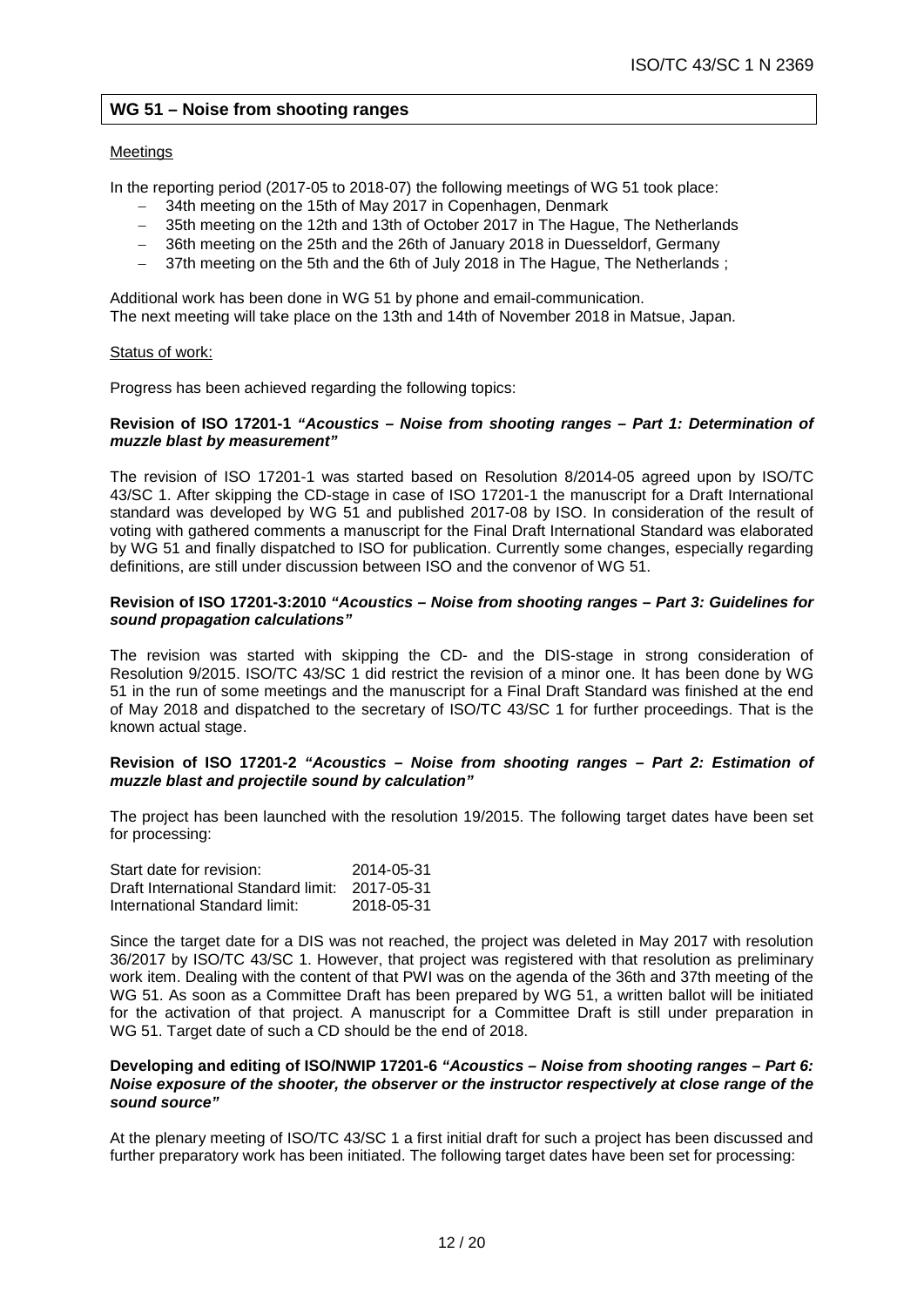| Start date:                                    | 2017-10-05 |
|------------------------------------------------|------------|
| Draft International Standard limit: 2019-05-27 |            |
| International Standard limit:                  | 2020-05-27 |

That project has been dealt as initial draft at the 34th meeting of WG 51 and at the 35th up to the 37th meetings of WG 51 in depth. Notable progress has been made. Objective should be to finish a first Committee Draft by the end of 2018.

*Mr Kuehner, Convenor of WG 51 Mr Kunzmann, Secretary of WG 51*

# **WG 54 – Perceptual assessment of soundscape quality**

#### Meetings:

The last meeting of WG54 was held on the 23rd and 24th of July 2018 in Berlin.

#### Status of work:

ISO/TS 12913-2:2018 Acoustics – Soundscape Part 2; Data collection and reporting requirements has now been published.

The meeting decided that Part 3 should also be a Technical Specification (TS) for consistency with Part 2.

The draft document was gone through and some items were deleted to prevent confusion and a few new items were added. The title and scope were modified to cover just the analysis with the assessment to be Part 4. A NWIP item will be needed for Part 4 in due course.

The issue of uncertainty has been introduced in a tentative way to broadly cover repeatability, reproducibility, validity, and reliability. The details of this will be developed as evidence dictates.

It was made clear that this part applied only to in-situ measurements and not to laboratory listening tests. It was felt that laboratory listening tests would fall outside the scope of this standard and may require a separate standard.

Form 4 for the activation of a new work item proposal was completed. This was submitted so that the twelve-week voting period started at the end of July and concluded at the end of October. This allowed just enough time for the voting results and the comments to be made available to WG 54 by the 2nd of November so that it could be considered on the 12th of November at the Japan meeting.

The overall timescale is to have a DIS ready by November 2020 and for publication in November 2021.

*Phil Dunbavin, Convenor WG 54.*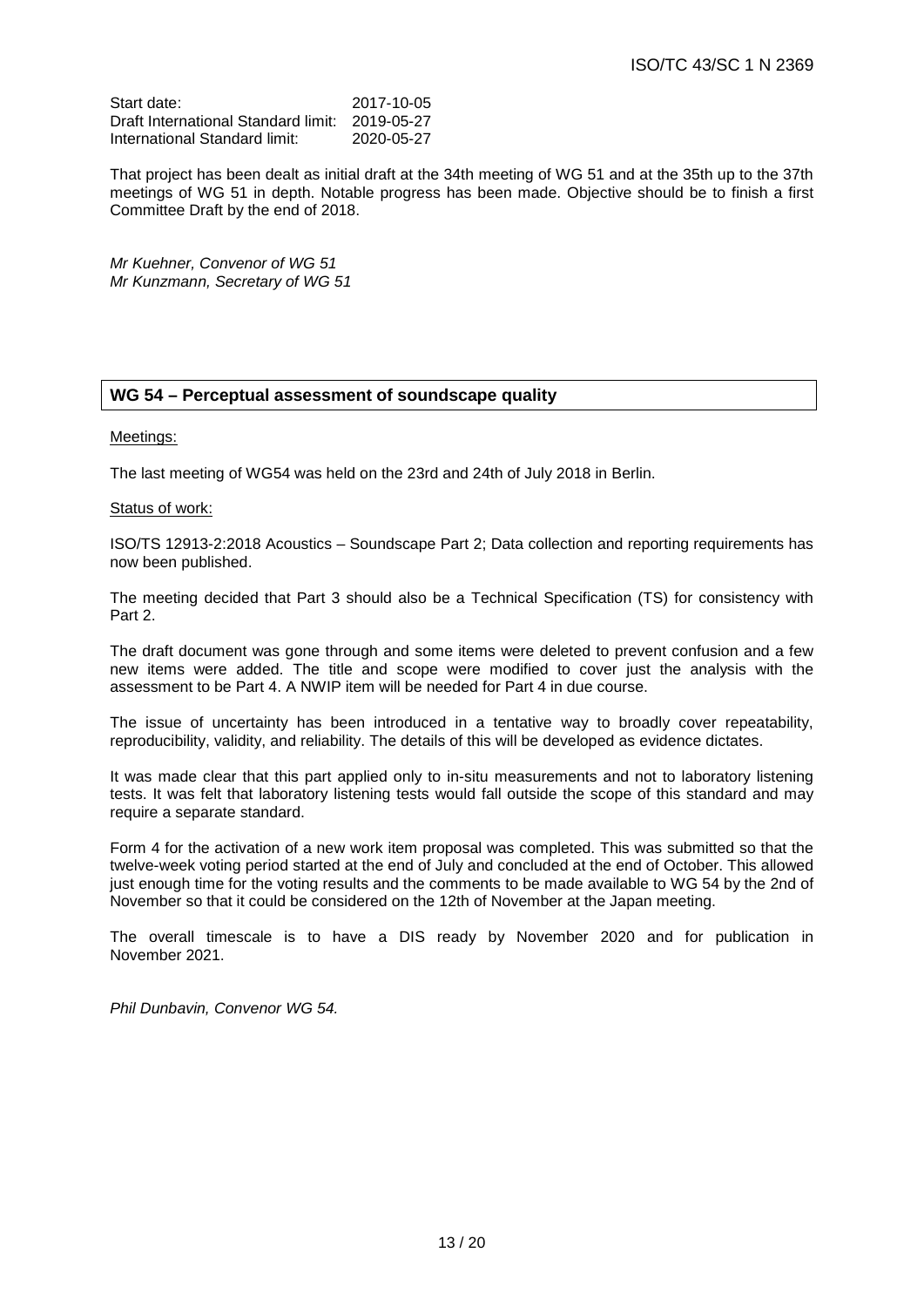# **WG 56 – Quality assurance of noise calculation methods implemented in software**

#### Meetings:

In the reporting period (2017-05 to 2018-08) the following meetings of WG 56 took place:

- − 7th meeting on the 17th of May 2017 in Copenhagen, Denmark
- − 8th meeting on the 5th of October 2017 in Berlin, Germany
- − 9th meeting on the 21st of February 2018 in Berlin, Germany

A meeting in conjunction with the plenary meeting of ISO/TC 43/SC 2 in Mutsue (Japan) is not planned.

#### Status of work:

Progress has been achieved regarding the following topics:

#### **Preparation of a draft for ISO/TR 17534-4** *"Acoustics – Software for the calculation of sound outdoors – Part 4: Recommendations for quality assured implementation of Directive 2015/996 (CNOSSOS EU) calculation methods in software according to ISO 17534-1"*

Main part of discussion in the frame of three WG 56-meetings was to gather open technical issues in relation to the Directive 2015/996 and to propose, to explain and finally to confirm corresponding solutions. For 14 technical issues were solutions agreed upon. They are to consider as basis for clause 5 "Additional Recommendations" in ISO/TR 17534-4 in analogy to Part 3 of that standardseries.

Another part of work in WG 56-meetings was to develop test cases for quality assurance purposes. 27 corresponding test cases were already elaborated and are currently under final preparation.

Briefly discussed was the possibility to add a further part to the standard-series in order to rule the quality assurance in relation to NF S31-133:2011: Acoustique – Bruit dans l'environnement – Calcul de niveaux sonores (Acoustics – Outdoor noise calculation of sound levels). It is to assume that such a NWIP could be started by the France member body in near future.

*Wolfgang Probst, Convenor of WG 56 Bernd Kunzmann, Secretary of WG 56*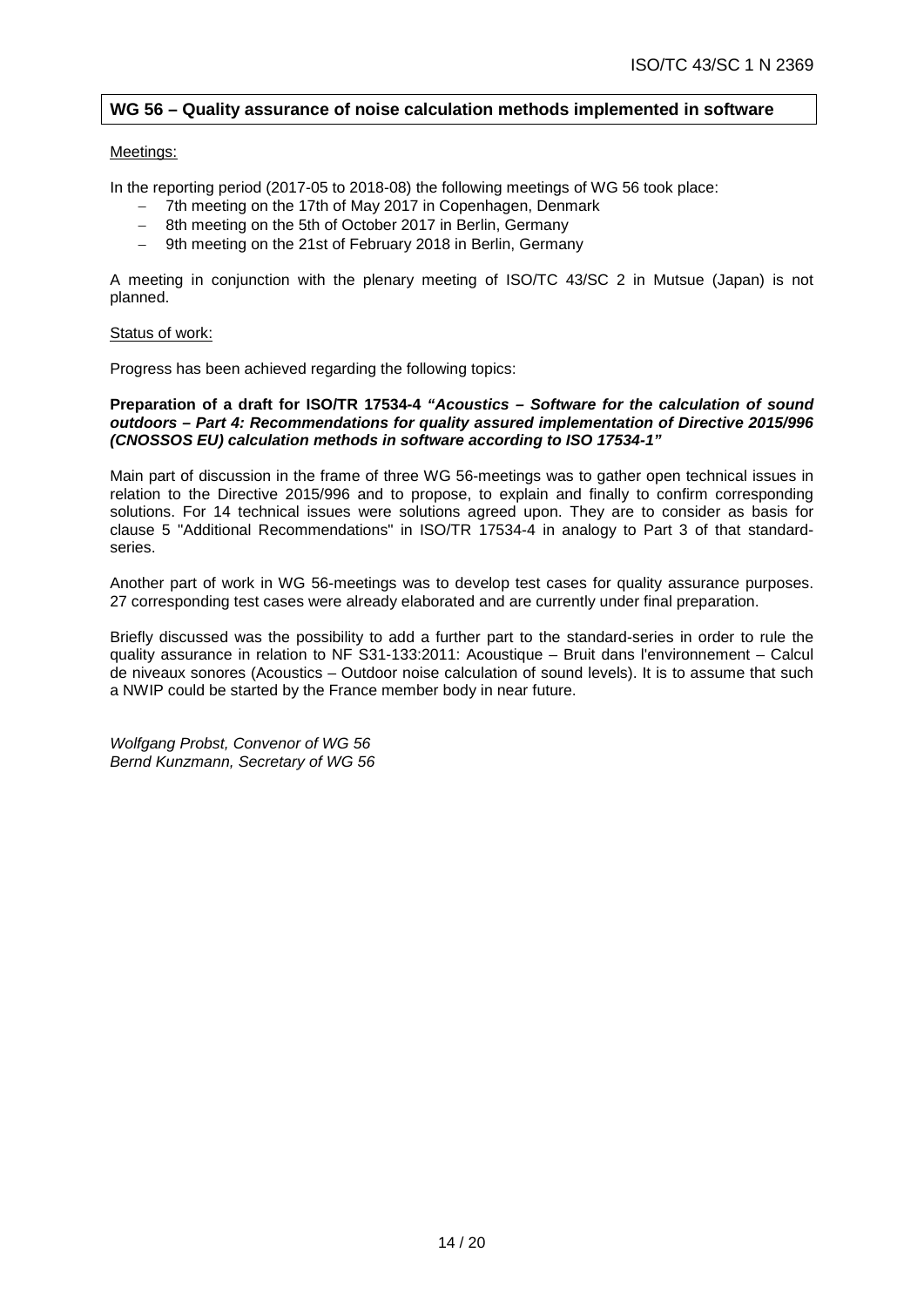# **WG 57 – Joint ISO/TC 43/SC 1–ISO/TC 22 WG, In-situ measurements of blocked forces**

Since the last plenary meeting 15th May 2017 in Copenhagen, the following activities have taken place:

- 2017-06-28: A Committee Draft was uploaded to the portal and submitted to ISO.
- 2017-10-16: Comments and results of voting on CD received 15 votes cast in favour, 4 with comments. 11 abstentions.
- 2018-02-28: Participants in a 'road test' of the draft standard submitted their reports to the committee. Four reports were received mostly from automotive related companies who had tried out the method in the standard.
- 2018-03-22: The first day of a two day committee meeting was held at the University of Salford. This was a working meeting where delegates worked on updating the Committee Draft in response to comments from the voting and from the field trials. The meeting was attended by 7 delegates plus 1 observer.
- 2018-03-22: The second day of a two day committee meeting at the University of Salford consisting of a formal committee meeting attended by 7 delegates plus 2 other who joined on skype plus 1 observer. Five countries were represented (UK, France, Germany, USA, Sweden).
- 2018-06-29: Following fairly extensive updates and improvements identified in the March meeting a Draft International Standard was submitted to ISO and uploaded to the portal.
- No meeting is to be organized at Matsue, partly because the timing does not fit well with the voting on the DIS and also because committee members were concerned about costs of travel.
- The next meeting is proposed to take place in Sweden, hosted by Volvo cars in January 2019. Exact dates are still to be finalized.

*Andy Moorhouse, Convenor of WG 57*

## **WG 58 – Revision of ISO 5135 – Sound power levels of air-terminal devices**

## Meetings:

The working group held an online plus telephone meeting on 2018 May 23. We conducted an additional revision using emailed copies of the standard in June and July 2018.

#### Status of work:

The working draft was approved by the working group members and submitted to the secretariat on 2018 July 19.

*Stephen Lind, Convenor of WG 58*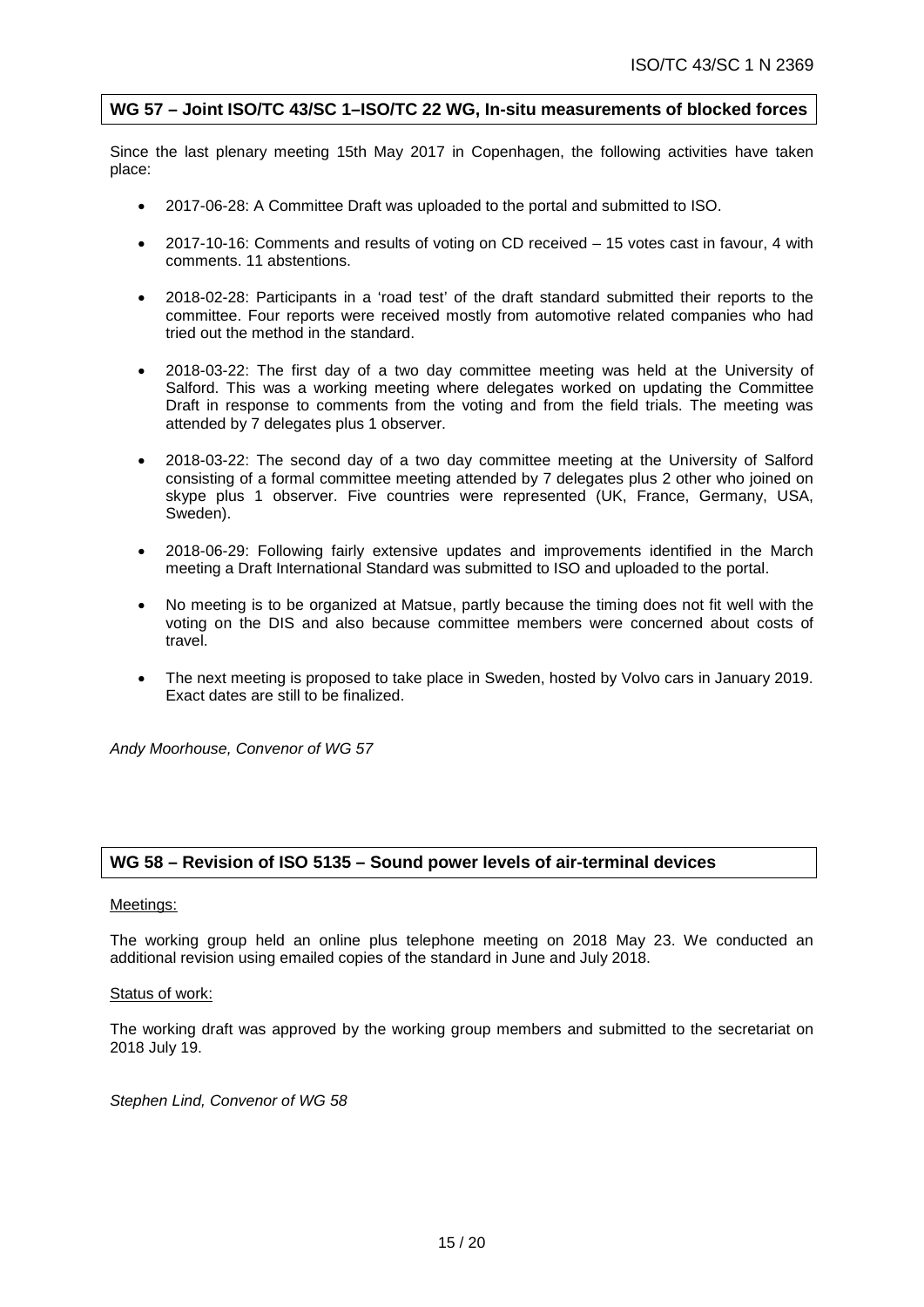# **WG 59 – Revision of ISO 11691 – Insertion loss of ducted silencers (Survey method)**

WG 59 has not had any meeting since the plenary meetings in Copenhagen and it will not meet in Japan. However, the WG has prepared a CD (ISO TC 43/SC 1 N 2348 ISO/CD 11 691 Acoustics — Measurement of insertion loss of ducted silencers without flow — Laboratory survey method) which was circulated on 2018-08-29 for comments and approval for registration as a DIS by 2018-10-12.

*Hans Jonasson, Convenor of WG 59*

# **JWG 60 – Joint ISO/TC 43/SC 1 – ISO/TC 22 WG; Method for transposition of dynamic forces generated by an active component from a test bench to a vehicle**

The first meeting of this Working Group was held in Copenhagen, Denmark, on May 16<sup>th</sup>, 2017 with 6 participants, from Canada, US, Sweden, Germany and France. A second meeting took place in November 2017, by WebEx.

During these meetings, some decisions were made concerning the standard:

- Modify the title and scope of the standard (Done).
- The standard will be amended to consider any active component and any active receiving structure. Terms relative to automotive industry will be removed. Definitions of main terms have been chosen. A new draft (including questionnaire) has been proposed starting from the French standard (Will be presented in Matsue).
- An additional chart has to be drawn to help using the standard and choosing the methods (Will be presented in Matsue).
- Stay compatible with ISO TC 43/SC 1/WG 57 project (ISO 20270).
- Examples: One example from automotive industry will be kept, members of the group are invited to provide other data from different industrial sectors.
- An evaluation document has been produced to obtain feedbacks for users.
- Bloc sensor method has been presented as an example of application. The group has agreed to start the work to put it as an annex of the standard (Will be presented in Matsue).
- Further work is needed on:
	- o Matrix inversion advice
	- o Uncertainties

The target is to have a CD ready for the next plenary meeting of TC 43 (November 2018).

*Xavier Carniel, Convenor of JWG 60*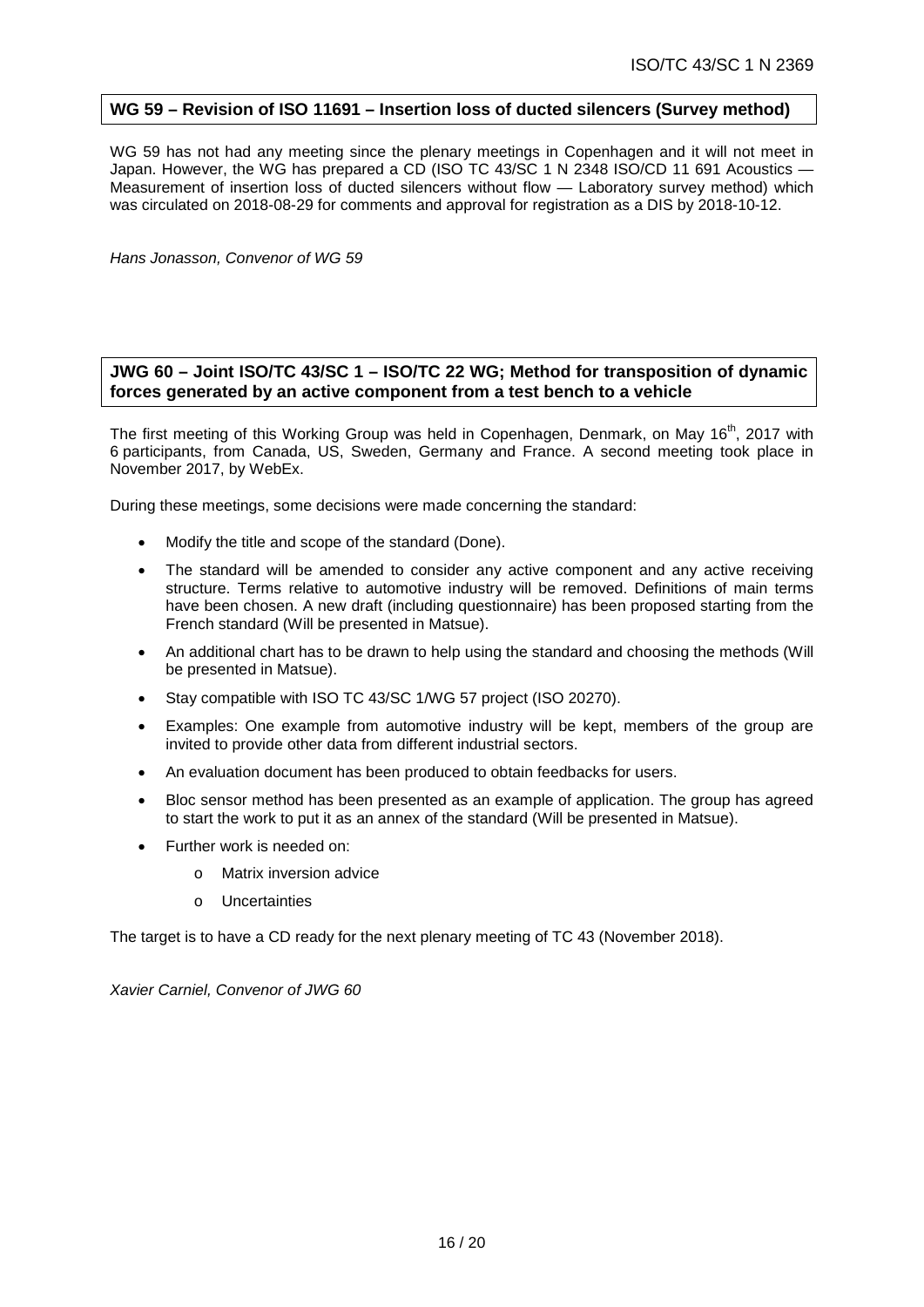# **WG 61 – Revision of ISO 9613-2 – Attenuation of sound during propagation outdoors**

#### Meetings:

In the reporting period (2017-05 to 2018-08) the following meetings of WG 61 took place:

- 1st meeting on the 22nd of February 2018 in Berlin, Germany
- 2nd meeting on the 19th of June 2018 in in Berlin, Germany

Additional work has been done in WG 61 by phone and other types of electronic-communication.

A meeting in Matsue, Japan is not on the schedule.

#### Status of work:

Both afore mentioned meetings dealt with the following topic:

#### **Revision of ISO 9613-2 – Attenuation of sound during propagation outdoors**

Starting point was the Resolution 14/2017 – ISO 9613-2 review – agreed upon by ISO/TC 43/SC 1. The revision of ISO 9613-2 was registered as a preliminary work item with Mr. Wolfgang Probst, Germany, as project leader and convenor of a new working group 61.

In the run of two meetings former review results were checked and discussed and arguments were gathered regarding the potential need of revision. In summary, the following statements and issues should be taken closer into consideration:

- The calculation of sound propagation on the basis of ISO 9613-2 is widely applied in national and international context.
- Experiences gathered and in parts already verified over several years have shown that a revision is required.
- − The purpose of revision is to remove existing ambiguities as developed in the frame of quality assurance of software implementation (ISO/TR 17534-3) and to improve the sensitivity for the ground geometry and for different propagation conditions.
- − The revised ISO 9613-2 shall be qualified as an "engineering method" with the main target to describe sound propagation on the basis of complete environmental data models including built-up areas, forests and other types of terrain with the focus on a precise description following the rules of quality assurance according to ISO 17534-1.

The need of revision is supported by WG 61.

A first draft ISO/Outline 9613-2 was circulated in WG 61 for comments from the 2018-08-10 to the 2018-08-23. These results create the basis for circulating a NWIP together with an attached ISO/Outline 9613-2 in ISO/TC 43/SC 1.

Note: Only briefly discussed with the chairman of ISO/TC 43/SC 1, Douglas Manvell, and some members of WG 61 was a proposal to standardize the calculation of sound outdoors and indoors in one standard-series. It could be developed with the following parts:

- − ISO 9613-1 Attenuation of sound during propagation Part 1: Attenuation due to air absorption (indoor and outdoor)
- − ISO 9613-2 Attenuation of sound during propagation Part 2: Prediction of sound pressure levels outdoors, engineering method
- − ISO 9613-3 Attenuation of sound during propagation Part 3: Prediction of sound pressure levels indoors, engineering method (in relation to ISO/TR 11690-3)

That should be discussed in ISO/TC 43/SC 1 as potential future work.

*Wolfgang Probst, Convenor of WG 61 Bernd Kunzmann, Secretary of WG 61*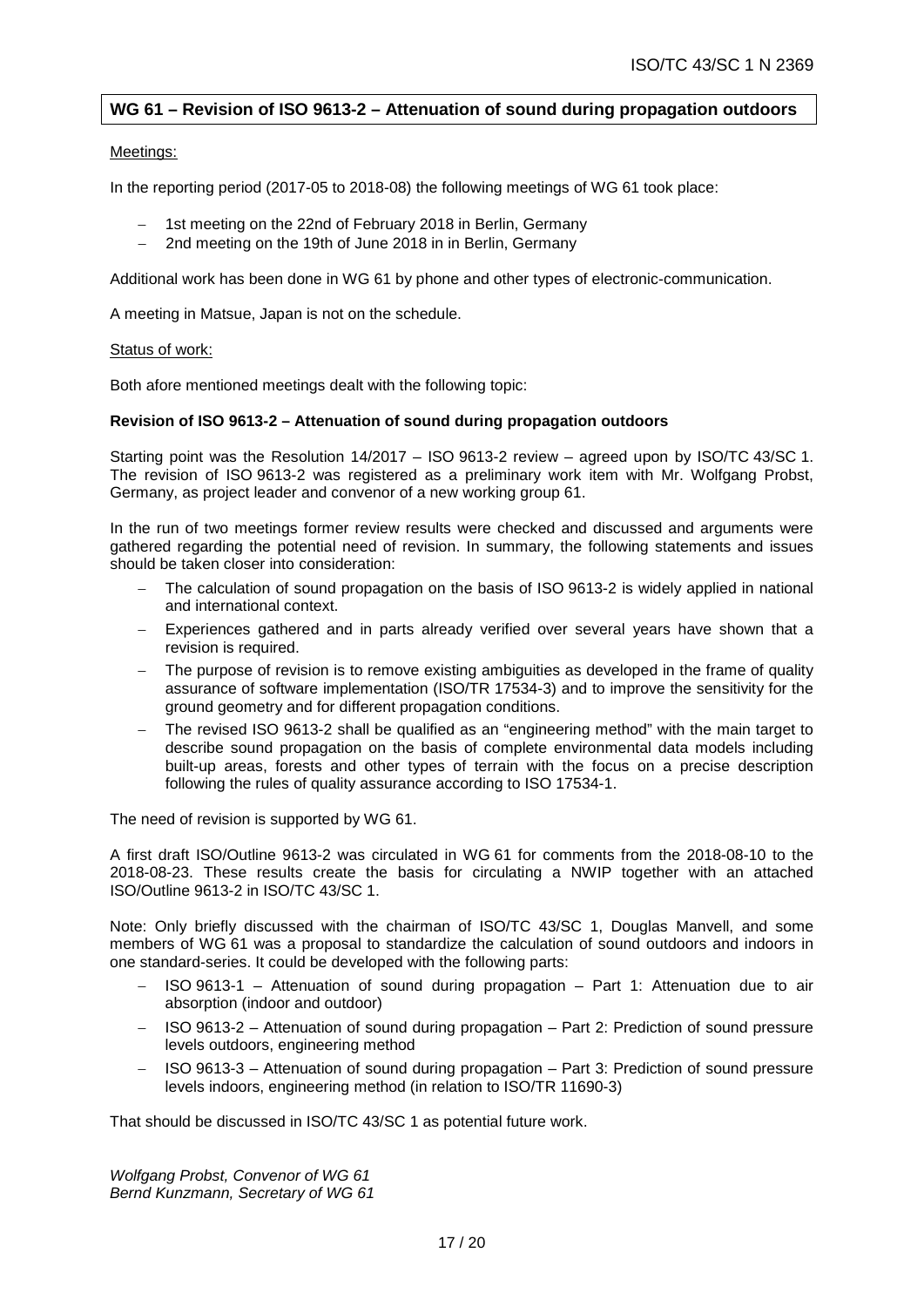# **WG 62 – Revision of ISO/TS 15666 – Assessment of noise annoyance by means of social and socio-acoustic surveys**

WG 62 held its first meeting in Berlin on the 25<sup>th</sup> of July 2018. We are implementing resolution 26/2017 of the Copenhagen meeting.

*ISO/TC 43/SC 1 confirms ISO/TS 15666:2003 "Acoustics — Assessment of noise annoyance by means of social and socio-acoustic surveys" and decides to revise ISO/TS 15666 with Ms Charlotte Clark, UK, as project leader and Philip Dunbavin, UK, as convenor of a new working group entitled "Revision of ISO/TS 15666 — Assessment of noise annoyance by means of social and socio-acoustic surveys" and with the enlarged development track of 48 months. It is confirmed that the scope is unchanged. The secretariat is requested to launch a call for experts.*

The title and scope were approved as unchanged. The agreed timeline is: DIS by the end of May 2020 and publication by  $15<sup>th</sup>$  of June 2021.

All the comments were considered some of which were adopted whilst others will involve considerable research and will be fully considered at the WG's second meeting.

In preparation for that meeting a spreadsheet of the papers considering annoyance over the last three years had been prepared. This will be further expanded with other relevant papers.

An e-mail is being prepared which describes the key questions for which the working group is seeking evidence. These will be sent to the known researchers in this field and also to some individuals who were involved in the 2003 version.

It was considered appropriate to make any modifications primarily as options so as not to adversely affect those countries who have adopted the standard and did not seek a revision.

The working group unanimously agreed that the revision should be a full ISO rather than an ISO/TS as per the UK Comment 002.

The email questions are to be prepared jointly by all the working group participants. These will be circulated around before being issued and given an N number.

It was considered that it would be inappropriate to hold a meeting in Japan. It is now proposed to hold the next meeting in London on the  $25<sup>th</sup>$  of February 2019.

*Phil Dunbavin, Convenor of WG 62*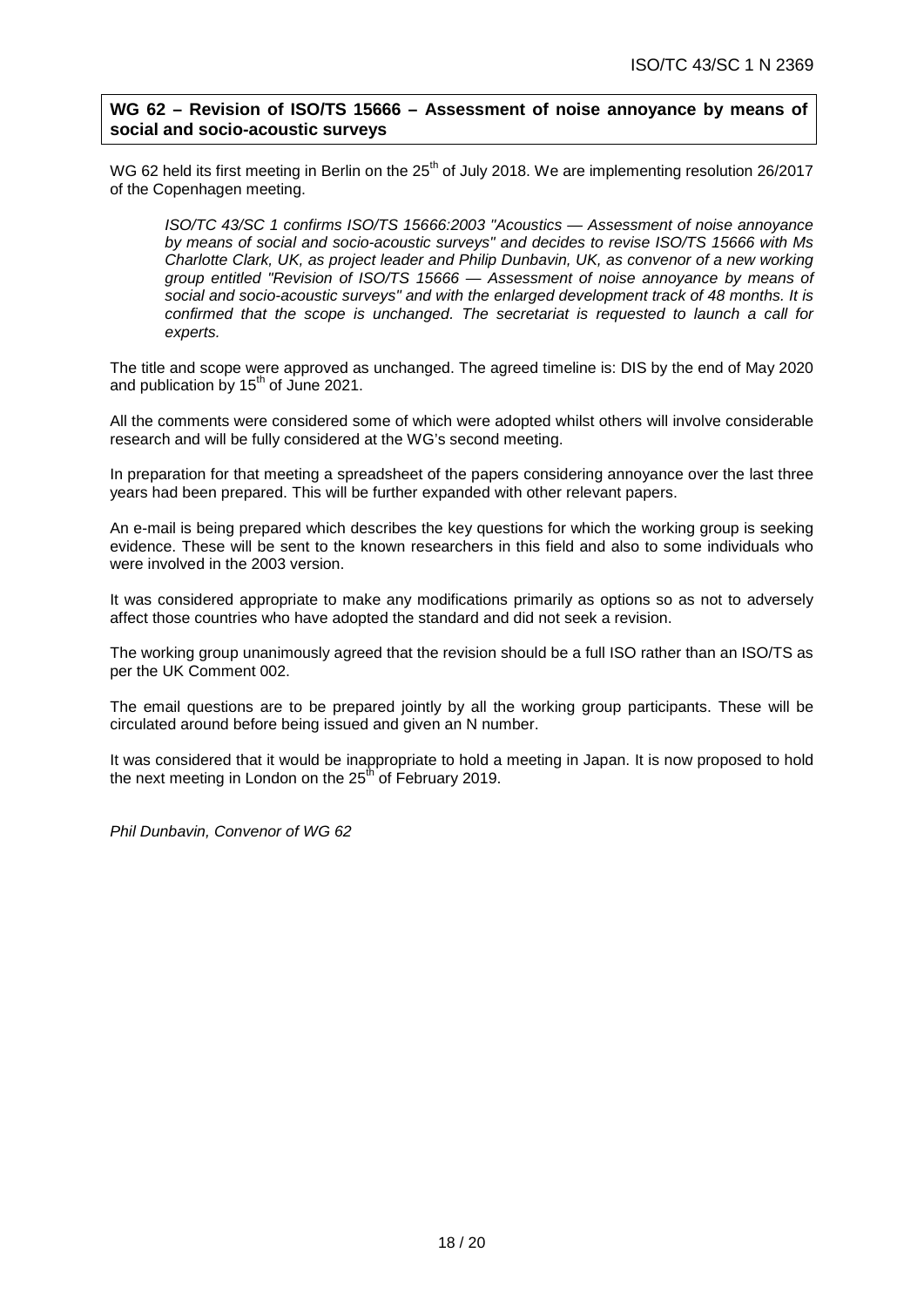# **WG 63 – Revision of ISO 2922 – Measurement of airborne sound emitted by vessels on inland waterways and harbours**

Working Group 63 was tasked to provide an update to ISO 2922, "*Acoustics — Measurement of airborne sound emitted by vessels on inland waterways and harbours*". WG 63 consists of five members from US, Germany, Japan, and Norway. The convener prepared a set of revisions to ISO 2922 and circulated these revisions to the five WG 63 members in April and June 2018. The revisions were to address comments from the periodic review which was conducted back in early 2017. No physical meetings or web-enabled meetings were held due to lack of interest from the Working Group.

This revised (third) edition will cancel and replace the second edition (ISO 2922:2000), which has been technically revised. The important change to the previous edition was to affirm its application to vessels of all sizes. This third edition also includes a series of small changes such as: the specification of sound pressure level measurement response (slow), integration time for background noise (5 minutes), and the surf/weather limitation (Sea State 1) during the survey period. An equation to compute the sound pressure level at 25 m was also added.

There were no comments on the Working Draft (WD) version from the WG 63 members, and so with the advice of the ISO/TC 43/SC 1 Secretary (Hans-Joachim Kornprobst), the convener agreed to issue the revised ISO 2922 as a Committee Draft (CD). ISO/CD 2922 has been circulated (document N 2341) to the member bodies of ISO/TC 43/SC 1 for comments and voting by 2018-10-12.

*Michael Bahtiarian, Convenor of WG 63*

# **WG 64 – Revision of ISO 7574 (all parts) – Statistical methods for determining and verifying stated noise emission values of machinery and equipment**

The Working Group was newly formed in late 2017 and began its work in earnest in early 2018 after the WG was duly constituted with appointed members. Most of the work has been in the form of emails and documents exchanged amongst members. We commenced with a review of the current four parts of ISO 7574 and fixed several typos in the newly-created MS Word versions of these standards. The convenor prepared several background documents, including a 28-page "Primer," that elucidated the underlying statistical principles behind the procedures in ISO 7574. An initial Working Draft (version 1.0) was prepared and circulated to members for comments. There was one 2.5-hour face-to-face meeting held on 2018 Aug 26 in Chicago, IL, USA in conjunction with the Inter-Noise 2018 conference held there. Six of the current seven members of the WG were in attendance. (WG 64 will not be meeting in Matsue in November). The WD was reviewed in detail at the meeting. It is anticipated that a second draft of the WD will be completed and reviewed by the end of the year. Much appreciation is expressed to Secretary Hans Kornprobst for his assistance and helpful suggestions during the start-up of this Working Group.

*Matthew A. Nobile, Convenor WG 64*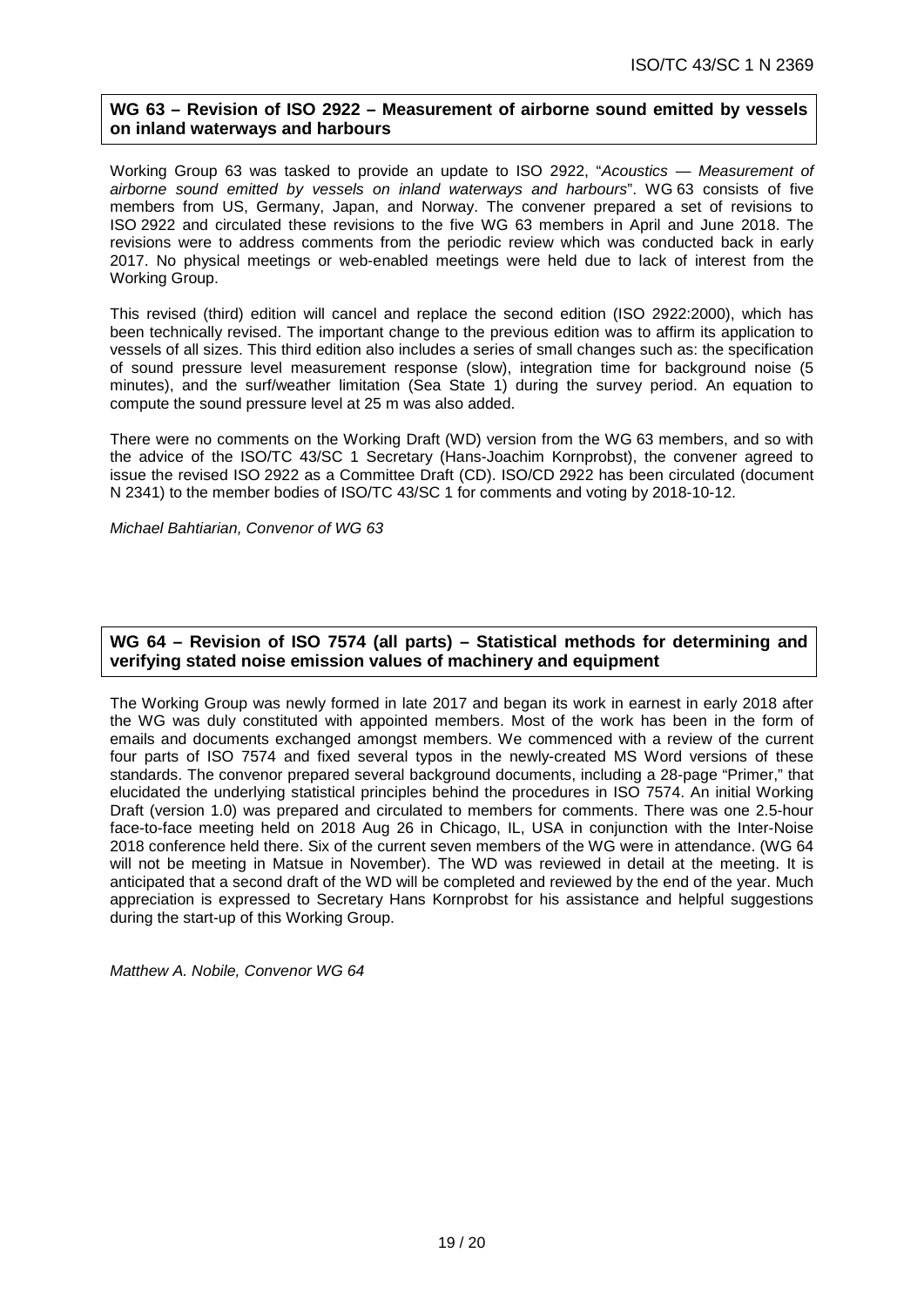# **WG 65 – Acoustic quality of open office spaces**

The Working Group met for the first time on 13 and 14 December 2017 in Paris.

The meeting allowed to:

- − inform WG experts about ISO processes,
- − introduce the objectives of project ISO 22955,
- − present a development roadmap,
- − address the comments received during the consultation on the NWIP from July to October 2017,
- − present various articles related to the project,
- − elaborate a table of contents for the project,
- − distribution of contributions on the project for the next meeting.

The Working Group met for the second time on 6 and 7 June 2018 in Paris.

The meeting allowed to:

- − examine the different contributions,
- − discuss technical points,
- − update the roadmap,
- − present various articles related to the project,
- − distribution of contributions on the project for the next meeting.

A consultation is organized on the working draft of the ISO 22955 project from August 17, 2018 to September 16, 2018.

A workshop is organized at the beginning of October 2018 to deal with technical issues. All WG experts are invited to present their works.

The next meeting of ISO/TC 43/SC 1/WG 65 will take place in November 2018.

The goal is to conduct the CD enquiry in November/ December 2018.

Yoan Le Muet, *Convenor of WG 65 Olivier Cartigny, Secretary of WG 65*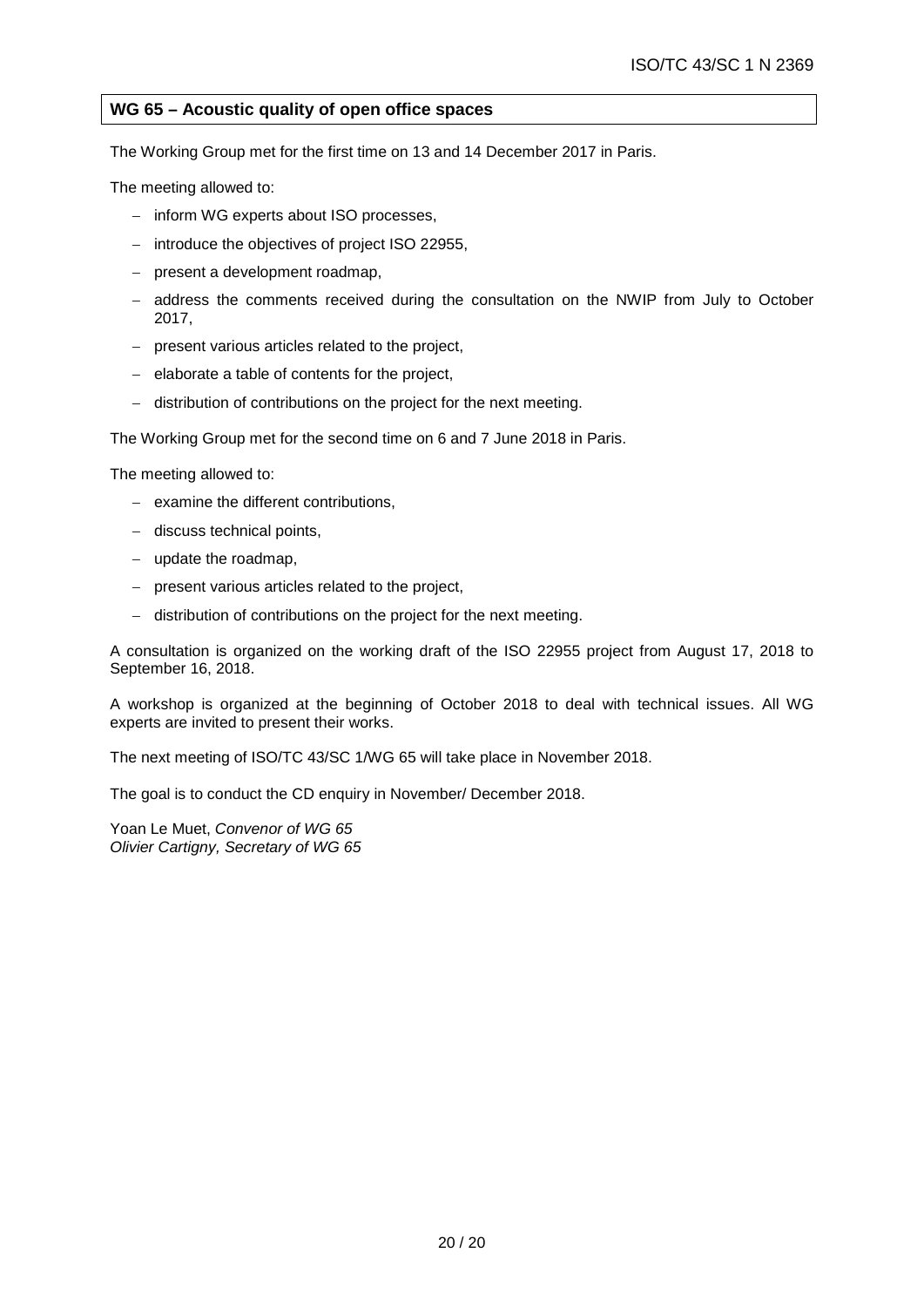# **AITS FUNDED REPORT OF INTERNATIONAL/EUROPEAN MEETING**

This report is to be submitted to the relevant BSI Programme Manager at the same time as the AITS form is returned (i.e. within 1 month of the date of the meeting). It will then be circulated to the relevant BSI Technical Committee.

| Meeting of Committee: ISO/TC43/SC1/WG54              |                                                                         |
|------------------------------------------------------|-------------------------------------------------------------------------|
| Date(s) of Meeting: 12 <sup>th</sup> November 2018   |                                                                         |
| Place of Meeting: Matsue, Japan.<br>(Town & Country) |                                                                         |
| <b>Author of report: Phil Dunbavin</b>               |                                                                         |
| Other UK attendees: None.                            |                                                                         |
| Countries & number in delegations $[e.g. DE(4)]$     | Germany(3), Japan(3), plus secretariat and two<br>observers from Japan. |
| Additional major papers circulated at meeting        |                                                                         |
| There were no additional papers                      |                                                                         |
| Items added to Agenda at meeting                     |                                                                         |

There were no items added to the agenda.

# **List of discussed items**

See the agenda at the end of this report.

#### **Other comments/items**

There were no other comments/items.

#### **Date of Next Meeting:**

Either the week beginning the  $3<sup>rd</sup>$  of June or the 20th of June.

**Proposed venue for next meeting:** Either Berlin or Madrid depending on the date.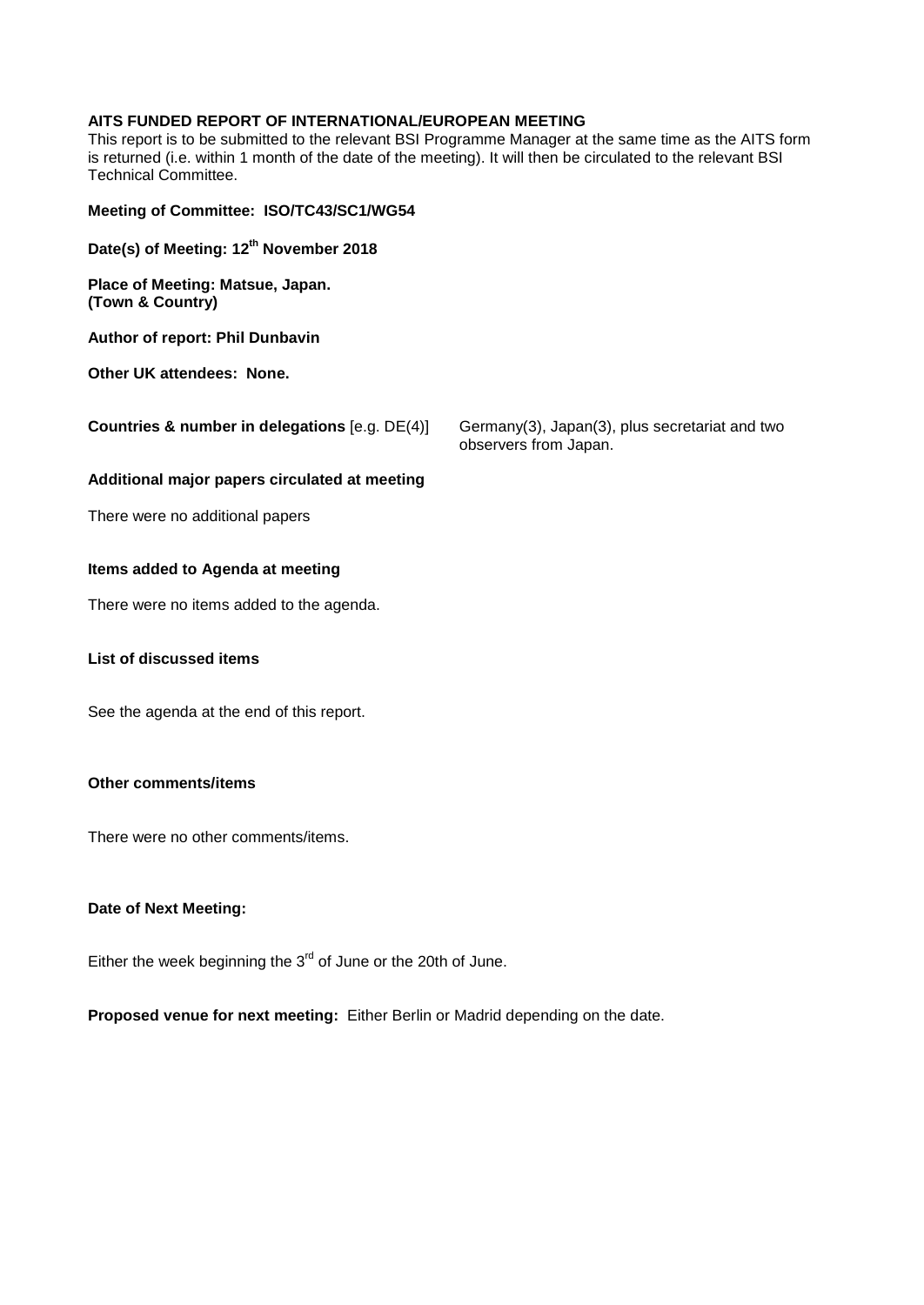# **1 Opening of the meeting**

The meeting was opened.

# **2 Adoption of the draft agenda** *(doc. WG 54 N 169)*

The draft agenda was adopted.

# **3 ISO Code of Conduct for the technical work** *(doc. WG 54 N 57)*

The meetings attention was drawn to the document.

# **4 NWIP ISO/TS 12913-3 – Result of Voting – Discussion of comments**  *(docs. WG 54 N 163, N 168)*

All of the 58 comments were resolved and the draft will be modified accordingly by the project manager. In response to the comment number 19 from the United States an Annex covering the concept of "Triangulation" is being prepared.

The timescale going forward is as follows:

To have the revised draft to the ISO Secretariat by the second week of February 2019. This will then be issued for international voting to become a CD on the  $1<sup>st</sup>$  of March 2019. The comments will be collated by the secretariat in May and they will be discussed at the next meeting in June.

# **5 Any other business**

There was no other business.

# **6 Requirements concerning a subsequent meeting**

There are two possible dates:

The week beginning the 3rd of June in Berlin or the  $20<sup>th</sup>$  of June in Madrid after InterNoise 2019. The later date will allow for many more participants to attend.

If in Madrid the convenor will talk to the InterNoise organisers to have a room made available for this.

# **7 Closure of the meeting.**

The meeting was closed.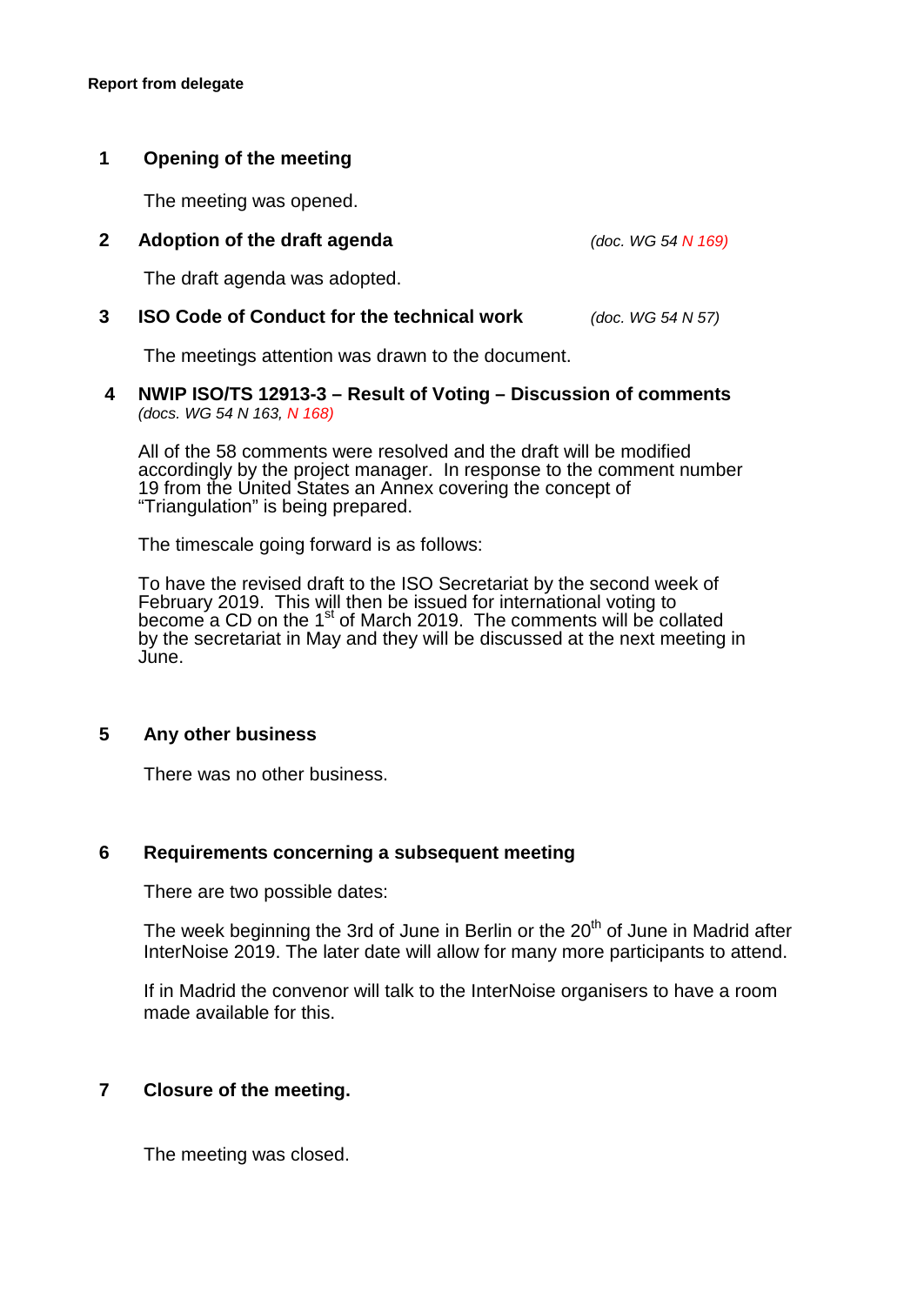

**ISO/TC 43/SC 1/WG 54 N 169** (replaces N 167)

# **Revised Draft Agenda**

# **for the 16th meeting of ISO/TC 43/SC 1/WG 54 in Matsue, Japan on 2018-11-12**

Date/Place: see invitation, doc. WG 54 N 162

- **1 Opening of the meeting**
- **2 Adoption of the draft agenda**  *(doc. WG 54 N 169)*
- **3 ISO Code of Conduct for the technical work**  *(doc. WG 54 N 57)*
- **4 NWIP ISO/TS 12913-3 Result of Voting Discussion of comments**  *(docs. WG 54 N 163, N 168)*
- **5 Any other business**
- **6 Requirements concerning a subsequent meeting**
- **7 Closure of the meeting**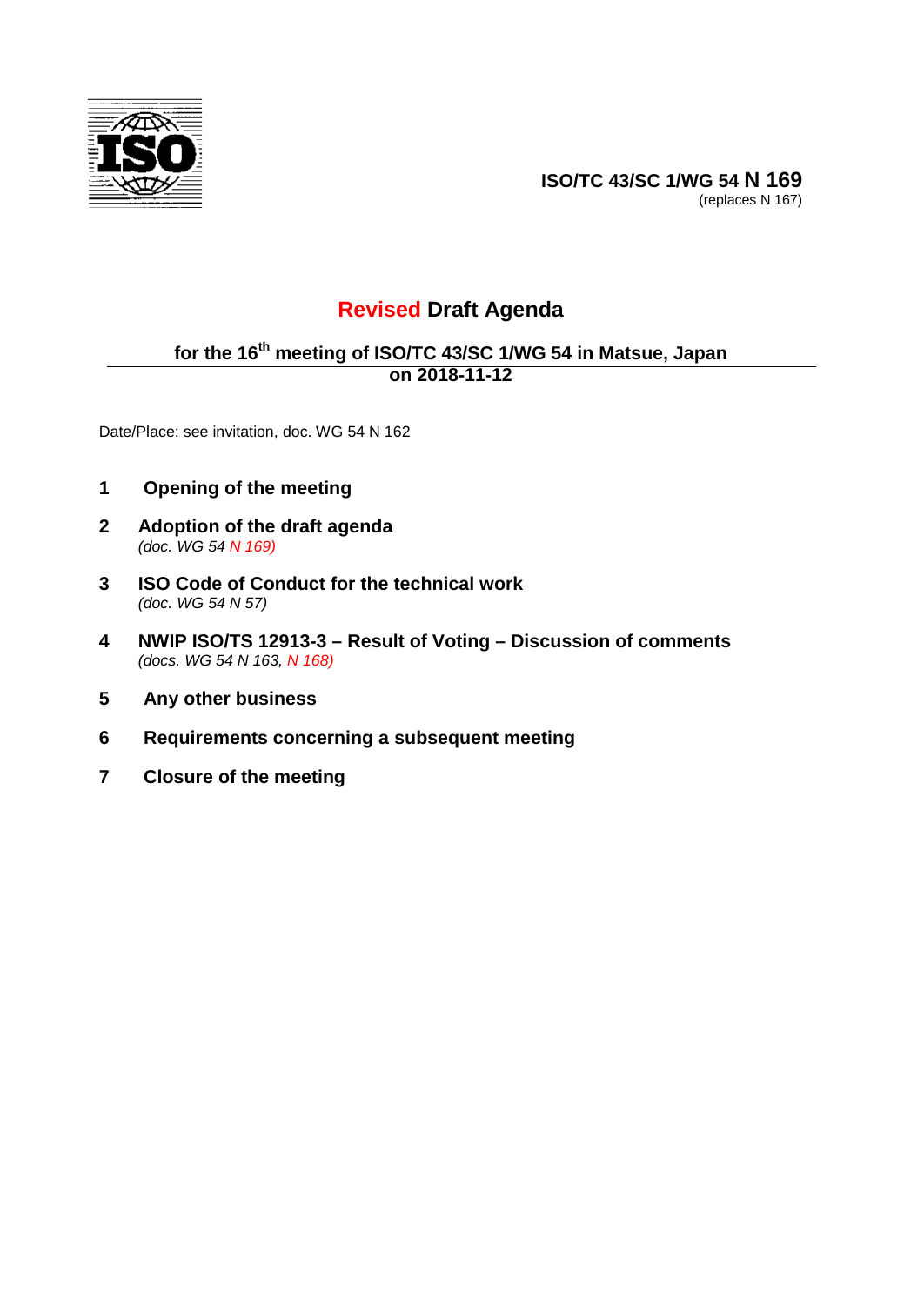# **AITS FUNDED REPORT OF INTERNATIONAL/EUROPEAN MEETING**

This report is to be submitted to the relevant BSI Programme Manager at the same time as the AITS form is returned (i.e. within 1 month of the date of the meeting). It will then be circulated to the relevant BSI Technical Committee.

**Meeting of Committee:** ISO/TC43/SC2

**Date(s) of Meeting:** 15 November 2018

**Place of Meeting:** Matsue, Japan **(Town & Country)** 

**Author of report:** Gerry Pettit

**Other UK attendees:** Phil Dunbavin, Carl Hopkins.

**Countries & number in delegations** [e.g. DE(4)] AT(1), BE(1), CA(2), DE(4 inc chairman and secretary), DK(5), FR(1), IT(1), JP(4), KR(2), PL(1), NO(1), SE(1), SF(1), UK(3), US(1)

**Additional major papers circulated at meeting** None

**Items added to Agenda at meeting** None

**List of discussed items** As per agenda. Report follows agenda numbering.

**Other comments/items** None

**Date of Next Meeting:** 8-12 June 2020

**Proposed venue for next meeting:** Paris, France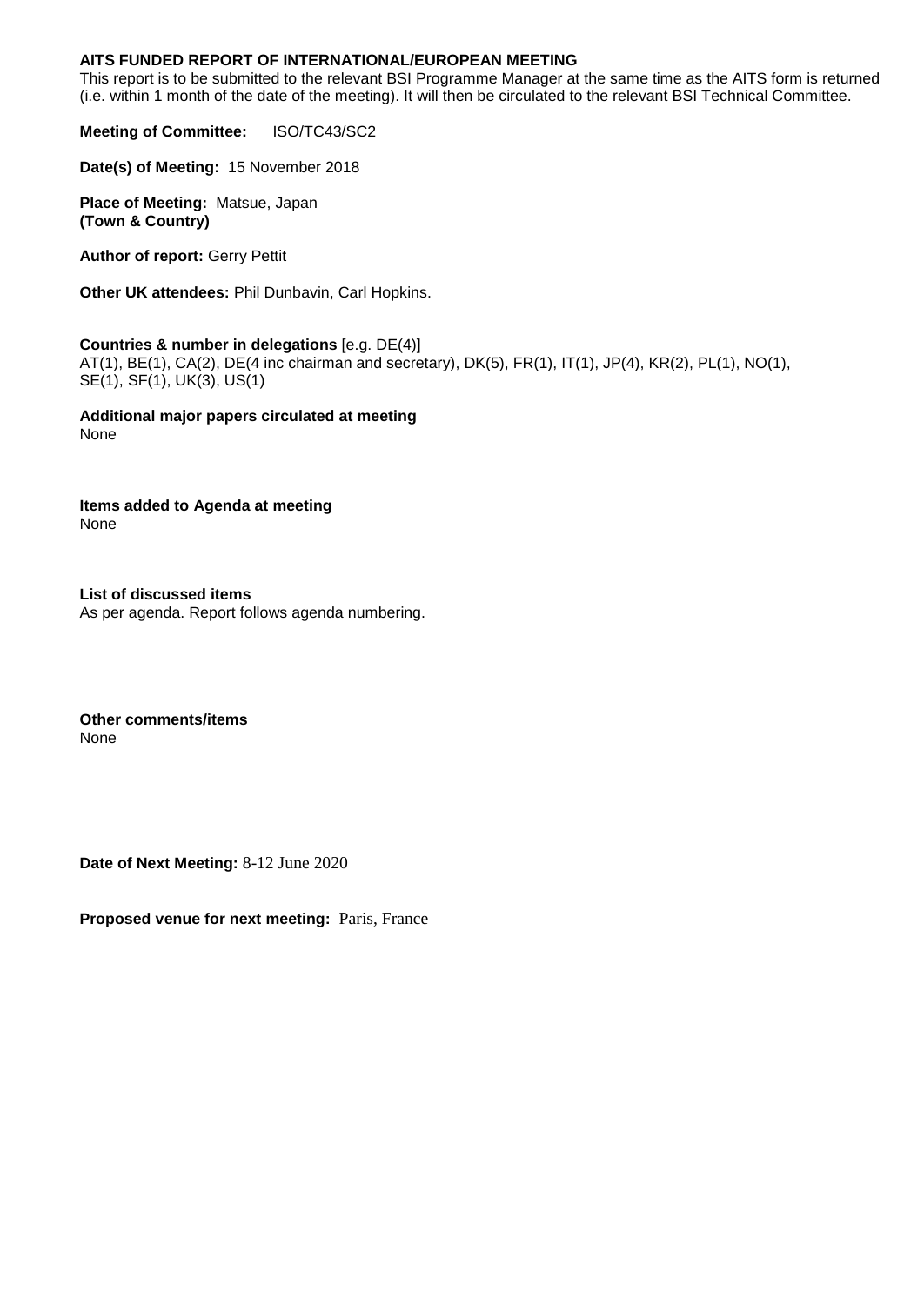# **Report from delegate**

- 1. Opening of the meeting
- 2. Roll call of delegates
- 3. Adoption of the agenda N1508

Adopted without comment.

4. Appointment of the resolutions drafting committee

Marc Rehfeld/Gerry Pettit to assist secretary and chairman

5. Report of the secretariat N1498

There were no questions to the factual report.

- 6. Liaisons
- 6.1 Reports of liaison officers N1503, 1504, 1506

Marc Rehfeld spoke to his report on the activities of ISO/TC160/SC2. No other liaison officer was present.

6.2 Review of liaisons

As there were very few active liaison officers there was a call for volunteers to act as liaison officers for the established liaisons. After some discussion as to whether to delete some liaisons it was agreed to keep all the existing liaisons.

- A resolution was taken to confirm all liaisons.
- 7. Reports of the convenors

7.1 WG 17 — Measurement of flanking transmission in the laboratory and in the field N1507

Report of the Convenor, Mr. Hopkins

The written report was talked to by Carl Hopkins. He said he expected the DIS submission deadline for ISO 10848-5 to be met.

Carl Hopkins was reappointed as convenor for a period of 3 years.

7.2 WG 18 — Measurement of sound insulation in buildings and of building elements N1510

Report of the Convenor, Mr. Wittstock

The planned reorganization of ISO 10140 and ISO 717 was reported. It was confirmed that the editorial adjustments to 10140 would be covered first and the technical changes would be looked at subsequently. .

A resolution was taken to approve ISO 12999-1 progressing to a DIS.

ISO 12999-2 will proceed towards a DIS. No resolution required.

A resolution was taken re the revision of 16283-2 to correct errors with Carl Hopkins as convenor.

Volker Wittstock was reappointed as convenor for a period of 3 years.

7.3 WG 26 Measurement of sound absorption in a reverberation room N1495

Report of the Convenor, Mr. Vercammen

The convenor's report said that the WI was activated and a first meeting would be convened shortly. There was a complaint from Italy about lack of information from the convenor. Denmark also complained about the state of affairs with the WG. The CD was overdue.

A resolution was taken to disband the WG and transfer the work to a new WG 35.

7.4 WG 27 — Joint ISO/TC 205-ISO/TC 43/SC 2 WG: Indoor acoustic environment N1502, 1515

Report of the Convenor, Mr. Demanet

France reported that AFNOR was close to finding a new convenor to replace Cyrille Demanet who had resigned as convenor. There seems to have been little progress as there had been only one meeting of the WG.

A resolution was taken re the pending appointment of a new convenor.

7.5 WG 28 — Measurement of office screen sound attenuation N1479, 1514

Report of the Convenor, Mr. Hagberg

The report was spoken to by Klas Hagberg.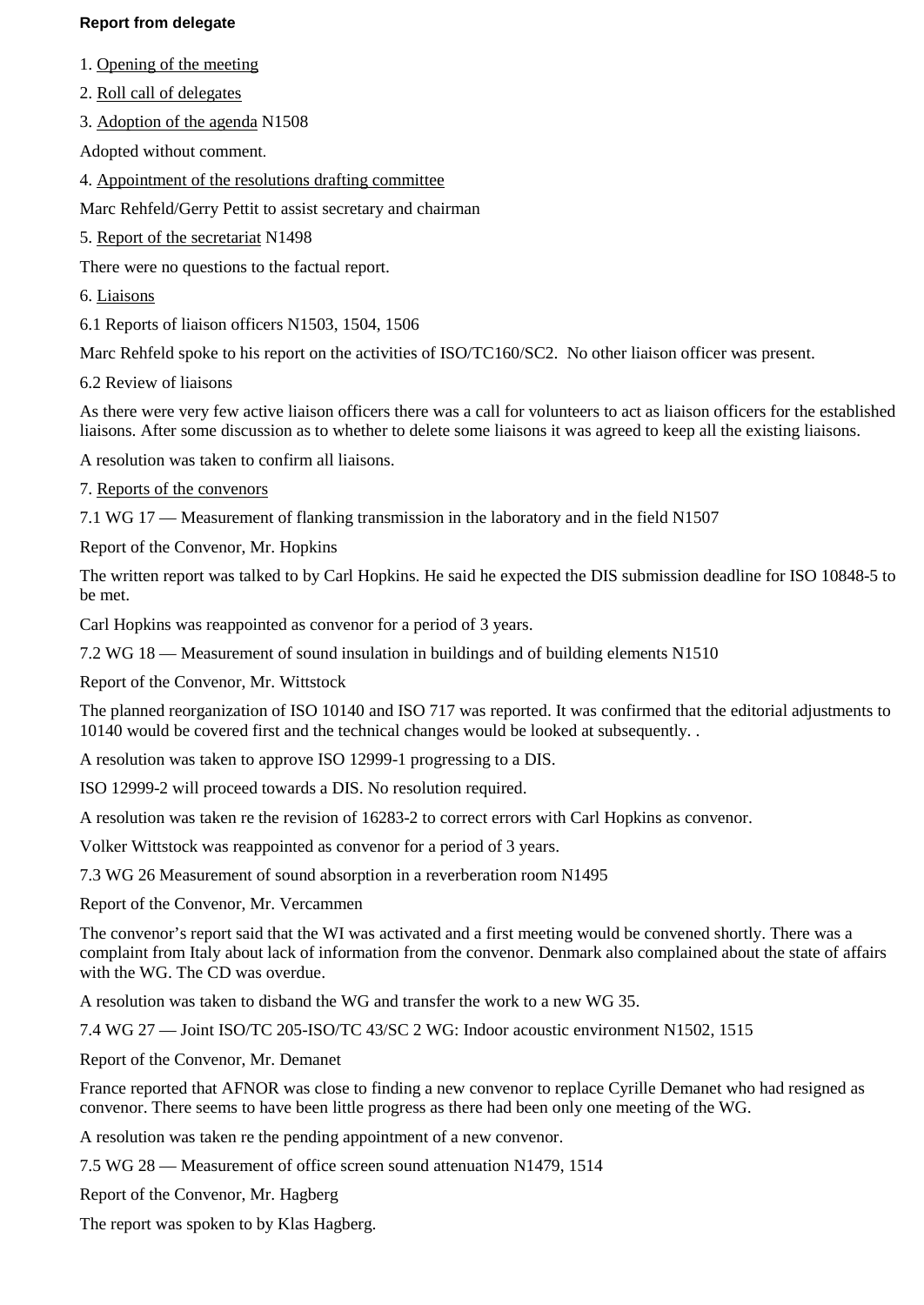A new title of CD 23351 is to be proposed.

WG28 is amending the scope to improve its clarity.

A resolution was taken to disband the WG and the work will be transferred to a new WG under the same convenor.

The convenor was reappointed as convenor of a new WG 34 for 3 years.

7.6 WG 29 — Acoustic classification of buildings N1500

Report of the Convenor, Ms. Rasmussen

The convenor explained the outcome of the FDIS. As a result of the FDIS failure it is proposed to register WI for a TS rather than a standard. The convenor felt that certain industries had influenced the negative vote in some countries.

A resolution was taken to propose a TS in place of a standard.

7.7 WG 30 — Revision of ISO 11654

Report of the Convenor, Mr. Mayer N1511

Julia Listringhaus from DIN gave the report. The first and second DIS had both failed. It was decided that as no progress could be made at present the WG should suspend work for about 2 years.

A resolution was taken to disband the WG.

7.8 WG 31 — Revision of ISO 3822 - Acoustics - Laboratory tests on noise emission from appliances and equipment used in water supply installations

Report of the Convenor, Mr Chéné

There was no report as the work has been completed. As the WG has no WIs at present a resolution was taken to disband the WG.

7.9 WG 32 — Determination of acoustical parameters of materials N1491, 1501

Report of the Convenor, Mr. Jaouen

The work on 9053-1 is complete.

9053-2 is currently being balloted. But it will not be developed by WG32 but in WG18.

The WG thus has no active WIs but there are new WIs on ISO 10534 pending .

Resolutions were taken re amending ISO 10534-2 and preparing parts  $3 \& 4$  to deal with  $3$  and  $4$  microphone tchniques.

8. Consideration of the work items of the programme of work and up-date of target dates for work in progress

Acoustic criteria for rooms and spaces for music rehearsal, ISO 23591. A presentation was given by the project leader Jon G Olson.

The first meeting had taken place where the first draft was discussed.

A new WG33 was proposed with Jon G Olson as convenor. A supporting resolution was taken.

9. Items for future work

9.1 ISO 3382-3:2012 rev., Acoustics — Measurement of room acoustic parameters - Part 3: N1430

Open plan offices. Discussion based on the request from Brazil, Germany and Italy for revision during systematic review in 2017.

The motivation for the requests to revise the standard was queried. It was assumed that the issue was uncertainty but this was not confirmed.

It was agreed to revise ISO 3382-3 and Valtteri Hongisto agreed to act as the project leader for a revision.

A new WG 34 was set up to handle the work along with ISO 23351.

9.2 ISO 9052-1:1989 rev., Acoustics — Determination of dynamic stiffness — Part 1: 1431 Materials used under floating floors in dwellings. Discussion based on the request from Canada, France, Italy, Norway, Poland and Sweden for revision during systematic review in 2017

France reported that Luc Jouan is willing to handle this revision in WG32. A resolution was taken.

9.3 ISO 17497-1:2004 rev., Acoustics — Sound-scattering properties of surfaces — 1471 Part 1: Measurement of the random-incidence scattering coefficient in a reverberation room. Discussion based on the request from France, Korea and USA for revision during systematic review in 2018.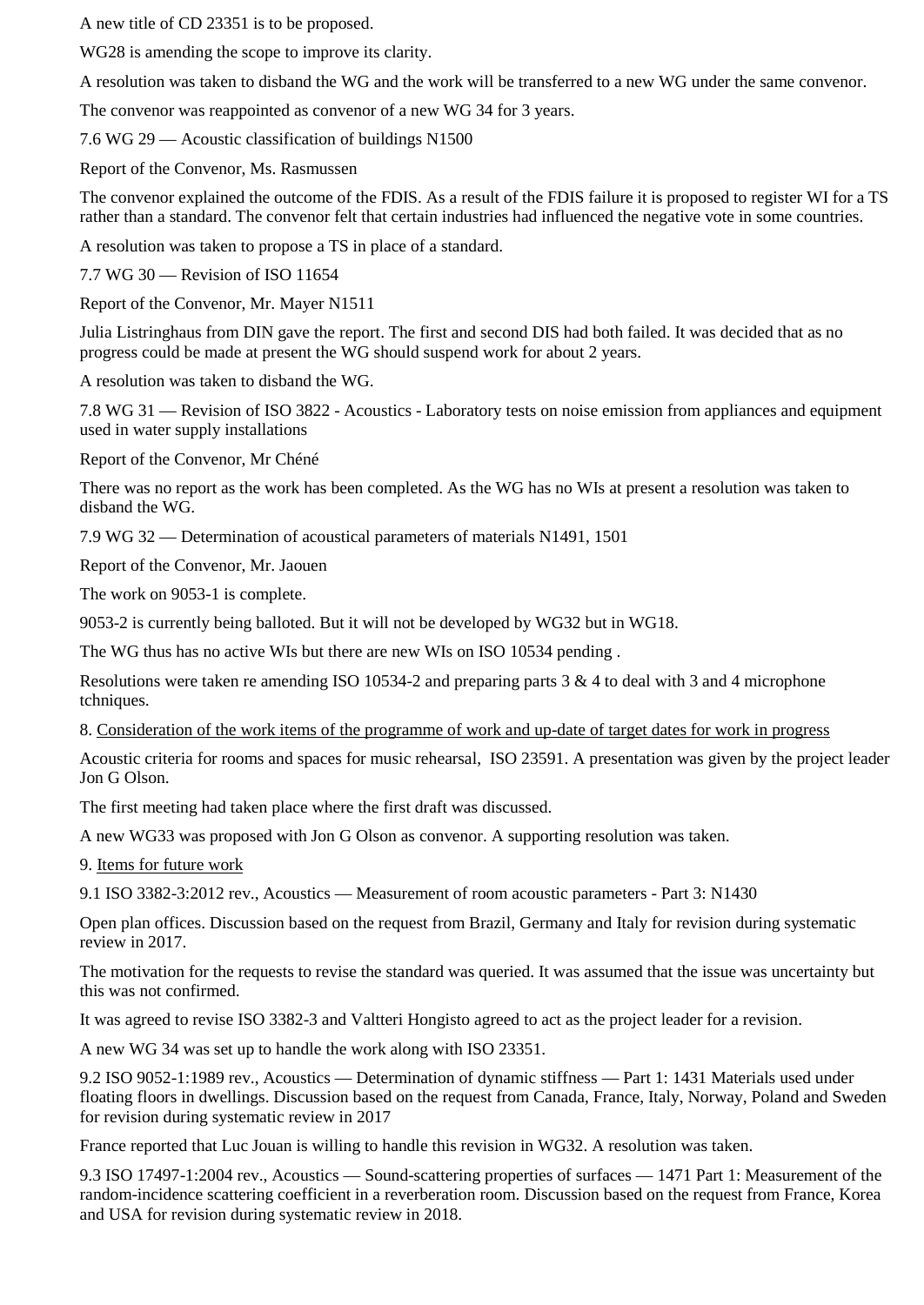The reasons given for a revision were not sufficiently clear to justify setting up a WG. A resolution was taken to confirm the standard.

 9.4 ISO 10534-2:1998 rev., Acoustics — Determination of sound absorption coefficient and impedance in impedance tubes — Part 2: Transfer-function method. Request from France to revise the document in order to change the scope and to make some minor changes

France was asked to submit a NWI proposal for this. A resolution was taken.

9.5 ISO 10534-3 Request from France to register a new project to deal with a 3 microphones technique

France was asked to submit a NWI proposal for this. A resolution was taken.

9.5 ISO 10534-4 Request from France to register a new project to deal with a 4 microphones technique

France was asked to submit a NWI proposal for this. A resolution was taken.

France will therefore make proposals for all 3 parts which would be sent for CIB. The work, if approved, would be handled by WG32.

10. Consideration of possible disbanding of working groups

WG 26, 28, 30 & 31 are to be disbanded. A new WG 35 will be set up with the title 'sound absorption' to cover ISO 354 and 23351-1.

11. Requirements concerning a subsequent meeting

8-12 June 2020, Paris.

12. Any other business

None

- 13. Approval of resolutions
- 25 Resolutions were taken mainly unanimously
- 14. Closure of the meeting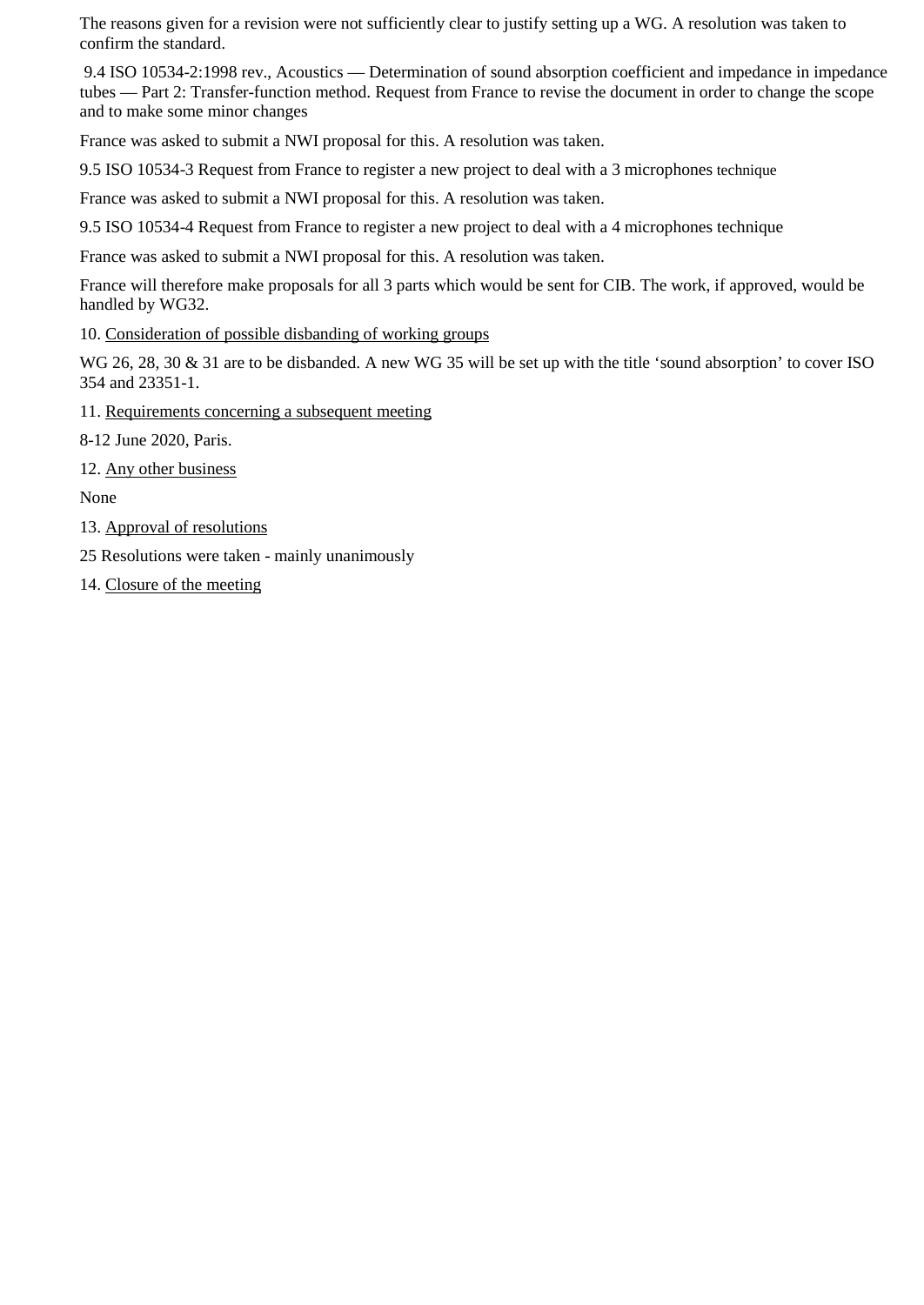| 1.  | Opening of the meeting                                                                                                                                                                                                                                                        |            |
|-----|-------------------------------------------------------------------------------------------------------------------------------------------------------------------------------------------------------------------------------------------------------------------------------|------------|
| 2.  | Roll call of delegates                                                                                                                                                                                                                                                        |            |
| 3.  | Adoption of the agenda                                                                                                                                                                                                                                                        | 1508       |
| 4.  | Appointment of the resolutions drafting committee                                                                                                                                                                                                                             |            |
| 5.  | Report of the secretariat                                                                                                                                                                                                                                                     | 1498       |
| 6.  | Liaisons                                                                                                                                                                                                                                                                      |            |
| 6.1 | Reports of liaison officers                                                                                                                                                                                                                                                   | 1504, 1506 |
| 6.2 | Review of liaisons                                                                                                                                                                                                                                                            |            |
| 7.  | Reports of the convenors                                                                                                                                                                                                                                                      |            |
| 7.1 | WG 17 – Measurement of flanking transmission in the laboratory and in the field<br>Report of the Convenor, Mr. Hopkins                                                                                                                                                        | 1507       |
| 7.2 | WG 18 - Measurement of sound insulation in buildings and of building<br>elements Report of the Convenor, Mr. Wittstock                                                                                                                                                        |            |
| 7.3 | WG 26 – Measurement of sound absorption in a reverberation room<br>Report of the Convenor, Mr. Vercammen                                                                                                                                                                      |            |
| 7.4 | WG 27 - Joint ISO/TC 205-ISO/TC 43/SC 2 WG: Indoor acoustic environment<br>Report of the Convenor, Mr. Demanet                                                                                                                                                                | 1502       |
| 7.5 | WG 28 – Measurement of office screen sound attenuation<br>Report of the Convenor, Mr. Hagberg                                                                                                                                                                                 |            |
| 7.6 | WG 29 - Acoustic classification of buildings<br>Report of the Convenor, Ms. Rasmussen                                                                                                                                                                                         | 1500       |
| 7.7 | WG 30 - Revision of ISO 11654<br>Report of the Convenor, Mr. Mayer                                                                                                                                                                                                            |            |
| 7.8 | WG 31 - Revision of ISO 3822 - Acoustics - Laboratory tests on noise emission from<br>appliances and equipment used in water supply installations<br>Report of the Convenor, Mr. Chéné                                                                                        |            |
| 7.9 | WG 32 - Determination of acoustical parameters of materials<br>Report of the Convenor, Mr. Jaouen                                                                                                                                                                             | 1501       |
| 8.  | Consideration of the work items of the programme of work and up-date of target<br>dates for work in progress                                                                                                                                                                  |            |
| 9.  | Items for future work                                                                                                                                                                                                                                                         |            |
| 9.1 | ISO 3382-3:2012 rev., Acoustics - Measurement of room acoustic parameters - Part 3:<br>Open plan offices<br>Discussion based on the request from Brazil, Germany and Italy for revision during<br>systematic review in 2017                                                   | 1430       |
| 9.2 | ISO 9052-1:1989 rev., Acoustics - Determination of dynamic stiffness - Part 1:<br>Materials used under floating floors in dwellings<br>Discussion based on the request from Canada, France, Italy, Norway, Poland<br>and Sweden for revision during systematic review in 2017 | 1431       |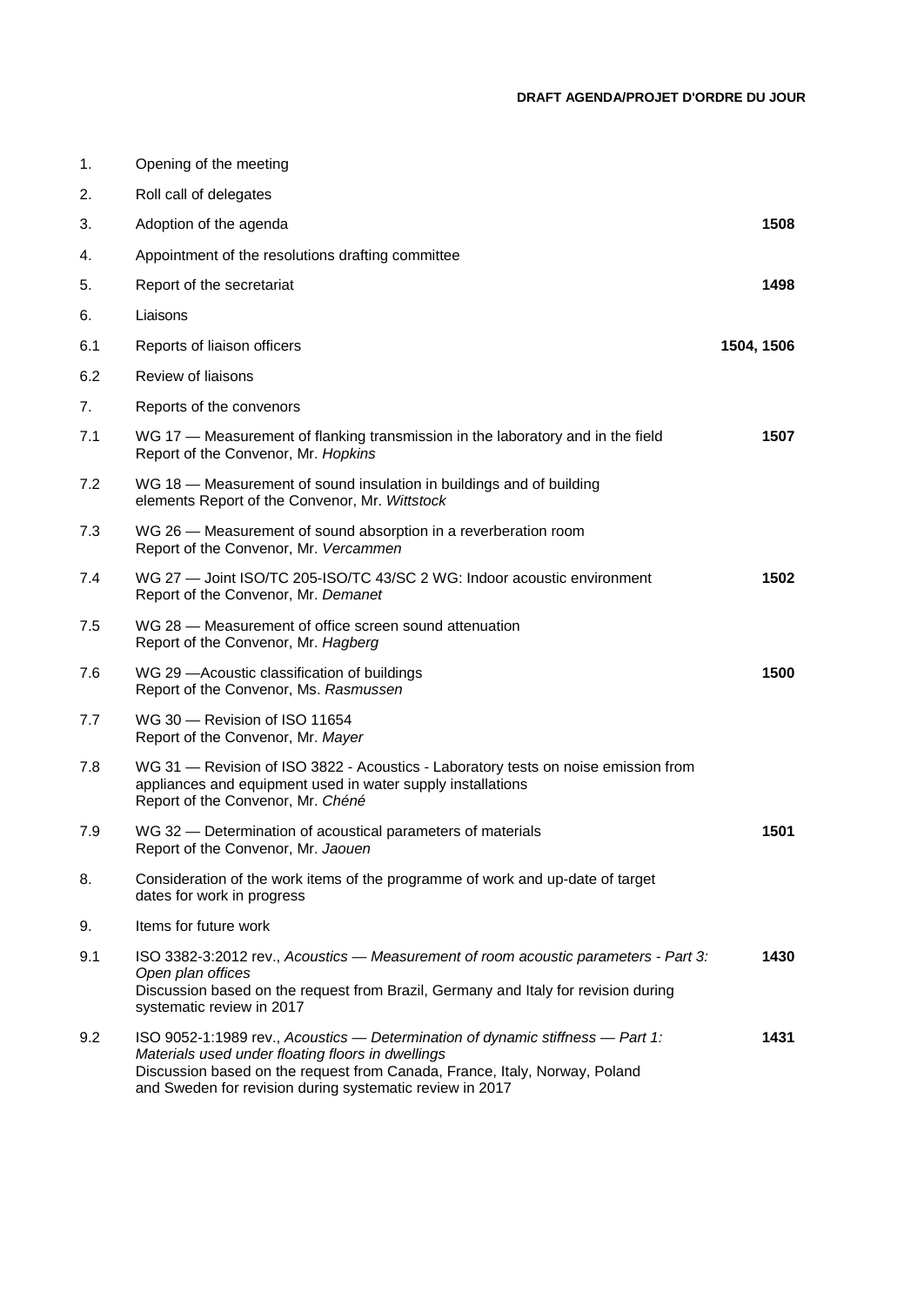- 9.3 ISO 17497-1:2004 rev., *Acoustics Sound-scattering properties of surfaces* **1471** *Part 1: Measurement of the random-incidence scattering coefficient in a reverberation room*  Discussion based on the request from France, Korea and USA for revision during systematic review in 2018
- 9.4 ISO 10534-2:1998 rev., *Acoustics Determination of sound absorption coefficient and impedance in impedance tubes — Part 2: Transfer-function method* Request from France to revise the document in order to change the scope and to make some minor changes
- 9.5 ISO 10354-3 Request from France to register a new project to deal with a 3 microphones technique
- 9.5 ISO 10354-4 Request from France to register a new project to deal with a 4 microphones technique
- 10. Consideration of possible disbanding of working groups
- 11. Requirements concerning a subsequent meeting
- 12. Any other business
- 13. Approval of resolutions
- 14. Closure of the meeting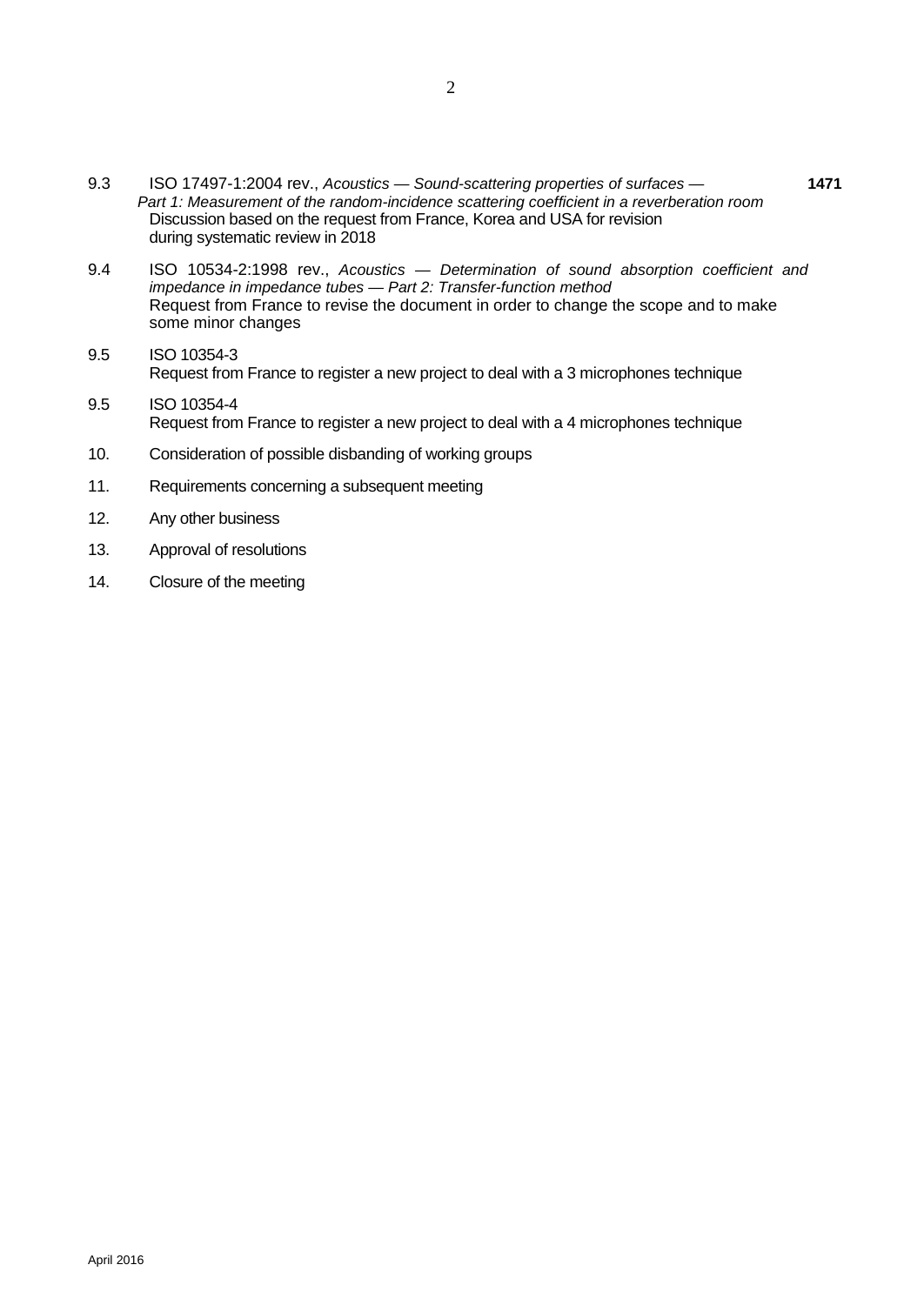#### **AITS FUNDED REPORT OF INTERNATIONAL/EUROPEAN MEETING**

This report is to be submitted to the relevant BSI Programme Manager at the same time as the AITS form is returned (i.e. within 1 month of the date of the meeting). It will then be circulated to the relevant BSI Technical Committee.

**Meeting of Committee: ISO TC43 SC2 WG18**

**Date(s) of Meeting: 13-11-2018**

**Place of Meeting: Matsue, Japan (Town & Country)** 

**Author of report: Carl Hopkins**

**Other UK attendees: Phil Dunbavin, Gerry Pettit**

**Countries & number in delegations** [e.g. DE(4)] FR(1) USA (1) , DK(4, DE(1), J(6), KR(3), BE(1), CA(2), F(2), IT(1),A(1), SE(1), PL(1),NO(2)

#### **Additional major papers circulated at meeting**

None

#### **Items added to Agenda at meeting**

Point 11 Queries on ISO 16283-2 and ISO 10848-1

#### **List of discussed items**

#### **Point 4 ISO 10140.**

Lieven De Geetere discussed the changes to edit sections of deltaR and deltaL (moving the sections around) and update the references. The first task is to deal with the editorial changes. The plan is to try and synchronise the timing of the release of the revised ISO 10140 and ISO 717. The plan is to have a working draft in November 2018 and to ask for a PWI after the draft is in existence.

For the future there was an idea to have deltaL for ceilings, but France commented that for heavyweight floors deltaL is similar to deltaR, but it is not yet known whether this applies to lightweight floors. There might also be a possibility to have a standard mounting system for door leaves.

#### **Point 5 ISO/PWI 717-1**

Phil Dunbavin reported that editorial changes have all been done. Annex E on lightweight wall linings just requires input from Lieven De Geetere.

Denmark and Canada asked to delete spectrum adaptation terms and give the single-number quantities names that clearly indicate the A-weighting; to do this would require a vote to allow technical changes to ISO 717. This would require National Committees to consider the importance of the adaptation terms in their regulations. It was also suggested that all single-number quantities only require up to the 3.15kHz band as it is unnecessary for rating and it time-consuming or difficult to measure up to the 5kHz band.

At the plenary session tomorrow it will be asked for 717-1 to be registered as a CD.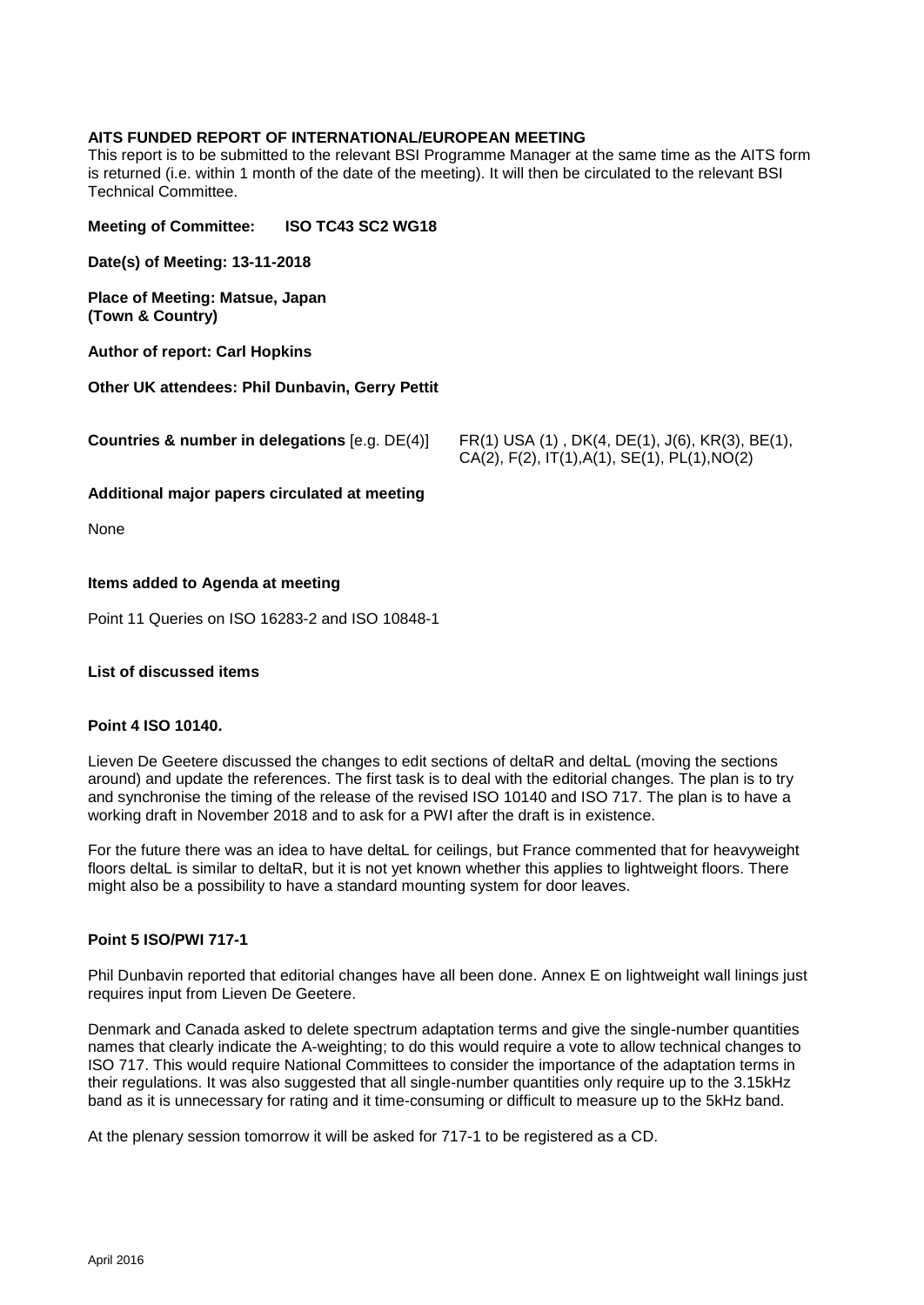#### **Point 6 ISO/CD 717-2**

Jeong Ho Jeong led the discussion to reply to comments on ISO/CD 717-2 which were agreed by the committee.

#### **Point 7 ISO/NP 12999-1**

Request from Italy relating to Table 2 which has been revised by Volker Wittstock. The committee were asked whether to accept this minor change as a CD or go straight to a DIS; the latter was agreed.

#### **Point 8 ISO/CD 12999-2**

Volker Wittstock led the discussion to reply to comments on ISO/CD 12999-2 which were agreed by the committee. The next step is to go to a DIS.

#### **Point 9 ISO 10052 rev**

Jeong Ho Jeong reported that he is now drafting ISO 10052 with changes to the measurement of impact sound insulation and will then circulate a CD.

#### **Point 10 ISO/NP 9053-2**

Volker Wittstock reported that the voting is underway on ISO/NP 9053-2 and if accepted then it is likely that it will be taken on by WG18.

#### **Point 11 Report on activities of CEN/TC 126/WG 1**

Spain have indicated that there are a few minor errors in ISO 16283-2 and these can be dealt with using a 12 month revision at the point that ISO 717-2 is in DIS form so that references can be made to the final single-number quantity for the rubber ball measurement.

Poland indicate that in ISO 16283-1, section 7.5.7 the reference to equation 1 near the end of the sentence should be equation 3.

Carl Hopkins described the email comments by Michel Villot.

Concerning Michel Villot's comments on changing the definition of the transmission function to normalise it to 1W paper (which might also have been prompted by a recent discussion on impact sound on walls) there were no major comments on this from the committee; hence the discussion will be continued with WG17.

Concerning Michel Villot's comments on ISO 3822, Volker Wittstock has talked to Geberit (and other tap suppliers) and they insist that ISO 3822 is essential. Volker suggested that a new measurement standard involving SBS power could be developed at CEN level.

Carl Hopkins asked whether it might be useful to adopt EN15657 and EN12354 Part 5 (and possibly EN12354 Part 6 for completeness even though this concerns reverberation times) as ISO standards to have standards on SBS power at ISO level. This would be more logical as then EN ISO 10848 would have a direct link to 12354-5 and in the future it might be possible to change ISO 3822 to be based on SBS power. However, it would be better to keep a CEN lead as the committee experts tend to be European so the regular meetings could remain in Europe.

#### **Point 12 Any other business**

There was no any other business.

## **Point 13 Date and place of the next meeting**

In Germany between the 9 - 13<sup>th</sup> of September 2019, International Congress on Acoustics in Aachen.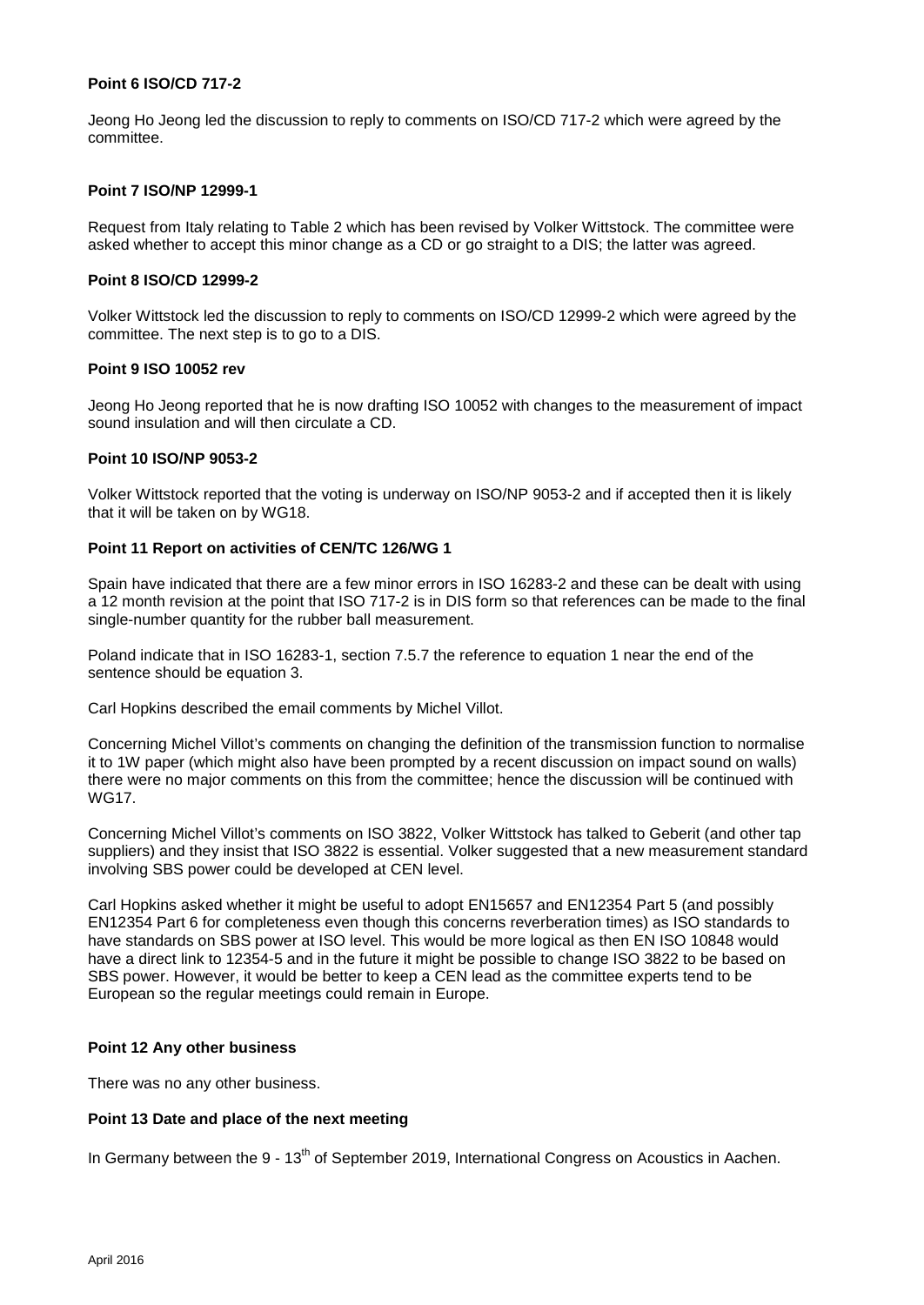#### **Report from delegate**

This page of the report should include such items as major discussion points, items of concern for UK, UK views accepted or not accepted, decisions, progress since last meeting, whether or not the objectives of the meeting were achieved, the effectiveness of the Chairman/Secretary, actions to be achieved by the next meeting.

A copy of the Agenda is to be attached to this report.

# **ISO/TC 43/SC 2/WG 18 N 673**



**(2018-08-31)**

# **Draft Agenda of the 32nd meeting**

# to be held on **2018-11-14 in Matsue (Japan)**

# **Agenda item Document**

**ISO/TC 43/SC 2/WG 18 N**

- **1 Opening of the meeting**
- **2 Roll call of experts**
- **3 Adoption of the agenda**
- **4 ISO 10140 (all parts)**  Report on the current status

# **5 ISO/PWI 717-1** Report of the project leader *Philip Dunbavin Decision on the registration of the document as CD*

# **6 ISO/CD 717-2**

Report of the project leaders *Jeong Ho Jeong and Hiroshi Sato*  Consideration of comments

# **7** *ISO/NP 12999-1* Report of the project leader Decision on the registration of the document as CD/DIS V*olker Wittstock*

#### **8 ISO/CD 12999-2** Report of the project leader V*olker Wittstock* Consideration of comments

# **9 ISO 10052 rev.**

Report of the project leader *Jeong Ho Jeong*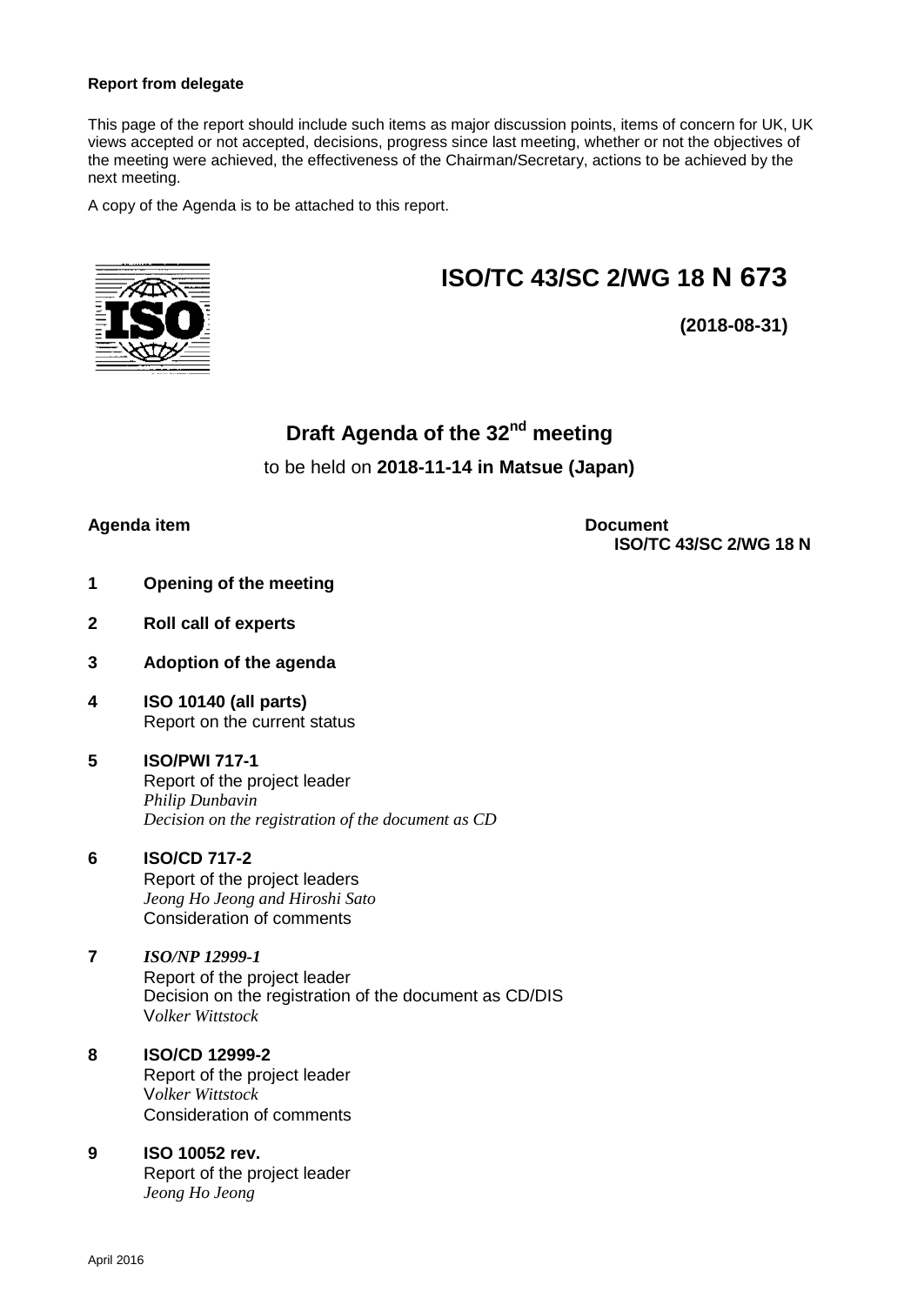*Decision on the registration of the document as CD/DIS*

- **10 ISO/NP 9053-2** Report of the proposed project leader *Ole Herman Bjor/Volker Wittstock*
- **11 Report on activities of CEN/TC 126/WG 1**  $-$  Impact sound of walls
- **12 Any other business**
- **13 Date and place of the next meeting**
- **14 Closing of the meeting**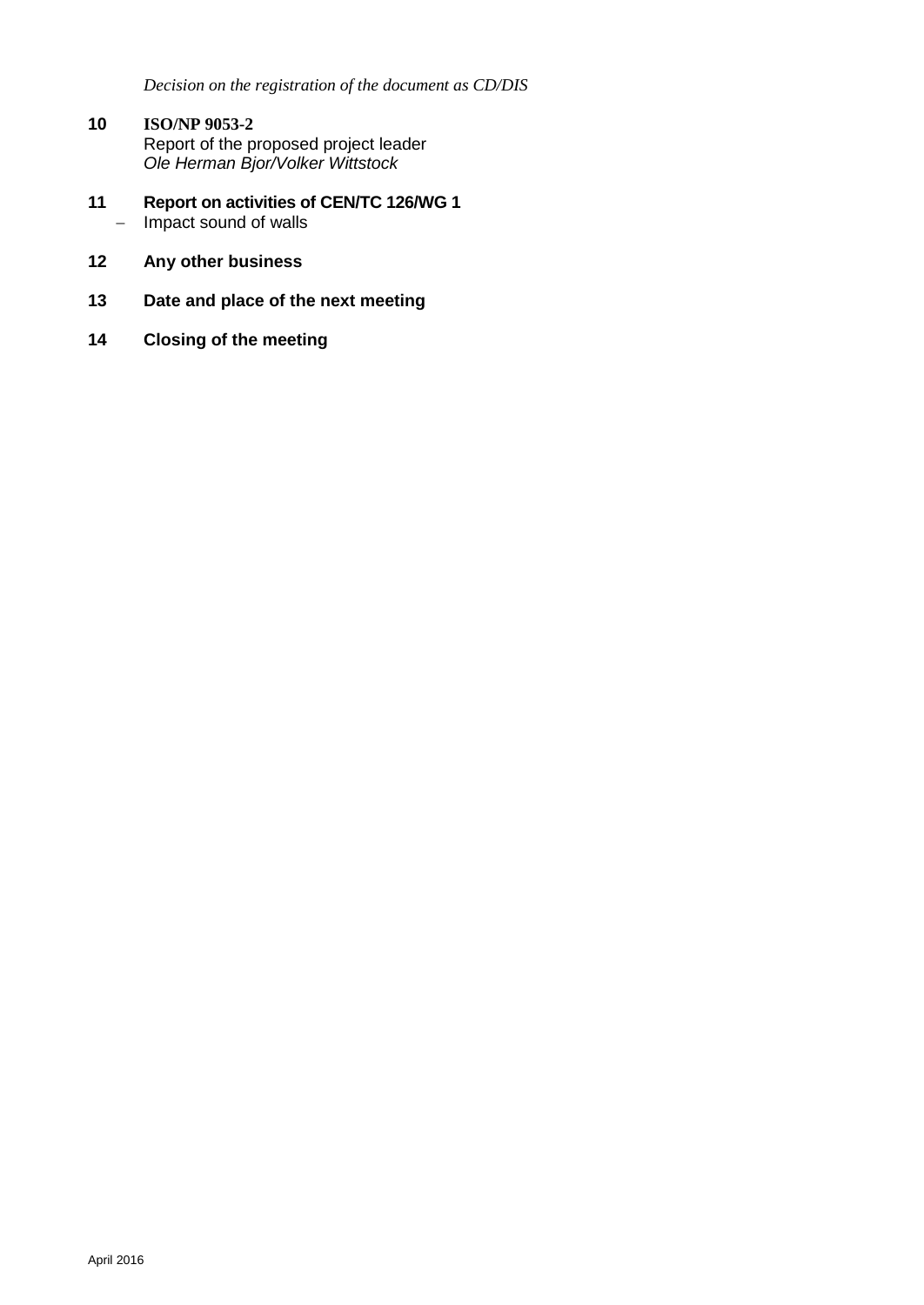### **AITS FUNDED REPORT OF INTERNATIONAL/EUROPEAN MEETING**

This report is to be submitted to the relevant BSI Programme Manager at the same time as the AITS form is returned (i.e. within 1 month of the date of the meeting). It will then be circulated to the relevant BSI Technical Committee.

#### **Meeting of Committee: ISO/TC43/SC2/WG29**

**Date(s) of Meeting: 13 th November 2018**

**Place of Meeting: Matsue, Japan. (Town & Country)** 

**Author of report: Phil Dunbavin**

**Other UK attendees: None.**

#### **Countries & number in delegations**

 USA (1), Austria (1), Denmark (4), Japan (5), South Korea (3), Belgium (1), Canada (2), Sweden (1), Italy (1), France (1), Italy (1).

#### **Additional major papers circulated at meeting**

There were no additional papers

#### **Items added to Agenda at meeting**

There were no items added to the agenda.

#### **List of discussed items**

See the revised agenda at the end of this report.

## **Other comments/items**

There were no other comments/items.

**Date of Next Meeting:** No meeting date was set.

**Proposed venue for next meeting:** No meeting venue was agreed.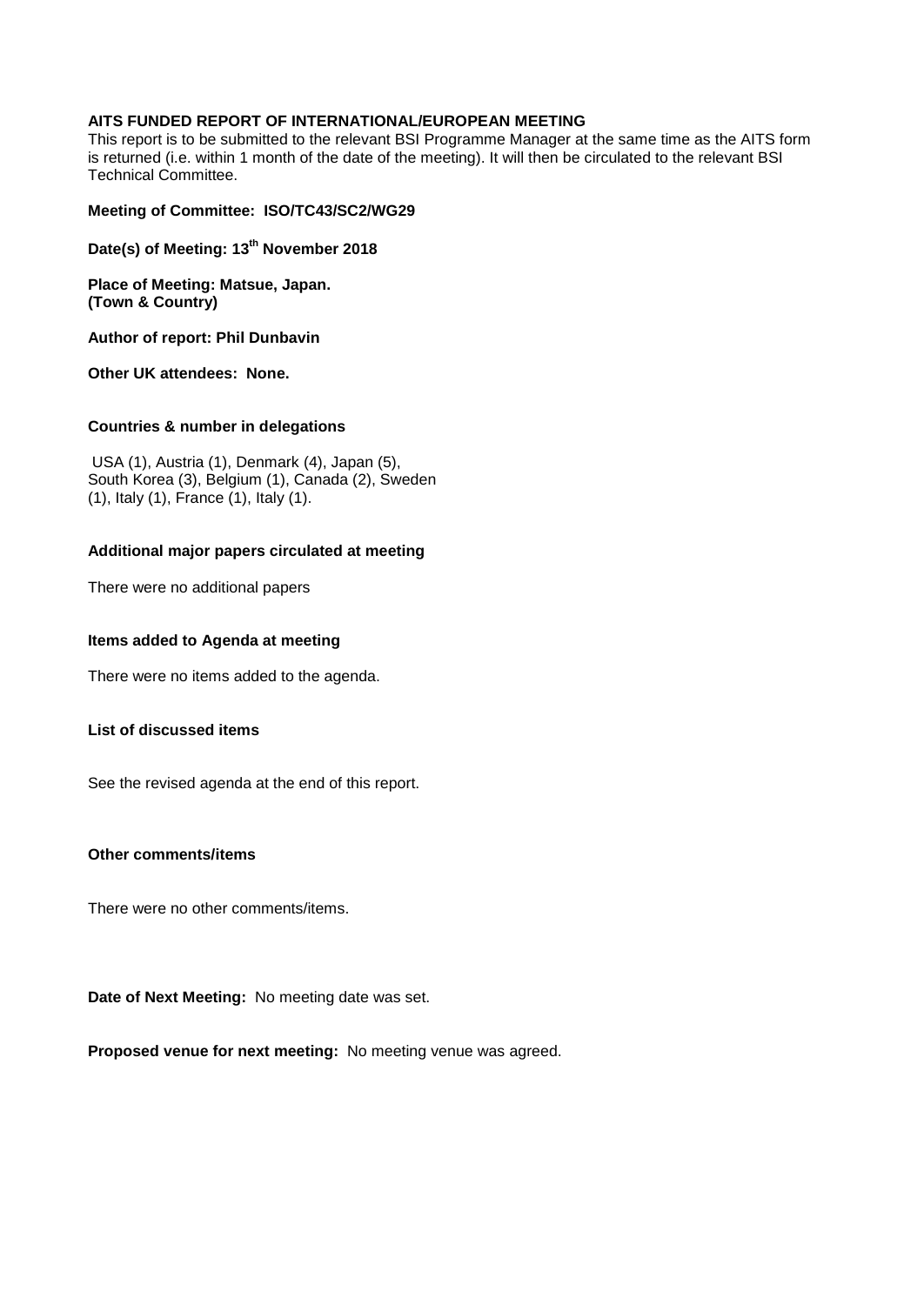# **1 Opening of meeting**

Roll call

The roll call was taken.

Adoption of agenda

The revised agenda was adopted.

Approval of Limelette meeting

The minutes were approved.

# **2 Overview information ISO/FDIS 19488 and voting results**

#### **WG29 activity report to SC 2 meeting**

The activity of WG29 was reviewed.

#### **Voting results for ISO/FDIS 19488**

The FDIS was disapproved by too many negative votes.

# **3 Implications of disapproval of the ISO/FDIS Feasibility of ISO/TS? Activity and time schedule? WG29 preliminary recommendation.**

The current FDIS is out of time to become a revised FDIS. It is even more out of time to go back to the DIS stage. The best way forward is to prepare the FDIS as a NWIP for a Technical Specification and this is what may be proposed at the SC2 plenary meeting. In this case the comments on the FDIS are history and do not need to be addressed. This however would not be wise. There was little appetite for a long process of up to three years. The creation of an ISO/TS could be completed in less than twelve months.

Had the FDIS been a TS it would have passed because a TS does not take in to account negative votes. The convenor had contacted those countries who voted negative and discovered that the national committees were not always aware of the FDIS and how their country voted and that there was some hearsay evidence of large acoustic companies influencing the negative votes.

## **4 Suggestions/ideas for future updates/amendments and research**

A vote was taken to take the existing FDIS as a NWIP to become a Technical Specification. The voting was:

In Favour 13, Against 1, Abstain 1. The NWIP will be voted on at the SC2 plenary.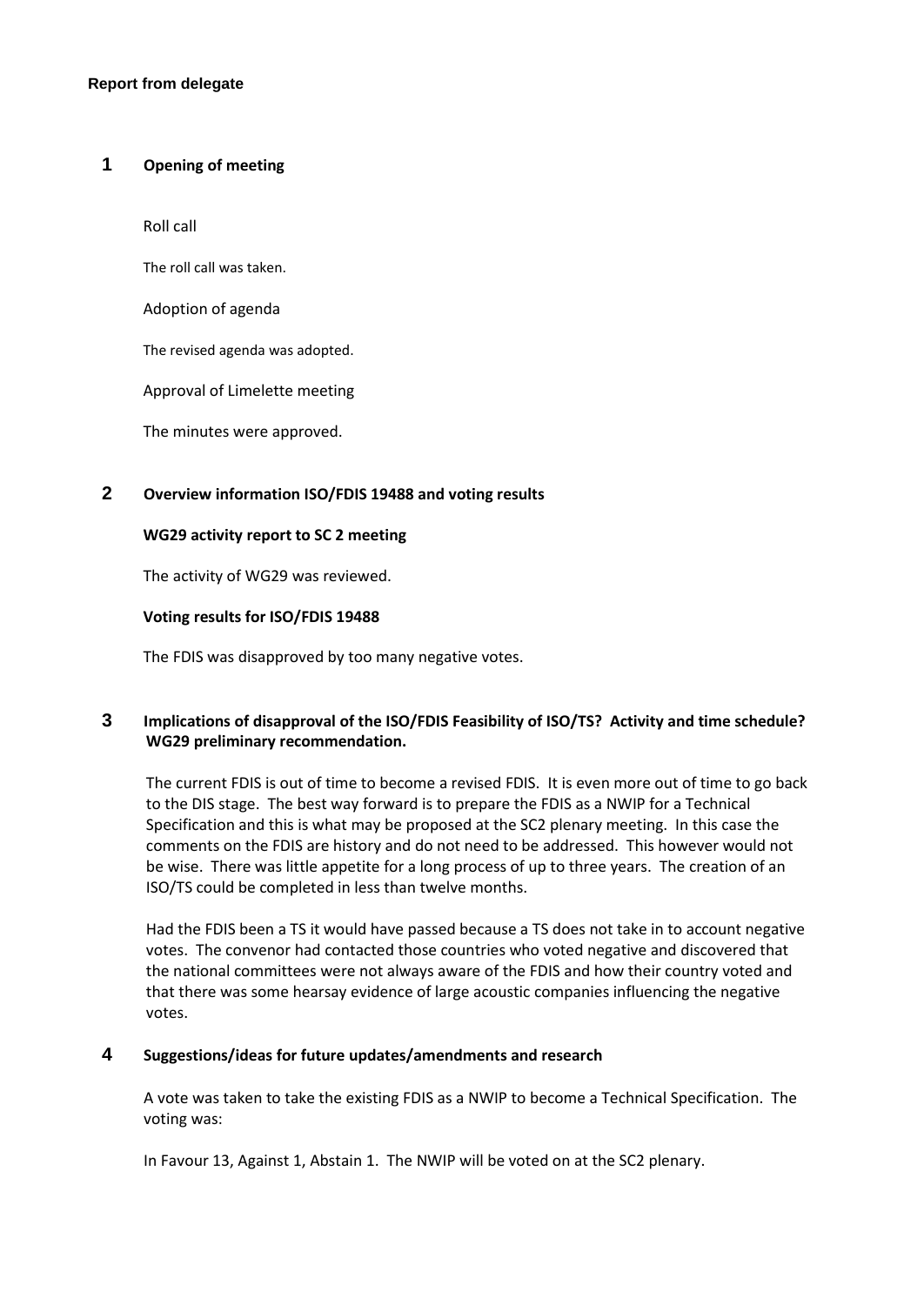The Korean delegate gave a presentation on how the use of the 'rubber ball' measurements of impact sound could be introduced in a future version of the classification scheme. This may be incorporated at a later date when the revision of ISO 717 Part 2 is completed.

# **5 Conclusions**

See 4 above.

# **6 Closing of the meeting**

The meeting was closed.